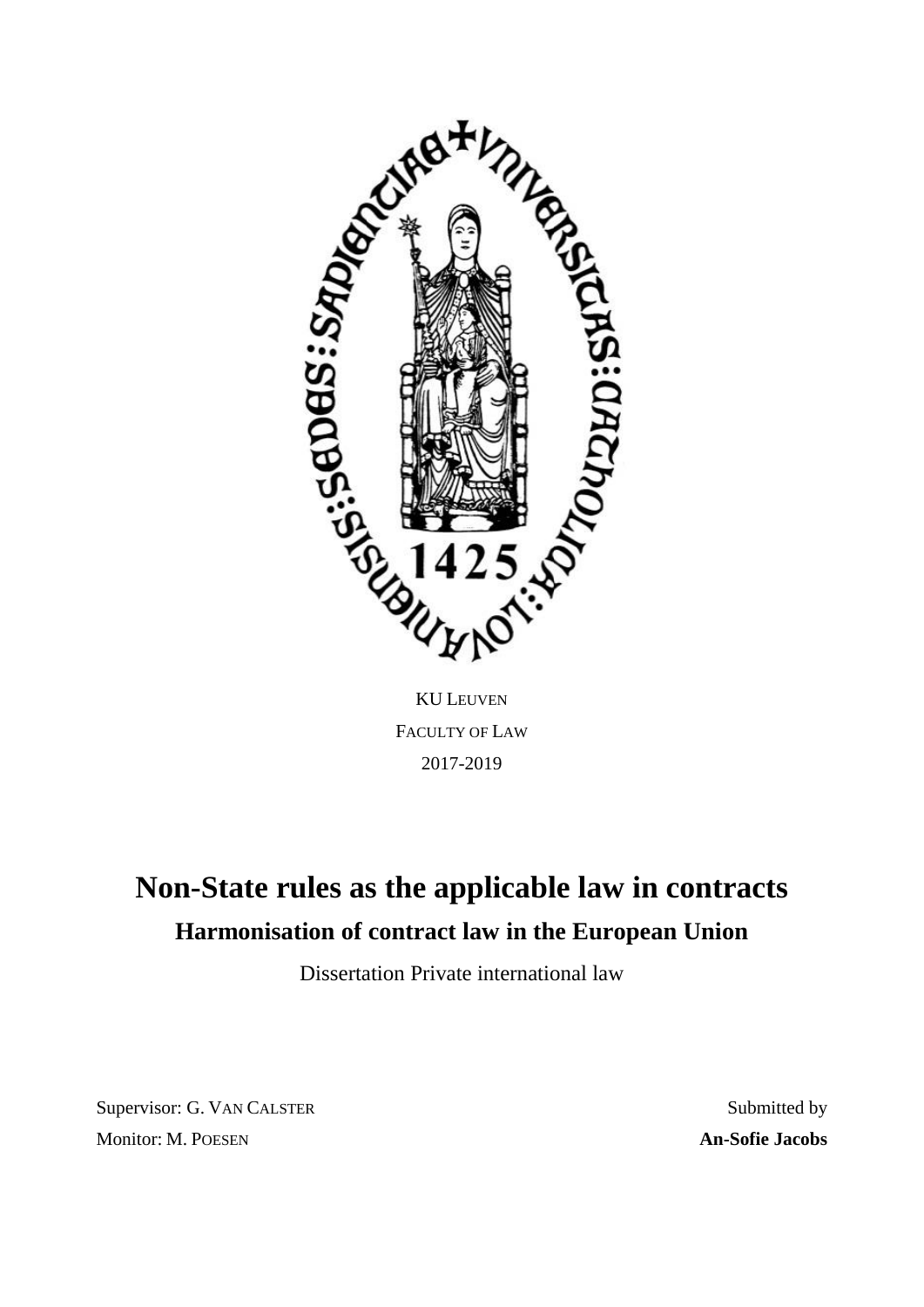## **Summary**

This thesis concerns (the role of non-State rules in) the harmonisation of contract law in the European Union it. When it comes to harmonisation, there are many arguments against and in favour of it, but the advantages appear to outweigh the possible drawbacks. There are chiefly two types of harmonisation. The EU can achieve harmonisation from the top down, which is the implementation of a mandatory, national-law-replacing Code, or from the bottom up, e.g. leaving it up to parties to apply a general, neutral set of rules as the law in their contracts. Examples of such non-State rules (or soft law instruments) are the UNIDROIT Principles, the Principles of European Contract Law (PECL) and the Draft Common Frame of Reference (DCFR).

Regarding top-down harmonisation, it is doubtful whether the EU has the competences to adopt such a measure. When it comes to bottom-up harmonisation, the Rome I Regulation is important. Rome I regulates, among other things, the law applicable in contracts. Under art. 3 (1) Rome I, parties can freely choose the applicable law, but it must be a State law, and not a soft law instrument. Recital 13 does allow parties to incorporate non-State rules, meaning that the provisions of a State law is replaced by such soft law instruments, except for mandatory rules of said State law.

In a small, qualitative research conducted for this paper, participants stated that Recital 13 is almost never used, because both parties as well as lawyers are mostly unaware of or unfamiliar with non-State rules. If soft law instruments were used, the UNIDROIT Principles were clearly favoured. The same goes for arbitration. The designation of non-State rules as the applicable law happens only sporadically. Arbitral tribunals typically use non-State rules as a tool interpretation.

So how can the EU proceed? Most participants were in favour of further harmonisation, but they are not very optimistic on the matter. Top-down harmonisation is politically unrealistic and there are questions regarding the competences of the EU. Bottom-up harmonisation does not suffice to harmonise contract law, as the research showed.

In my humble opinion, the EU ought to include non-State rules in the legal education, and courts and tribunals should refer to soft law instruments more often. KADNER suggests adopting a 28<sup>th</sup> regime, that would apply in cross-border situations, unless the parties opt out. In domestic situations, the national law would apply. If the European Union truly wishes to change the contractual legal landscape, I believe that this is the way forward.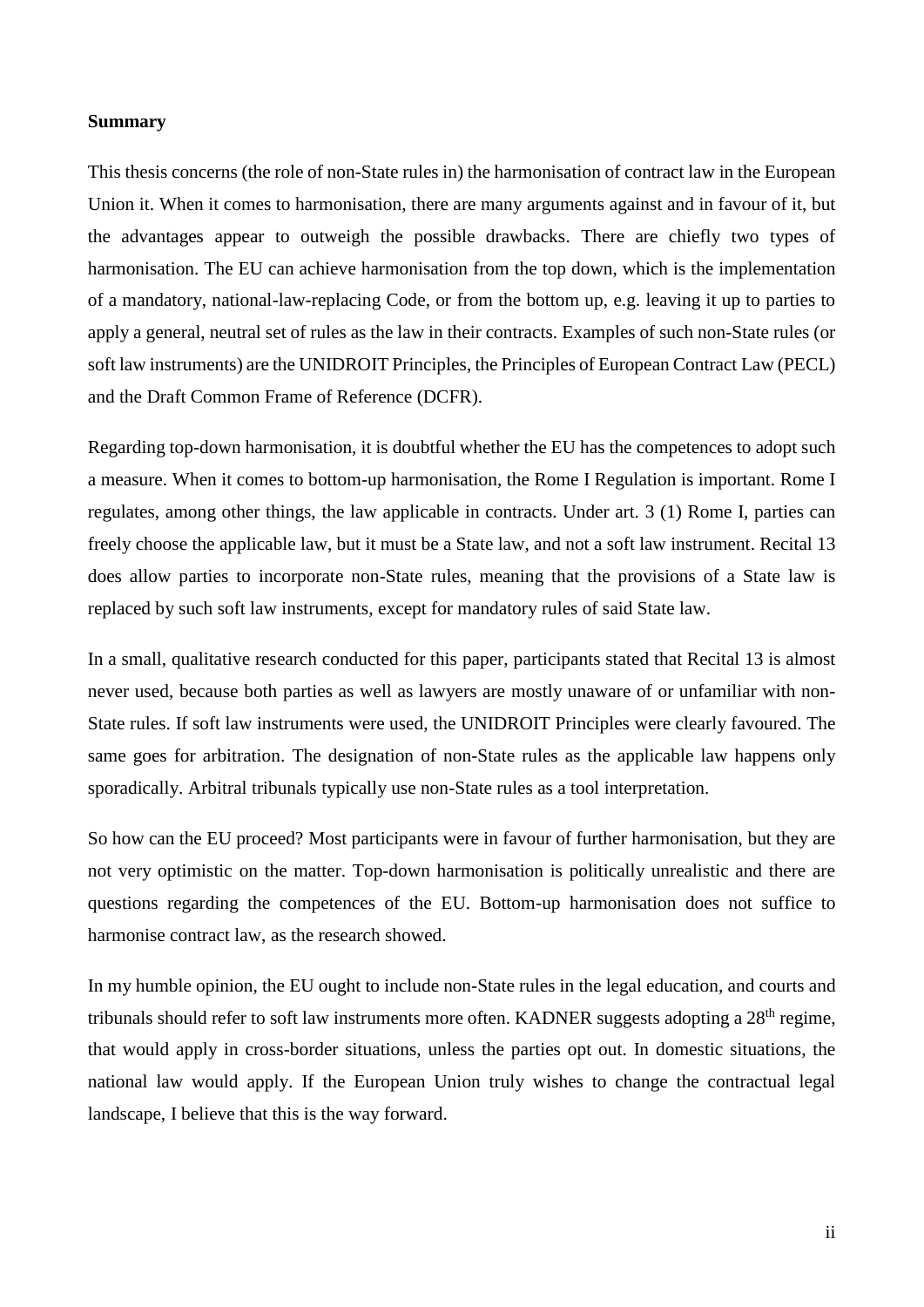## **Word of thanks**

Like many other dissertations, this thesis has absorbed much time and many thoughts, in this final year of law school. Although the jury is still out on the quality of it, this thesis would not have reached its current standard if not for a select group of individuals. I would like to express my gratitude for their support in this small word of thanks.

Firstly, I would like to thank my friends and family. With patience, they listened when I spoke at length on the topic of my thesis, time and again. With common sense, they offered advice that cleared my mind when I was doubting my research. With determination, they pushed me to persist when I was slacking off.

Secondly, I am appreciative for the guidance provided by my supervisor, professor Geert Van Calster, and my monitor, Mr. Michiel Poesen. Their experienced counsel was invaluable, their enthusiasm both inspiring and reassuring.

Thirdly, I must offer my thanks to the professors who referred me to my participants and those who partook in the research. The information I received though these people, was priceless to me and has granted me a greater insight into the topics discussed in this paper. I would like to show my appreciation for professor Csongor Nagy, professor Thomas Kadner Graziano, professor Davor Babic and Ms. Katarina Simalova in particular. Without their willingness to aid a student, my research would have been considerably more difficult.

All these people have my gratitude. Though this dissertation was primarily written for educational purposes, it was also written for them.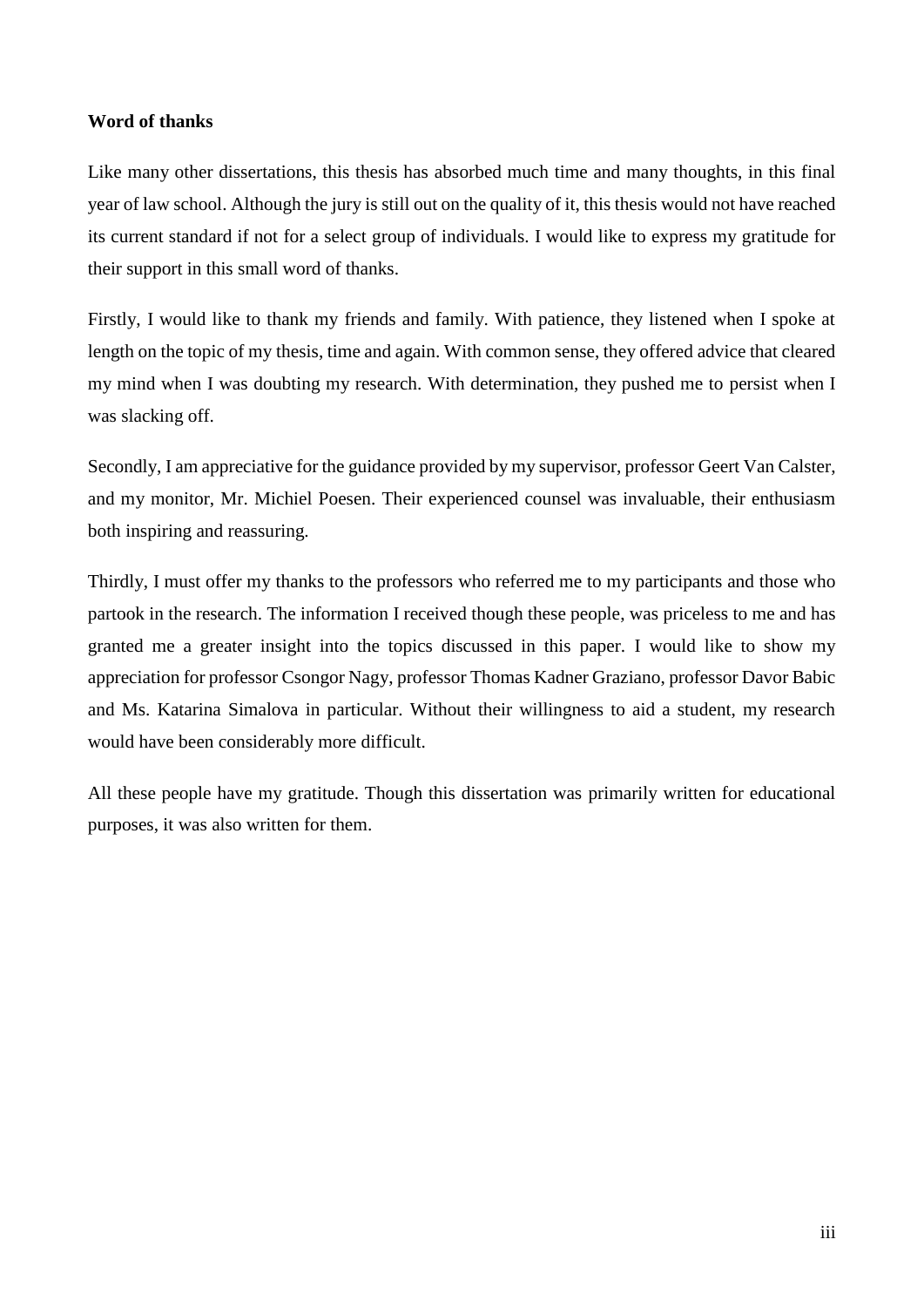| <b>CHAPTER 1.</b>                                                           |  |  |  |  |  |
|-----------------------------------------------------------------------------|--|--|--|--|--|
| <b>SECTION I.</b>                                                           |  |  |  |  |  |
|                                                                             |  |  |  |  |  |
|                                                                             |  |  |  |  |  |
|                                                                             |  |  |  |  |  |
|                                                                             |  |  |  |  |  |
|                                                                             |  |  |  |  |  |
|                                                                             |  |  |  |  |  |
|                                                                             |  |  |  |  |  |
|                                                                             |  |  |  |  |  |
|                                                                             |  |  |  |  |  |
|                                                                             |  |  |  |  |  |
|                                                                             |  |  |  |  |  |
| <b>SECTION II.</b>                                                          |  |  |  |  |  |
|                                                                             |  |  |  |  |  |
|                                                                             |  |  |  |  |  |
|                                                                             |  |  |  |  |  |
| §2. The goals of the PECL, the UNIDROIT Principles and the DCFR  21         |  |  |  |  |  |
| NON-STATE RULES IN PRACTICE: A QUALITATIVE RESEARCH 23<br><b>CHAPTER 2.</b> |  |  |  |  |  |
| <b>SECTION I.</b>                                                           |  |  |  |  |  |
| <b>SECTION II.</b><br>RESEARCHABILITY, OBJECTIVES AND TARGET AUDIENCE 24    |  |  |  |  |  |
| <b>SECTION III.</b>                                                         |  |  |  |  |  |
| <b>SECTION IV.</b>                                                          |  |  |  |  |  |
|                                                                             |  |  |  |  |  |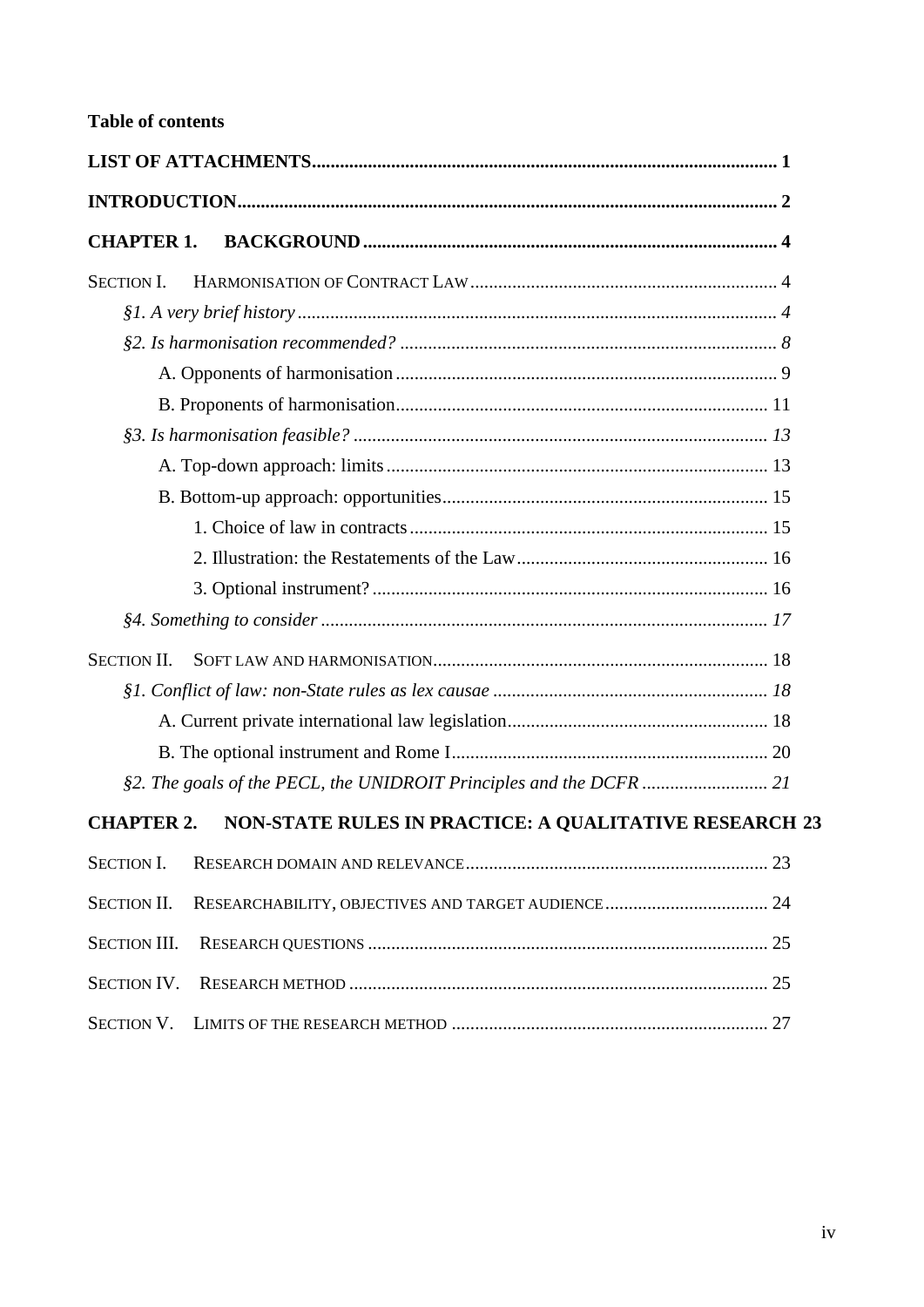| <b>SECTION VI.</b> |  |  |  |  |  |
|--------------------|--|--|--|--|--|
|                    |  |  |  |  |  |
|                    |  |  |  |  |  |
|                    |  |  |  |  |  |
|                    |  |  |  |  |  |
|                    |  |  |  |  |  |
|                    |  |  |  |  |  |
|                    |  |  |  |  |  |
|                    |  |  |  |  |  |
|                    |  |  |  |  |  |
|                    |  |  |  |  |  |
|                    |  |  |  |  |  |
|                    |  |  |  |  |  |
| <b>CHAPTER 3.</b>  |  |  |  |  |  |
| STAGE I.           |  |  |  |  |  |
|                    |  |  |  |  |  |
| STAGE II.          |  |  |  |  |  |
| STAGE III.         |  |  |  |  |  |
|                    |  |  |  |  |  |
|                    |  |  |  |  |  |
|                    |  |  |  |  |  |
|                    |  |  |  |  |  |
|                    |  |  |  |  |  |
|                    |  |  |  |  |  |
|                    |  |  |  |  |  |
|                    |  |  |  |  |  |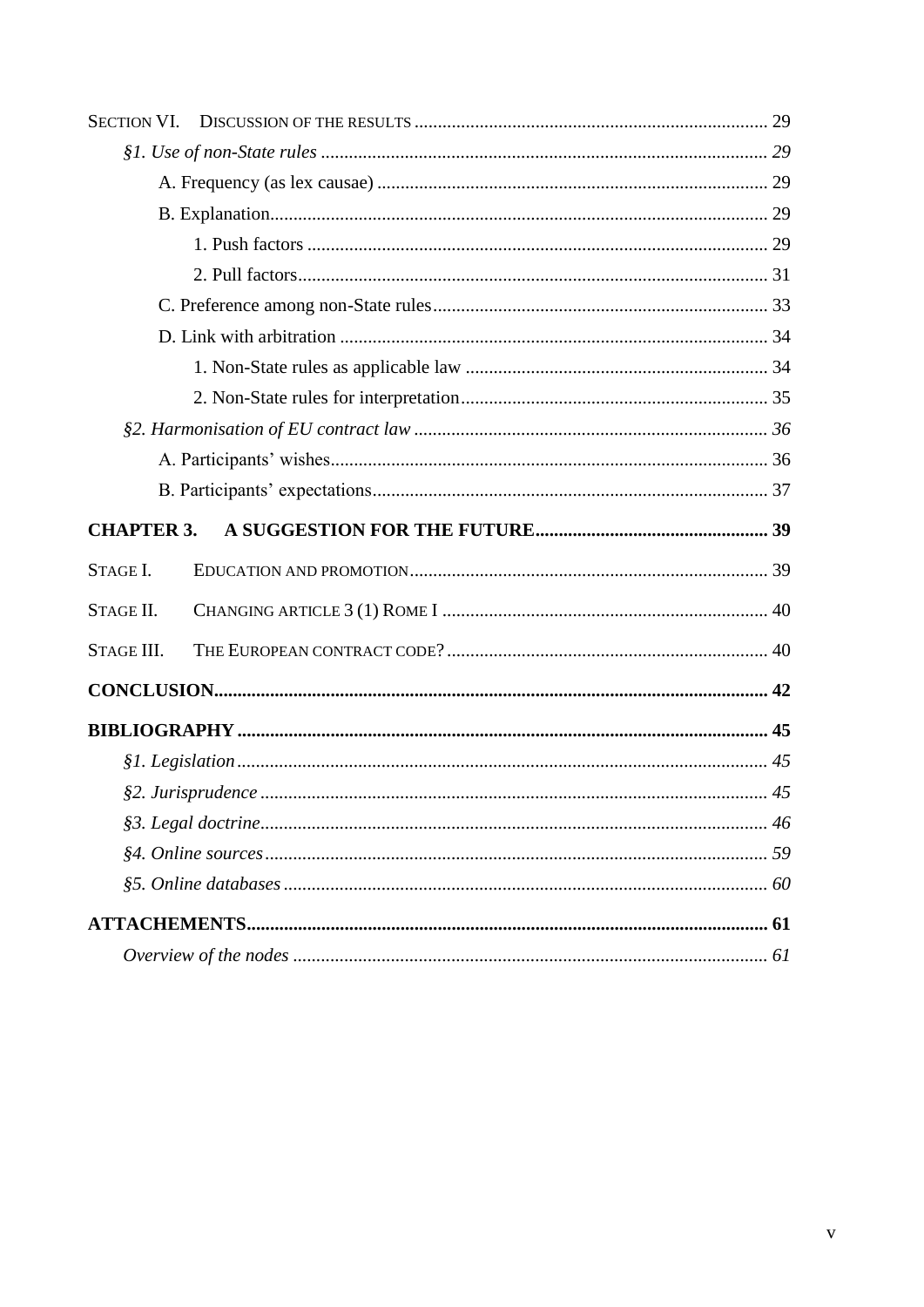## **LIST OF ATTACHMENTS**

1. Overview of the nodes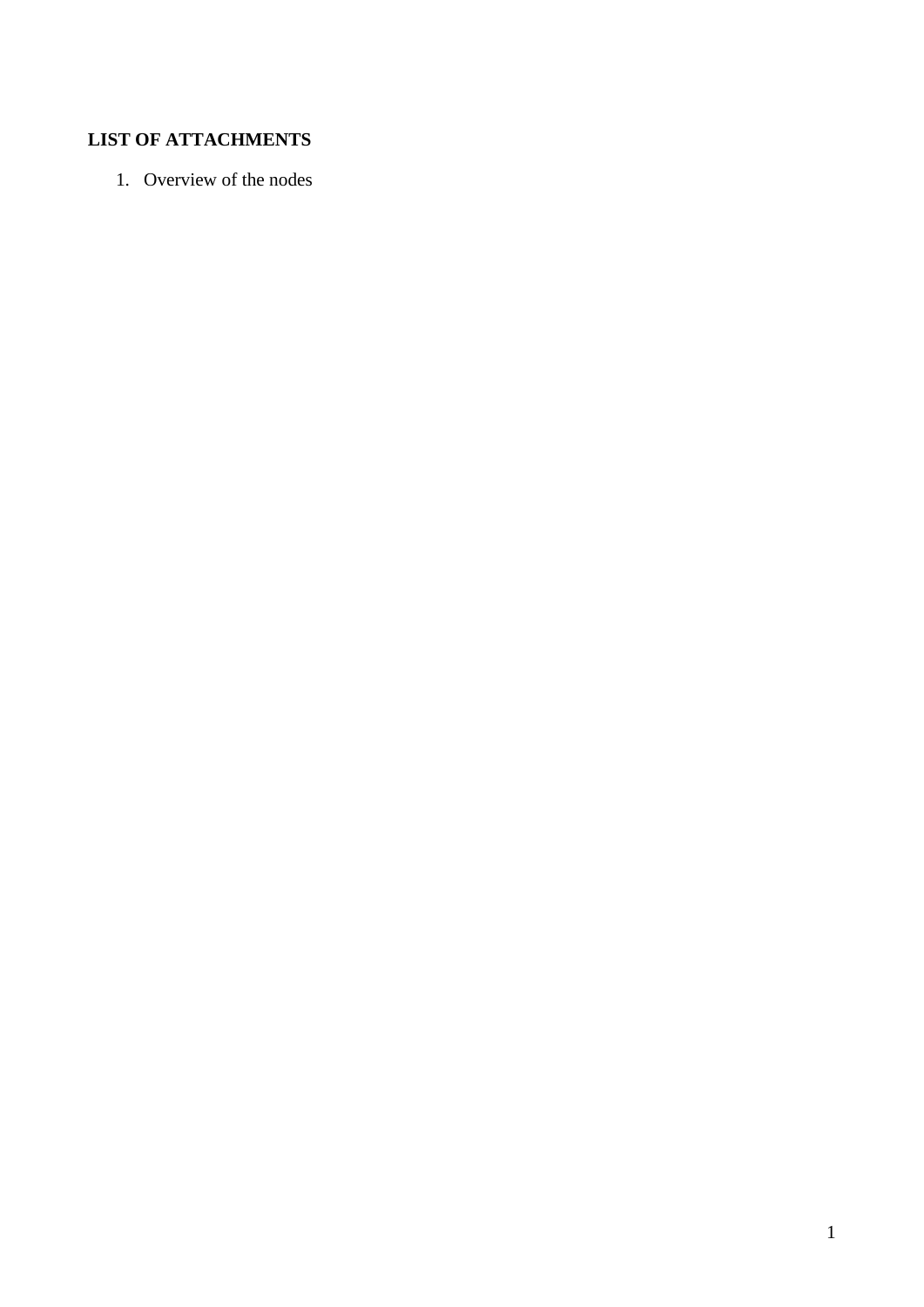## **INTRODUCTION**

**INTRA-EU TRADE** – Starting from the end of the  $20<sup>th</sup>$  century up until 2009, there have been several initiatives to harmonise private law in the European Union. Such uniformity is deemed essential for the improvement of the internal market. Therefore, the EU has introduced not only the Rome I Regulation (on conflict of law rules), but also directives on consumer protection and in specific sectors, such as package travels and time sharing. The further elaboration by the European Court of Justice on the freedom of goods, services, workers and capital, has improved and stimulated intra-EU contracts.

**EUROPEAN CONTRACT LAW** – There are voices that state that there remain more than a few obstacles for intra-EU trade; variations between domestic laws, the costs of litigation and foreign legal advice, psychological barriers such as cultural and language differences… Many of those hindrances can be addressed through legal reforms. These voices propose harmonisation of the core of contract law, either *from the top down* or *from the bottom up*. The former would entail the adoption of a mandatory European contract code that substitutes domestic contract laws, while the latter could e.g. involve leaving it up to the parties to choose for an international body of neutral, fair rules – *non-State rules* or *soft law instruments* such as the UNIDROIT Principles, the Principles of European Contract Law and the Draft Common Framework of Reference – as the applicable law in their contracts. Thus, contract laws could coalesce in a more organic way.

**RESEARCH QUESTIONS** – The aim of this dissertation is to analyse the current state of harmonisation of contract law in the European Union and how it might evolve in the next years. This can be clarified through the following questions:

- (a) Is harmonisation of contract law in the EU a good idea?
- (b) What are the advantages and the drawbacks of the different types of harmonisation?
- (c) What is possible under current EU law regarding harmonisation of contract law?
- (d) Is (bottom-up) harmonisation happening in practice at the moment?
- (e) What will happen and what might happen in the area of harmonisation of contract law in the future?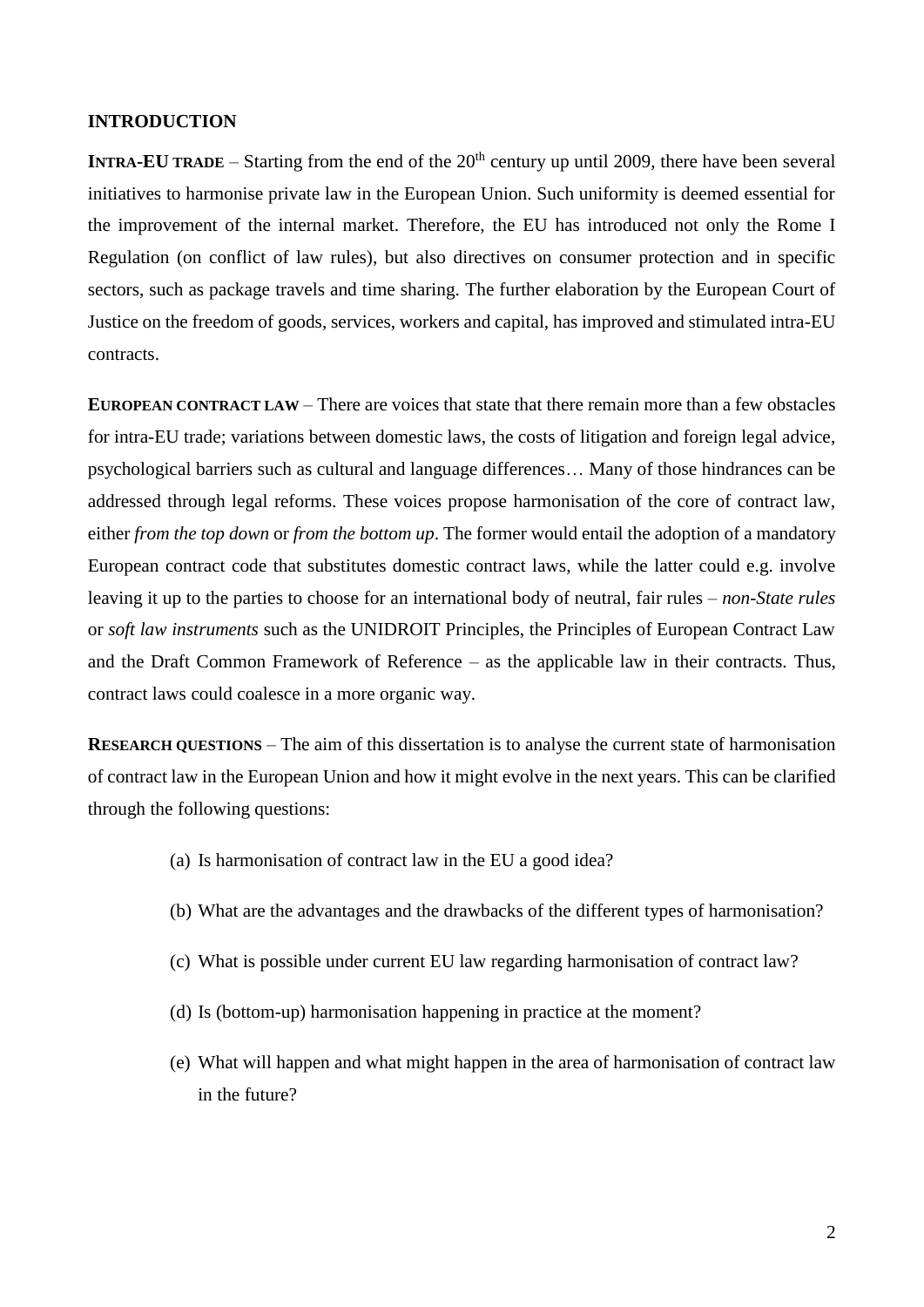**RESEARCH METHOD AND DESIGN** – To understand the theoretical aspects of harmonisation, I have researched *the law in the books*, which helped me to answer the first three of my questions. However, I also needed to acquire insight into what transpires in reality. *The law in action*. Therefore, I have conducted a small-scale, empirical research, questioning seven lawyers in seven different members states, with a survey sent by email. I inquired into what they observe in their practice and how they expect contract law to develop in the coming decades, with a specific focus on the application of non-State rules. By taking on this subject, the paper studies a world that can be found halfway between *private international law, contract law* and *European law*.

**RELEVANCE OF THE RESEARCH** – Studies have shown that contractual parties occasionally select a legal system other than their own as the applicable law, if it is generally considered to be neutral. One may expect that parties are inclined to choose non-State rules as well, as they are established on the basis of simple, unbiased and universal principles of law. Yet, this is a topic that has essentially been neglected by the legal world. Many texts have been written on non-State rules and harmonisation of European contract law, but that is mere theory. To what extent is *law in the books* congruent with *law in action*? That is what I wished to explore in this dissertation. The significance of this research is that the results can inform possible prospects for contract law in the European Union.

**CONTENTS OF THE DISSERTATION** – As this paper attempts to bridge the gap between the EU contract law theory and practice, it will discuss the existing literature and the results of the empirical research in turn. The first section of *chapter one* will briefly describe the history of harmonisation, analyse the arguments for and against harmonisation and consider the benefits and difficulties of both top-down and bottom-up harmonisation. The second section will explain the relation between bottom-up harmonisation, namely the use of non-State rules, and private international law in the European Union. The *second chapter* contains the qualitative research I conducted. The *third and last chapter* contains what I believe is the best way forward. The conclusion gives a synopsis of this thesis and answers the posed questions.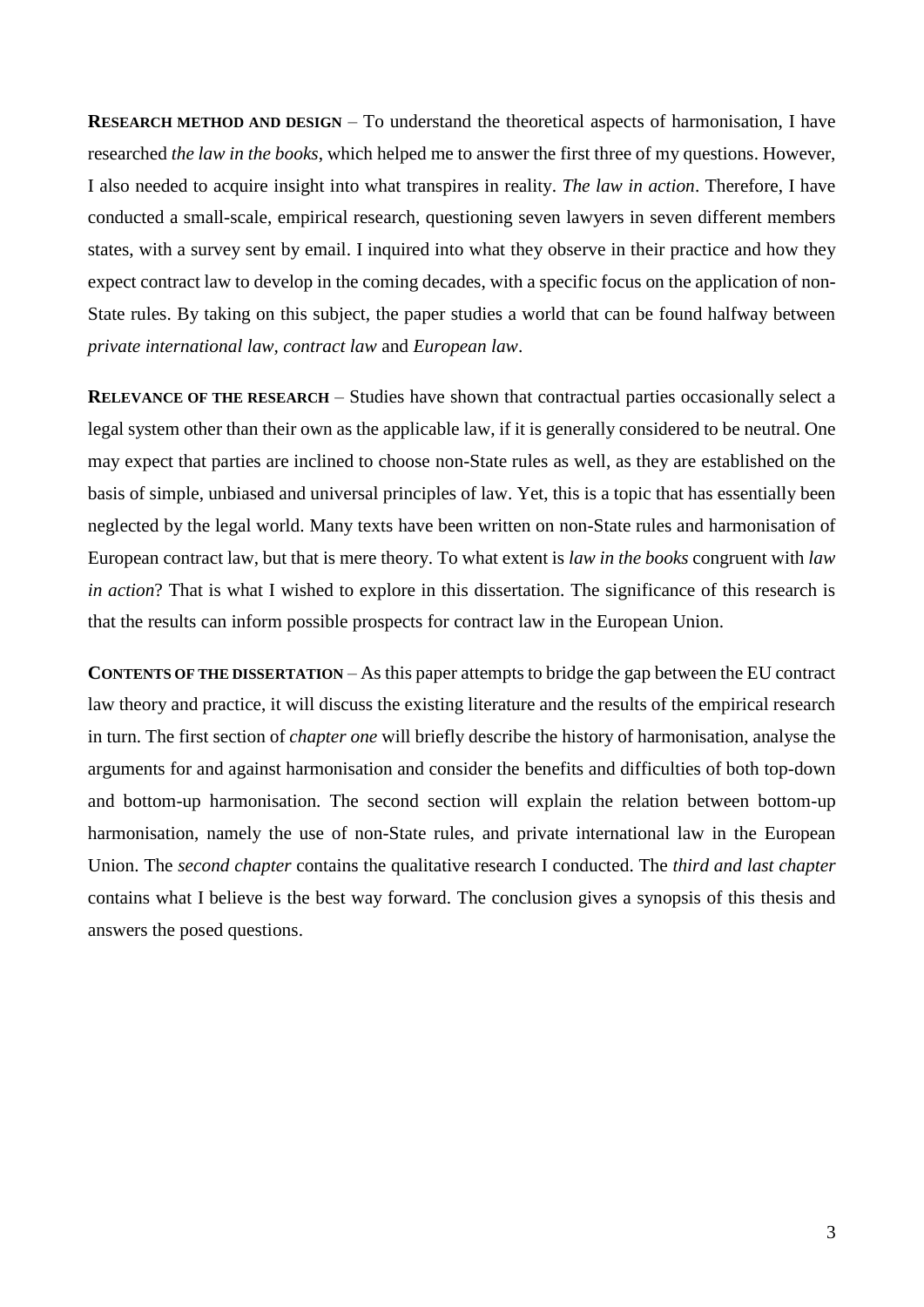## **CHAPTER 1. BACKGROUND**

## SECTION I. HARMONISATION OF CONTRACT LAW

### **§1. A very brief history**

<u>.</u>

**THE HAGUE CONFERENCE AND UNIDROIT** – To understand the fascination with a harmonised (contract) code, one must go back to the 19th century, when the idea of a new *lex mercatoria* emerged for the first time.<sup>1</sup> Arguably the eldest body that gave it some serious thought, is The Hague Conference for Private International Law (hereinafter: HCCH), an intergovernmental organisation created with the primary goal of unifying legislation on private international law. <sup>2</sup> The first four Conferences (of 1893, 194, 1900 and 1904) were very successful, as they resulted in six treaties.<sup>3</sup> But, the HCCH was not the only body that realised that legal harmonisation would stimulate global trade. The International Institute for the Unification of Private International Law (hereinafter: UNIDROIT) was founded by the Council of the League of Nations in 1926.<sup>4</sup> Although UNIDROIT did not produce any significant conventions up until the second half of the  $20<sup>th</sup>$  century, the organisation is still present on the world stage to this day.<sup>5</sup> It is worth mentioning that these organisations mainly focus on the regional (i.e. European) harmonisation and this mindset persisted until after the Second World War.<sup>6</sup> Only then did other, non-European countries join the HCCH and UNIDROIT, which led to a period of *universalism* (as opposed to the European focus), BASEDOW observes. 7

<sup>&</sup>lt;sup>1</sup> F. BLASE, « Leaving the Shadow for the Test of Practice-On the Future of the Principles of European Contract Law », *Vindobona Journal of International Commercial Law and Arbitration*, 1999, vol. 3, p. 1; L.A. DIMATTEO, « Contract Talk: Reviewing the Historical and Practical Significance of the Principles of European Contract Law Recent Developments », *Harvard International Law Journal*, 2002, vol. 43, p. 570.

<sup>&</sup>lt;sup>2</sup> X, « HCCH | About HCCH », 15 January 2018, available on https://www.hcch.net/en/about (Consulted on 30 March 2019).

<sup>3</sup> K. LIPSTEIN, « One Hundred Years of Hague Conferences on Private International Law », *The International and Comparative Law Quarterly*, 1993, vol. 42, n° 3, p. 557.

<sup>4</sup> M. MATTEUCCI, « The History of Unidroit and the Methods of Unification », *Law Library Journal*, 1973, vol. 66, p. 286.

<sup>5</sup> X, « UNIDROIT », 21 September 2018, available on https://en.wikipedia.org/w/index.php?title=UNIDROIT&oldid=860571125 (Consulted on 30 March 2019); « 90th ANNIVERSARY », 2017, available on http://www.unidroit.org//about-unidroit/overview (Consulted on 30 March 2019). 6 J.A.E. FARIA, « Future directions of legal harmonisation and law reform: Stormy seas or prosperous voyage », *Unif. L. Rev.*, 2009, vol. 14, p. 7; J. BASEDOW, « Worldwide Harmonisation of Private Law and Regional Economic Integration - General Report », *Uniform Law Review*, January 2003, vol. 8, n° 1-2, p. 32.

<sup>7</sup> J. BASEDOW, « Worldwide Harmonisation of Private Law and Regional Economic Integration - General Report », *op. cit.*, p. 33.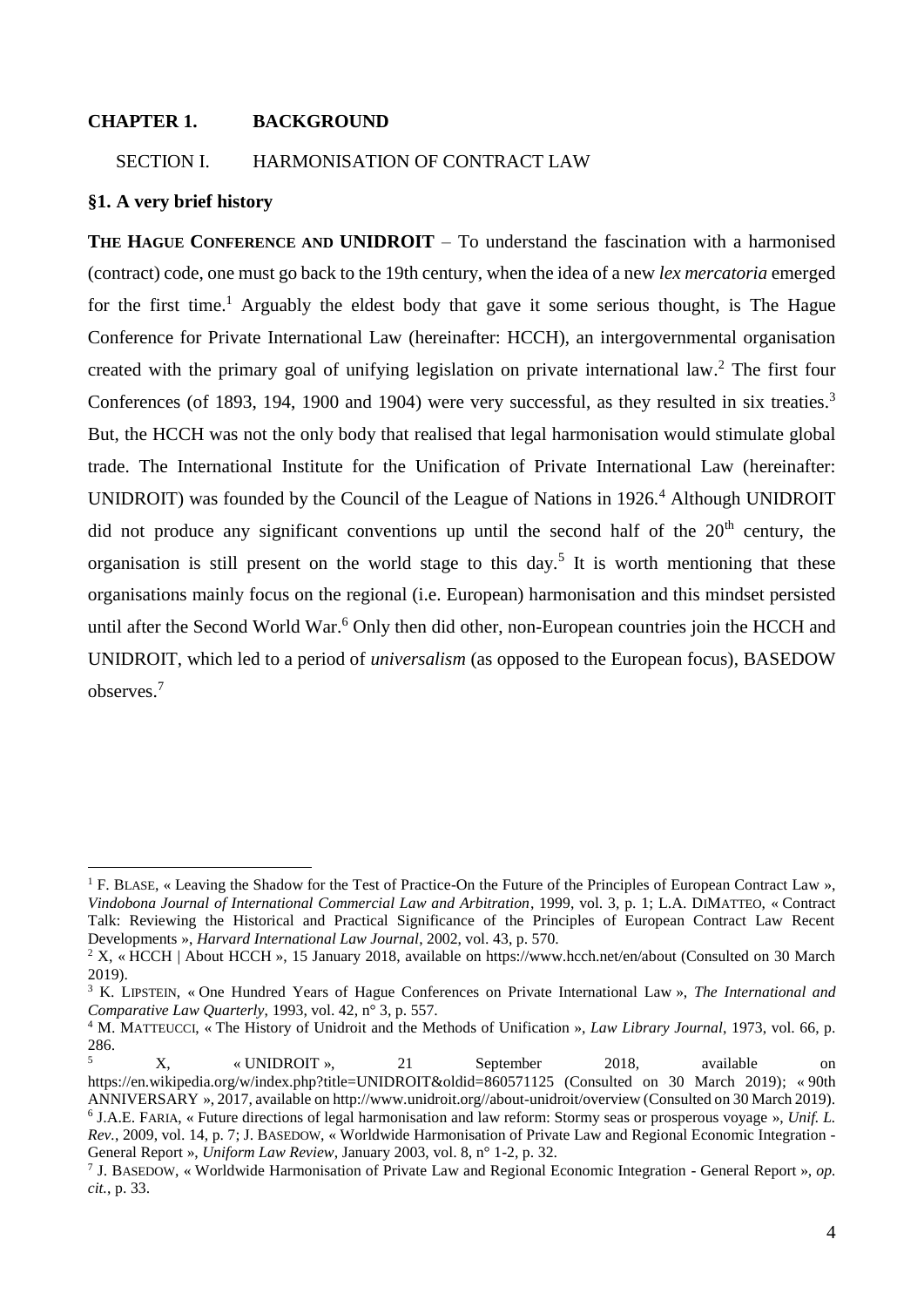**RABEL AND THE HAGUE CONVENTIONS** – Inspired by the HCCH, an Austrian professor by the name of Ernst Rabel began in the late twenties of the 20<sup>th</sup> century on a *universal sales law*, a project which was taken over by UNIDROIT on his insistence decades later. <sup>8</sup> UNIDROIT hosted a diplomatic conference in 1964 that lasted three weeks. There, Rabel's preparatory works laid the foundation for the *Uniform Law on the International Sale of Goods* and the *Uniform Law on the Formation of Contracts for the International Sale of Goods,* the first two UNIDROIT conventions. <sup>9</sup> Although neither of those projects ever amounted to much more than a footnote in the history of harmonisation, they were influential nonetheless, as they formed the basis for the *Vienna Convention on Contracts for the International Sale of Goods* of 1980 (hereinafter: CISG).<sup>10</sup>

**CISG** – In 1966, the United Nations (hereinafter: UN) founded the UN-Commission for International Trade Law (hereinafter: UNCITRAL).<sup>11</sup> This Commission used the above mentioned treaties to draft the CISG, which was approved in 1980 and entered into force in 11 States, 8 years later.<sup>12</sup> The purpose of the Vienna Convention is the development of international trade, by means of eliminating legal divergences and creating a neutral, legal landscape.<sup>13</sup> Therefore, the CISG focuses on the formation of contracts and the obligations of both seller and buyer. It is universally acknowledged that the CISG has been a great success. The Vienna Convention is automatically applicable in sales contracts where both parties come from Contracting States, or when the conflict of law rules indicate the law of a Contracting State.<sup>14</sup> No less than 85 States acceded to the CISG by 2017.<sup>15</sup> Furthermore, the amount of case law and scholarship on the CISG is nearly limitless<sup>16</sup>, available on the websites of (among others) PACE University<sup>17</sup> and the University of Basel<sup>18</sup>.

<sup>8</sup> E. MCKENDRICK, « Harmonisation of European Contract Law : The State We Are In », *in* S. VOGENAUER and S. WEATHERILL (eds.), *The Harmonisation of European Contract Law : Implications for European Private Laws, Business and Legal Practice*, Oxford, Hart Publishing, 2006, p. 6.

<sup>9</sup> J. HONNOLD, « The Uniform Law for the International Sale of Goods: The Hague Convention of 1964 », *Law and Contemporary Problems*, 1965, vol. 30, n° 2, p. 1.

<sup>10</sup> E. MCKENDRICK, « Harmonisation of European Contract Law », *op. cit.*, pp. 6-7.

<sup>11</sup> J. CAREY, « Uncitral: Its Origins and Prospects », *The American Journal of Comparative Law*, July 1966, vol. 15, n° 3, p. 625.

<sup>12</sup> PACE INTERNATIONAL LAW REVIEW, *Review of the Convention on Contracts for the International Sale of Goods (CISG) 2002-2003*, The Hague, Kluwer Law International, 2004, p. 24.

<sup>13</sup> A.N. KARADAYI, *The interpretation and gap filling in international commercial contracts in the light of the CISG, Unidroit Principles, PECL, DCFR and related case-law*, Antwerp, University of Antwerp UA, 2017, p. 29.  $14$  Art. 1 (1) of the CISG.

<sup>15</sup> X, « CISG: Table of Contracting States », 14 December 2018, available on http://iicl.law.pace.edu/cisg/page/cisg-tablecontracting-states (Consulted on 30 March 2019).

<sup>16</sup> E. MCKENDRICK, « Harmonisation of European Contract Law », *op. cit.*, p. 7.

<sup>17</sup> INSTITUTE OF INTERNATIONAL COMMERCIAL LAW, « CSIG Database », available on http://iicl.law.pace.edu/cisg/cisg (Consulted on 30 March 2019).

<sup>18</sup> UNIVERSITY OF BASEL, « CSIG-online », available on http://www.cisg-online.ch (Consulted on 30 March 2019).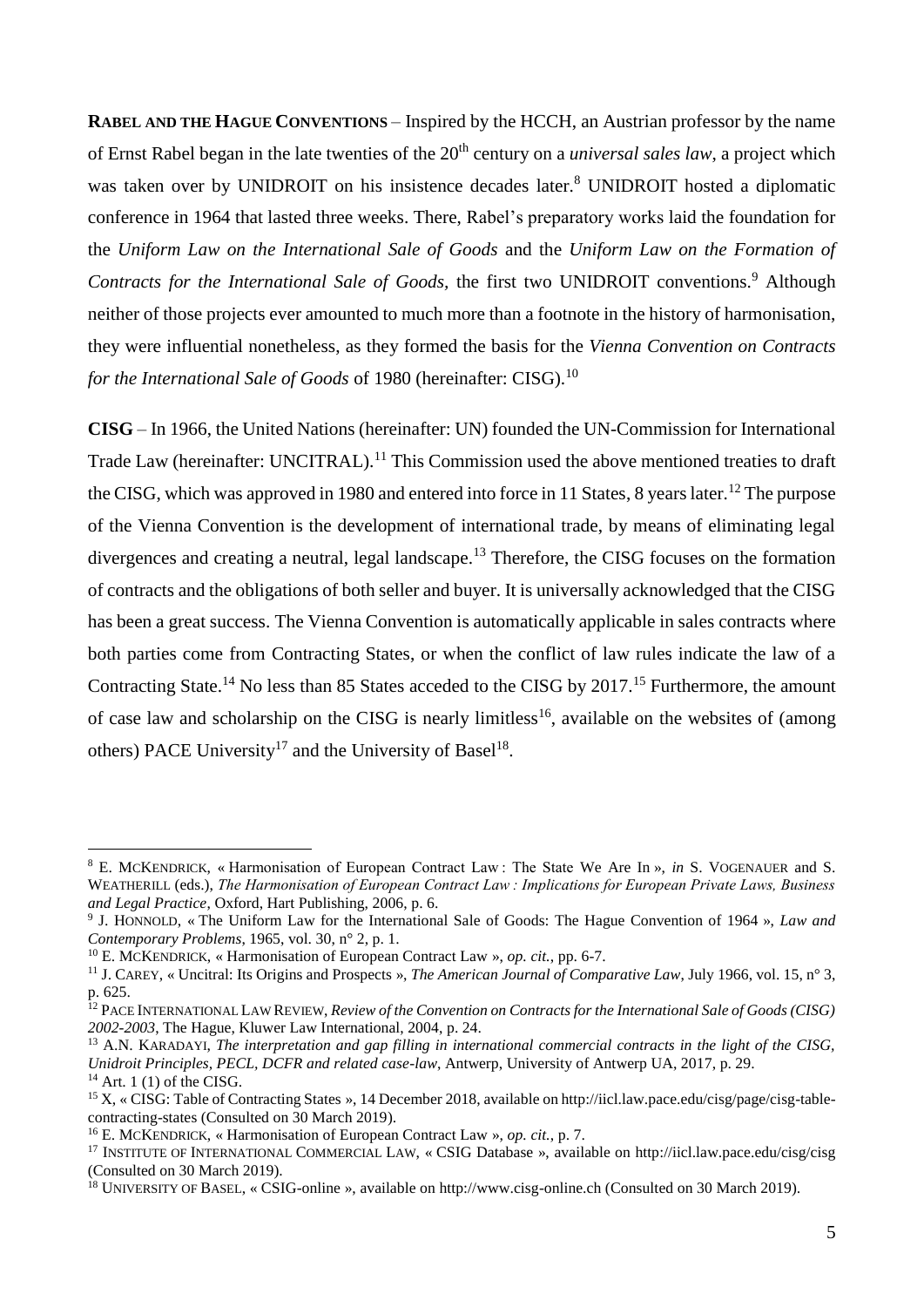**UNIDROIT PRINCIPLES** – Similarly, UNIDROIT had been working on its own project (which initially had the deceptive title '*Progressive Codification of International Trade Law'*) since 1971.<sup>19</sup> However, it became a priority only after the CISG was approved. In 1980, the Governing Council of UNIDROIT set up a small Working Group and tasked it with drawing up 'principles of common sales law'.<sup>20</sup> During the fourteen years that followed, the group worked diligently on several chapters of these purposed principles, drawing inspiration from the most recent versions of contract law over all of Europe, but also the CISG.<sup>21</sup> In 1994, they published the results of their enquiries as the *UNIDROIT Principles of International Commercial Contracts (hereinafter: UNIDROIT Principles).*<sup>22</sup> The second, third and fourth editions were released in 2004, 2010 and 2016, respectively.<sup>23</sup> Only two years after the first publication, more than 3000 copies were sold. The project has – next to its five official languages – many other translations in Arabic, Chinese, Dutch, Russian…<sup>24</sup> Additionally, the UNIDROIT Principles are more frequently integrated in the curricula of law faculties worldwide.<sup>25</sup> Increasingly more tribunals and courts refer to the Principles, even though they are non-binding (*soft*  law), unlike the CISG.<sup>26</sup> MARELLA reports that the UNIDROIT Principles are popular in arbitration contracts (see *infra*, pp. 19-20).<sup>27</sup>

**PRINCIPLES OF EUROPEAN CONTRACT LAW – The next step in the evolution towards a harmonised** (European) contract law are the *Principles of European Contract Law* (hereinafter: PECL). They are the result of the work of a group of academics, not unlike the UNIDROIT Principles, but this time under the leadership of the Danish professor Ole Lando.<sup>28</sup> Officially, they are referred to as the Commission on European Contract  $Law<sub>29</sub><sup>29</sup>$  but the Lando-Commission is the name that is more

<sup>&</sup>lt;sup>19</sup> M.J. BONELL, « The UNIDROIT Principles of International Commercial Contracts and the Principles of European Contract Law: Similar Rules for the Same Purposes », *Uniform Law Review*, 1996, vol. 1, p. 230.

<sup>20</sup> *Ibid.*, p. 231.

<sup>21</sup> *Ibid.*, p. 229.

<sup>22</sup> A.N. KARADAYI, *The interpretation and gap filling in international commercial contracts in the light of the CISG, Unidroit Principles, PECL, DCFR and related case-law*, *op. cit.*, p. XV.

<sup>23</sup> *Ibid.*; E. MCKENDRICK, « Harmonisation of European Contract Law », *op. cit.*, p. 8.

<sup>&</sup>lt;sup>24</sup> M.J. BONELL, « The UNIDROIT Principles of International Commercial Contracts and the Principles of European Contract Law », *op. cit.*, p. 229.

<sup>25</sup> M.J. BONELL, « The UNIDROIT Principles in Practice: The Experience of the First Two Years », *Uniform Law Review*, 1997, vol. 2, p. 36.

<sup>26</sup> A.N. KARADAYI, *The interpretation and gap filling in international commercial contracts in the light of the CISG, Unidroit Principles, PECL, DCFR and related case-law*, *op. cit.*, p. 30.

<sup>&</sup>lt;sup>27</sup> F. MARRELLA, « Choice of Law in Third-Millennium Arbitrations: The Relevance of the UNIDROIT Principles of International Commercial Contracts », *Vanderbilt Journal of Transnational Law*, 2003, vol. 36, p. 1157.

<sup>28</sup> J. POOLE, R.M. MERKIN and J. DEVENNEY (eds.), *Essays in memory of Professor Jill Poole: coherence, modernisation, and integration in contract, commercial, and corporate laws*, Abingdon, Oxon/New York, NY, Informa Law from Routledge, 2019, pp. 35-36.

<sup>29</sup> M.W. HESSELINK and G.J.P. DE VRIES, *Principles of European contract law. Vereniging voor Burgerlijk Recht. Preadviezen*, Deventer, Kluwer, 2001, pp. 11-12; E. MCKENDRICK, « Harmonisation of European Contract Law », *op. cit.*, p. 7.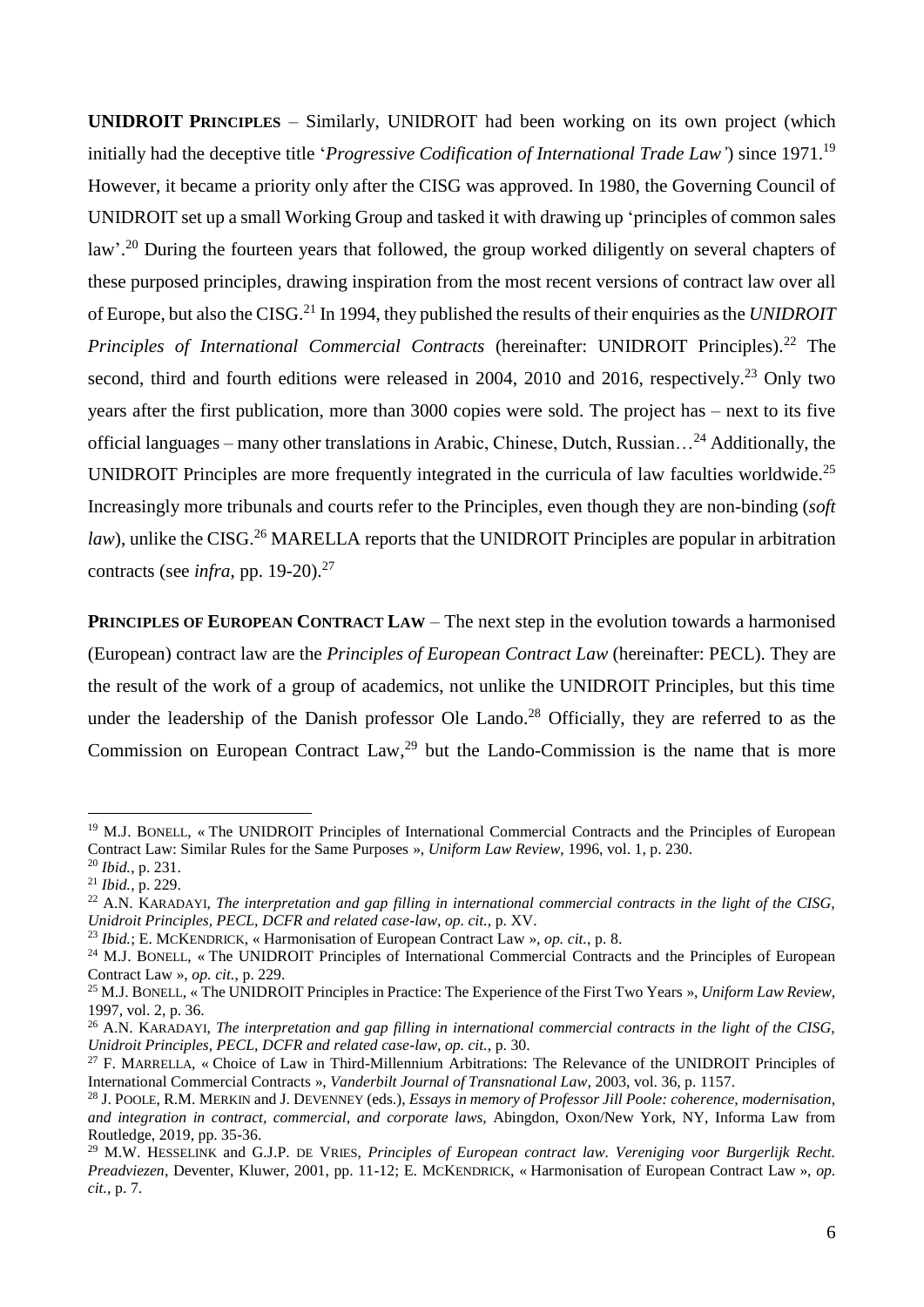commonly used (in all likelihood, because it is not such a mouthful).<sup>30</sup> The Commission worked from the mid-seventies until 2002 on the PECL.<sup>31</sup> The UNIDROIT Principles were by then nearly a decade old, but the similarities in content between both instruments is staggering.<sup>32</sup> Both documents prescribe the contractual freedom of the parties to elect the instrument as applicable law in cross-border contracts, within the boundaries of the mandatory State law.<sup>33</sup> Yet, the PECL aims at application in Europe,<sup>34</sup> unlike the CISG and the UNIDROIT Principles, which are in line with BASEDOW's *universalism* (global application, see *supra*, p. 3). Moreover, what sets the PECL apart from the others is its approach and focus, as it does not attempt to draft a binding instrument. The PECL is a progressive set of principles that combines the best solutions to both old and new difficulties in contract law,<sup>35</sup> completely separate from a specific law system,<sup>36</sup> which might prove to be the foundation for later unification of European contract law.<sup>37</sup> Note that its scope of application is not limited to international sales but is as broad as general contract law.

**CFR** – Clearly, the PECL and the UNIDROIT Principles stimulated the European Union to officially harmonise contract law within the Union.<sup>38</sup> To that end, the European Commission dispatched a memo, the Communication on European Contract Law,<sup>39</sup> to the European Parliament, the Council and other stakeholders.<sup>40</sup> This was an appeal to consumers, merchants, professional organisations, administrations, academics… to convey their thoughts on the matter, in order to broaden the debate. The Commission submitted four possible ways forward, ranging from a status quo, $41$  to the implementation of (binding) European legislation, which would substitute existing, national contract

<sup>30</sup> K. RIEDL, « The Work of the Lando-Commission from an Alternative Viewpoint », *European Review of Private Law*, January 2000, vol. 8, n° 1, p. 72.

 $31$  In 2002, the third and last part of the PECL was published.

<sup>32</sup> M.J. BONELL and R. PELEGGI, « UNIDROIT Principles of International Commercial Contracts and Principles of European Contract Law: A Synoptical Table », *Uniform Law Review*, 2004, vol. 9, pp. 315-396.

<sup>&</sup>lt;sup>33</sup> Art. 1.103 PECL versus art. 1.1, 1.4 and 1.5 UNIDROIT Principles..

<sup>&</sup>lt;sup>34</sup> F. BLASE, « Leaving the Shadow for the Test of Practice-On the Future of the Principles of European Contract Law », *op. cit.*, p. 2; M. del P.P. VISCASILLAS, « The Formation of Contracts & the Principles of European Contract Law », *Pace International Law Review*, 2001, vol. 13, n° 2001, p. 372.

<sup>35</sup> H. KÖTZ, *European Contract Law*, Oxford, Oxford University Press, 2017, pp. 3-4; E. MCKENDRICK, « Harmonisation of European Contract Law », *op. cit.*, p. 8.

<sup>36</sup> A.N. KARADAYI, *The interpretation and gap filling in international commercial contracts in the light of the CISG, Unidroit Principles, PECL, DCFR and related case-law*, *op. cit.*, p. 31.

<sup>37</sup> O. LANDO, « Principles of European Contract Law: An Alternative to or a Precursor of European Legislation Symposium: Contract Law in a Changing World: Regional Harmonization », *American Journal of Comparative Law*, 1992, vol. 40, p. 577.

<sup>38</sup> E. MCKENDRICK, « Harmonisation of European Contract Law », *op. cit.*, p. 10.

<sup>&</sup>lt;sup>39</sup> EUROPEAN COMMISSION, « Communication on European Contract Law », 2001, available on https://eurlex.europa.eu/legal-content/en/ALL/?uri=CELEX%3A52001DC0398 (Consulted on 30 March 2019).

<sup>40</sup> C. MAK, « Instrumentalisme, legitimiteit en de onderstroom van het Europese contractenrecht », *in* M.W. HESSELINK *e.a.* (eds.), *Het groenboek Europees contractenrecht, naar een optioneel instrument?*, The Hague, Boom Juridische Uitgevers, 2011, p. 42.

<sup>&</sup>lt;sup>41</sup> In other words, taking no action and leaving it up to the parties to solve their problems in cross-border contracts.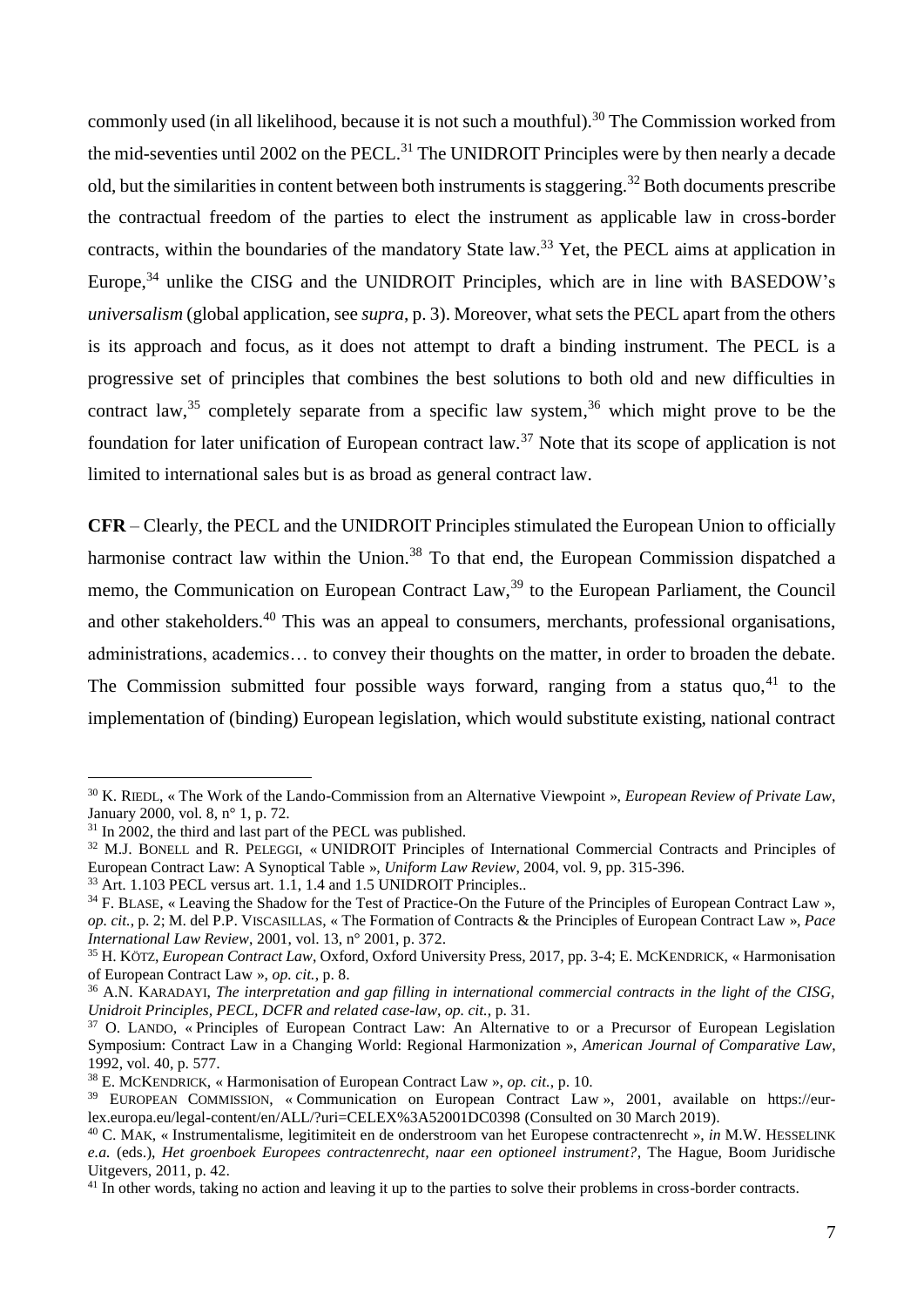law. Numerous parties responded to the call, which demonstrates the relevance of the topic,<sup>42</sup> though there was no clear preference for one option in particular. This was followed by the Action Plan of 2003, which identified several issues for the internal market.<sup>43</sup> It jumpstarted the drawing up the *Common Frame of Reference* (hereinafter: CFR), an amalgam of fundamental principles, definitions and model rules,<sup>44</sup> envisioning an *acquis communautaire*<sup>45</sup>. The Commission hinted at an *Optional European code*.<sup>46</sup> The response was all in all rather positive.<sup>47</sup>

**DCFR** – In a press release in 2004, the Commission revealed its intentions to amplify the impact of the CFR. An academic study group delivered the revised CFR, the *Draft Common Frame of Reference*  (hereinafter: DCFR) in 2009. This purely academic (and thus, not politically acclaimed or democratically supported) work counted more than 600 pages, taking up 10 books.<sup>48</sup> The resemblance between the DCFR and the PECL (and thus the UNIDROIT Principles) is apparent, though the former adds some chapters, such as one on insurance contracts.<sup>49</sup> All these instruments may form the foundation on a *European code*. 50

## **§2. Is harmonisation recommended?**

1

**STATE OF PLAY** – Before one can decide on how to achieve such a Code, one must determine whether harmonisation is recommended in the first place. Whether it is advisable, has divided the legal world, which remains at odds until this very day. The next paragraphs dive deeper into the specific positions of acclaimed academics and lawyers in this debate.

<sup>42</sup> E. MCKENDRICK, « Harmonisation of European Contract Law », *op. cit.*, p. 11.

<sup>43</sup> EUROPEAN COMMISSION, « A More Coherent European Contract Law - An Action Plan », 2003, available on http://eurlex.europa.eu/legal-content/en/ALL/?uri=CELEX:52003DC0068 (Consulted on 30 March 2019).

<sup>44</sup> W. VAN GERVEN, « Harmonization of Private Law: Do We Need It? », *Common Market Law Review of Cambridge*, April 2004, vol. 41, n° 2, p. 528.

 $45$  This term refers to Community law and, in the context of further harmonisation, the general principles of law and the ideology of the Union.

<sup>46</sup> S. GRUNDMANN, « The Optional European Code on the Basis of the Acquis Communautaire - Starting Point and Trends », *European Law Journal*, November 2004, vol. 10, n° 6, p. 699.

<sup>47</sup> E. MCKENDRICK, « Harmonisation of European Contract Law », *op. cit.*, pp. 11-12.

<sup>48</sup> F. EMMERT, « The Draft Common Frame of Reference (DCFR) - The Most Interesting Development in Contract Law Since the Code Civil and the BGB », Rochester, NY, Social Science Research Network, 17 March 2012, pp. 16-17, available on https://papers.ssrn.com/abstract=2025265 (Consulted on 30 March 2019).

<sup>49</sup> E. MCKENDRICK, « Harmonisation of European Contract Law », *op. cit.*, p. 12.

<sup>50</sup> F. EMMERT, « The Draft Common Frame of Reference (DCFR) - The Most Interesting Development in Contract Law Since the Code Civil and the BGB », *op. cit.*, pp. 4-6.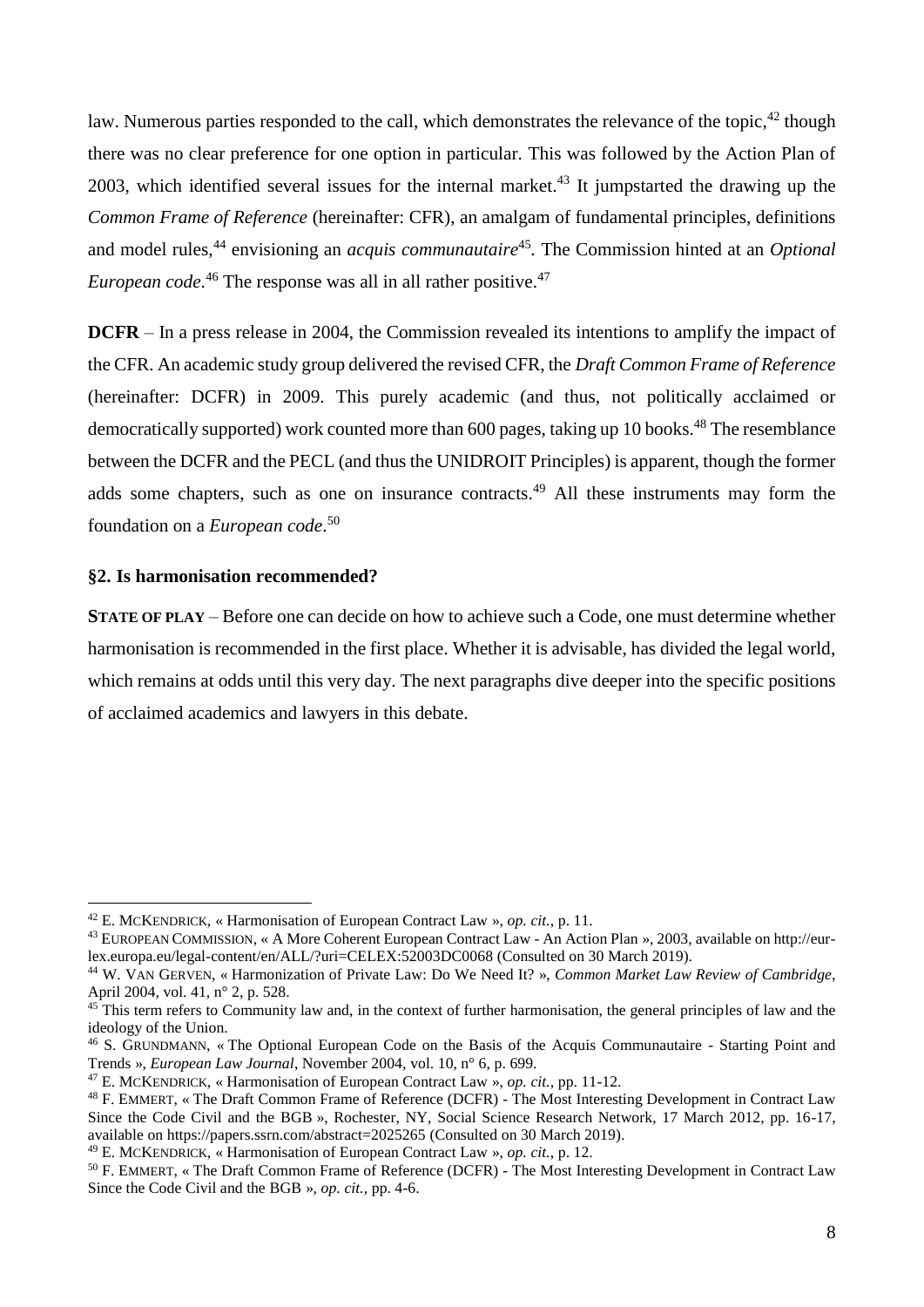#### *A. Opponents of harmonisation*

**ESTEEMED OPPONENTS** – The arguments against European harmonisation come from authors, such as LEGRAND,<sup>51</sup> WIER,<sup>52</sup> GOODE<sup>53</sup> and MARKESINIS.<sup>54</sup> Six main arguments can be distinguished.

**TRADITIONS** – Those against harmonisation argue that every State is focused on its own traditions, in such a way that harmonisation (and hence abandonment of those ideals) would never be accepted. The law can be seen as an expression of culture,<sup>55</sup> and no country ought to be obligated to sacrifice her own (legal) principles.<sup>56</sup> The cultural, political and legal inconsistencies cannot be set aside so easily.<sup>57</sup> Moreover, the simple fact that legal systems differ, does not justify dismissal of said legal system's fundamentals. On the contrary, divergences in contract law must be acknowledged as an enrichment of legal culture.<sup>58</sup>

**COMMON LAW COUNTRIES** – Opponents often refer to the United States or Canada, where States and Provinces respectively have their own rules on contract law. This is not considered to be a hinderance to the efficiency of trade.<sup>59</sup> The same could be said for the United Kingdom.<sup>60</sup> So why could several legal systems not exist in the European Union, without it (significantly) encumbering the internal market? Furthermore, harmonisation would require the analysis of the different legal solutions and the choice of one of those above all others. According to those scholars, the differences between *common law* and *civil law* are unbridgeable, <sup>61</sup> and lawyers from the first legal family fear losing the essence of their legal system, since they are already a minority within the Union.<sup>62</sup> This last assertion

1

<sup>61</sup> P. LEGRAND, « Against a European contract code », *op. cit.*, pp. 44-47.

<sup>51</sup> P. LEGRAND, « Against a European contract code », *The Modern Law Review*, January 1997, vol. 60, n° 1, pp. 44-63.

<sup>52</sup> H. KÖTZ, *European Contract Law*, *op. cit.*, p. 12.

<sup>53</sup> E. MCKENDRICK, « Harmonisation of European Contract Law », *op. cit.*, p. 26.

For more on this, see: the Response of Professor Sir Roy Goode op COM(2001), paragraph 11.

<sup>54</sup> B. MARKESINIS, « Why a Code is Not the Best Way to Advance the Cause of European Legal Unity », *European Review of Private Law*, 1997, vol. 5, pp. 519-524.

<sup>55</sup> P. LEGRAND, *Le droit comparé*, *Que sais-je,* Paris, Presses universitaires de France, 1999, p. 12.

<sup>56</sup> H. KÖTZ, *European Contract Law*, *op. cit.*, p. 12.

<sup>57</sup> O. LANDO, « Optional or Mandatory Europeanisation of Contract Law », *European Review of Private Law*, January 2000, vol. 8, n° 1, p. 60.

<sup>58</sup> P. LEGRAND, « Against a European contract code », *op. cit.*, p. 62; E. MCKENDRICK, « Harmonisation of European Contract Law », *op. cit.*, p. 27.

<sup>59</sup> H. KÖTZ, *European Contract Law*, *op. cit.*, p. 13.

<sup>&</sup>lt;sup>60</sup> A. BOWKER, « Towards a European Contract Code: Harnessing the Gradual Convergence To Solve the Economic Problems of Divergent Contract Laws », *Edinburgh Student Law Review*, 2009, n° 1, p. 41.

LEGRAND refers to the difference in *mentalité* in *common law* and *civil law,* stating that they concerns two different 'epimistological formations'.

On the other hand, there is an obvious rapprochement between *common* and *civil law*. For more on this, see: K.P. BERGER, « Harmonisation of European Contract Law. The Influence of Comparative law », *International Comparative Law Quarterly*, October 2001, vol. 50, n° 4, pp. 884-885.

<sup>62</sup> M.W. HESSELINK, « The Politics of a European contract code », *European Law Journal*, November 2004, vol. 10, n° 6, p. 679; T. WILHELMSSON, « The Legal, the Cultural and the Political - Conclusions from Different Perspectives on Harmonisation of European Contract Law », *European Business Law Review*, 2002, vol. 13, n° 6, p. 541.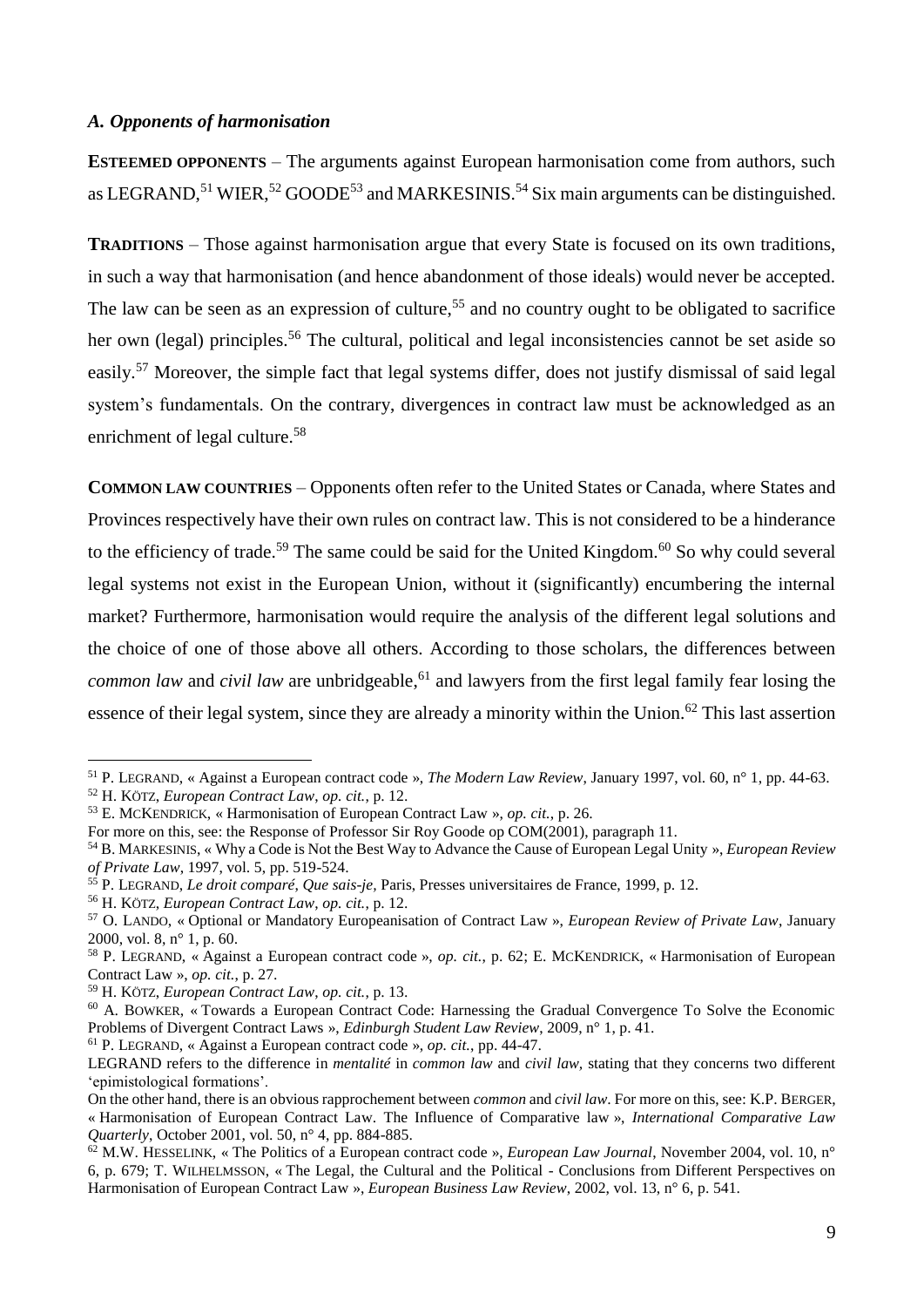has lost much of its power and persuasion, as the UK has since indicated its wishes to withdraw from the EU. This leaves only Cyprus and Ireland as 'real' *common law* countries within the Union.

**DIFFERENCES** – Furthermore, we need to consider that harmonisation itself might not be attainable (pragmatically), due to the fact that the law systems differ too much. A legal conundrum has numerous solutions and approaches.<sup>63</sup> It is challenging to disconnect these resolutions from their underlying, political ideologies, which can originate from an individualistic/autonomous point of view or the complete opposite, the altruistic/solidary position, HESSELINK thinks.<sup>64</sup> As a result of the upsurge in Member States, the uniformity of the law has become less evident.<sup>65</sup> We must also take into account the other actors that are involved in law making in the Union and the powerplay that goes on between them behind the curtains.<sup>66</sup> The European Commission, Parliament, consumer groups, lobbying groups, academics… are all interested parties that might hamper the process.

**LEGAL TRANSPLANTS** – There is also the problem of the legal transplant. It is very likely that the transfer of one legal tradition or solution to another legal culture, does not accomplish the intended goals, because that ordinarily requires complementary regulations inherent to the legal regime.<sup>67</sup> Harmonisation on the EU-level would only bring about fragmentation. LEGRAND deems the promotion of a European contract code not only impossible<sup>68</sup>, but also arrogant and a resolute step backwards.<sup>69</sup>

**ROLE OF THE EU** – Adversaries are frequently of the opinion that, if there are problems as a result of diversity of the legal systems in the EU, it is not be for the Union to address the issue. A development of the last few decades, is the dissatisfaction with the interference of the Union in several areas. Various Member States are tired of new regulations being foisted on them against their wishes. Furthermore, it is correct that the Union has limited competences to facilitate (top-down) harmonisation (see *infra* pp. 13-14).

<sup>63</sup> M.W. HESSELINK, « The Politics of a European contract code », *op. cit.*, p. 676.

<sup>64</sup> *Ibid.*, pp. 676-678.

<sup>65</sup> W. VAN GERVEN, « Harmonization of Private Law », *op. cit.*, p. 507.

<sup>66</sup> M.W. HESSELINK, « The Politics of a European contract code », *op. cit.*, p. 683.

<sup>67</sup> P. LEGRAND, « The Impossibility of 'Legal Transplants' », *Maastricht Journal of European and Comparative Law*, June 1997, vol. 4, n° 2, pp. 114-115.

<sup>68</sup> For more on why LEGRAND thinks that a European contract law is unachievable, see: E. MCKENDRICK, « Harmonisation of European Contract Law », *op. cit.*, pp. 26-27.

<sup>69</sup> P. LEGRAND, « Against a European contract code », *op. cit.*, p. 56.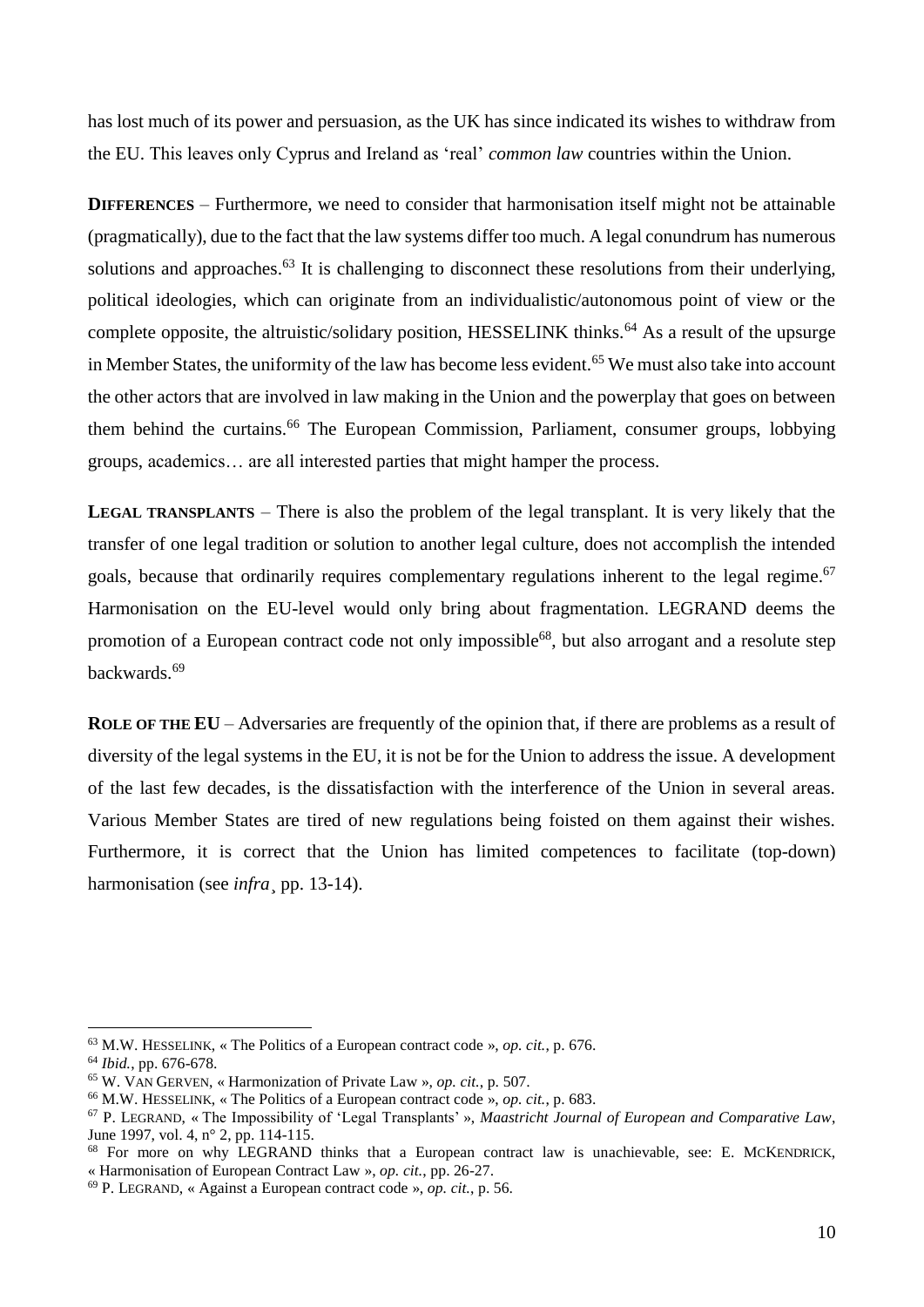**CISG** – Lastly, opponents of harmonisation also point out that there is a perfectly viable alternative available already: the CISG.<sup>70</sup> The Convention applies when both parties are located in contracting states,<sup>71</sup> or if the conflict of law rules of the forum lead to the application of the law of a State that has acceded to the CISG.<sup>72</sup> In this last situation though, States can make a reservation under art. 95 CISG.<sup>73</sup> Considering the amount of Contracting States, the CISG is fairly quickly applicable. It is worth mentioning that the CISG only applies in contracts of sale.<sup>74</sup>

## *B. Proponents of harmonisation*

**FOREMOST AUTHORS** – The arguments against European harmonisation are legion, but the same can be said about the arguments pro-harmonisation. Renown authors on this side of the battlefield are BOWKER,<sup>75</sup> HARTKAMP,<sup>76</sup> GADOLFI,<sup>77</sup> LANDO,<sup>78</sup> KADNER<sup>79</sup> and BERGER.<sup>80</sup>

**ECONOMICS** – Globalisation and industrialisation result in a rise in cross-border transactions. This offers opportunities for both traders, companies and consumers,<sup>81</sup> but the discrepancies in contract laws still hinder international trade.<sup>82</sup> A study by Clifford Chance in 2005 pointed out that almost two-thirds of all participants, encountered *some* or *large* obstacles in cross-border trade.<sup>83</sup> There is also a lack of consumer confidence when buying products from another member State.<sup>84</sup> This diversity is an obstacle of free movement of goods and services and competition, reasons

<sup>70</sup> H. KÖTZ, *European Contract Law*, *op. cit.*, p. 13.

 $71$  Art. 1 (1) a) CISG.

<sup>72</sup> Art. 1 (1) b) CISG; P. SCHLECHTRIEM, « Requirements of Application and Sphere of Applicability of the CISG Symposium: CISG », *Victoria University of Wellington Law Review*, 2005, vol. 36, pp. 782-783.

<sup>73</sup> J. LOOKOFSKY, « Chapter 3. Convention Scope and General Provisions », *in* J.H. HERBOTS, R. BLANPAIN and F. HENDRICKX (dirs.), *Contracts, International encyclopaedia of laws*, The Hague, New York, Kluwer Law International, 2016, pp. 39‑40.

<sup>74</sup> Y. NIE, *The Application of the United Nations Convention on Contracts for the International Sale of Goods Uniformity Interpretation Principle in U.S.*, Indiana, University of Indiana Maurer School of Law, January 2018, p. 18.

<sup>75</sup> A. BOWKER, « Towards a European Contract Code: Harnessing the Gradual Convergence To Solve the Economic Problems of Divergent Contract Laws », *op. cit.*

BOWKER takes up several of LEGRAND's arguments from P. LEGRAND, « Against a European contract code », *op. cit.* <sup>76</sup> A.S. HARTKAMP, « Modernisation and Harmonisation of Contract Law : Objectives, Methods and Scope », *Uniform Law Review*, January 2003, vol. 8, n° 1-2, pp. 82-83.

<sup>77</sup> G. GANDOLFI, « Pour un code européen des contrats », *Revue trimestrielle de droit civil*, 1992, p. 707.

<sup>78</sup> O. LANDO, « Principles of European Contract Law - A First Step toward a European contract code », *International Business Law Journal*, 1997, vol. 1997, pp. 189-202.

<sup>79</sup> T. KADNER GRAZIANO, « Does Europe Need a Contract Code? - A Case for Coexistence », in *Comparative contract law: cases, materials and exercises*, Cheltenham, UK, Edward Elgar Publishing, 2019, pp. 569‑590.

<sup>80</sup> K.P. BERGER, « Harmonisation of European Contract Law. The Influence of Comparative law », *op. cit.*

<sup>81</sup> E. MCKENDRICK, « Harmonisation of European Contract Law », *op. cit.*, p. 14.

<sup>&</sup>lt;sup>82</sup> T. WILHELMSSON, «The Legal, the Cultural and the Political - Conclusions from Different Perspectives on Harmonisation of European Contract Law », *op. cit.*, p. 542.

<sup>&</sup>lt;sup>83</sup> S. VOGENAUER and S. WEATHERILL, « The European Community's Competence for a Comprehensive Harmonisation of Contract Law - An Empirical Analysis », *European Law Review*, December 2005, vol. 30, n° 6, pp. 821‑837.

<sup>84</sup> L. RICHARDSON, « The DCFR, anyone? », 20 January 2014, available on http://www.journalonline.co.uk/Magazine/59- 1/1013494.aspx (Consulted on 30 March 2019).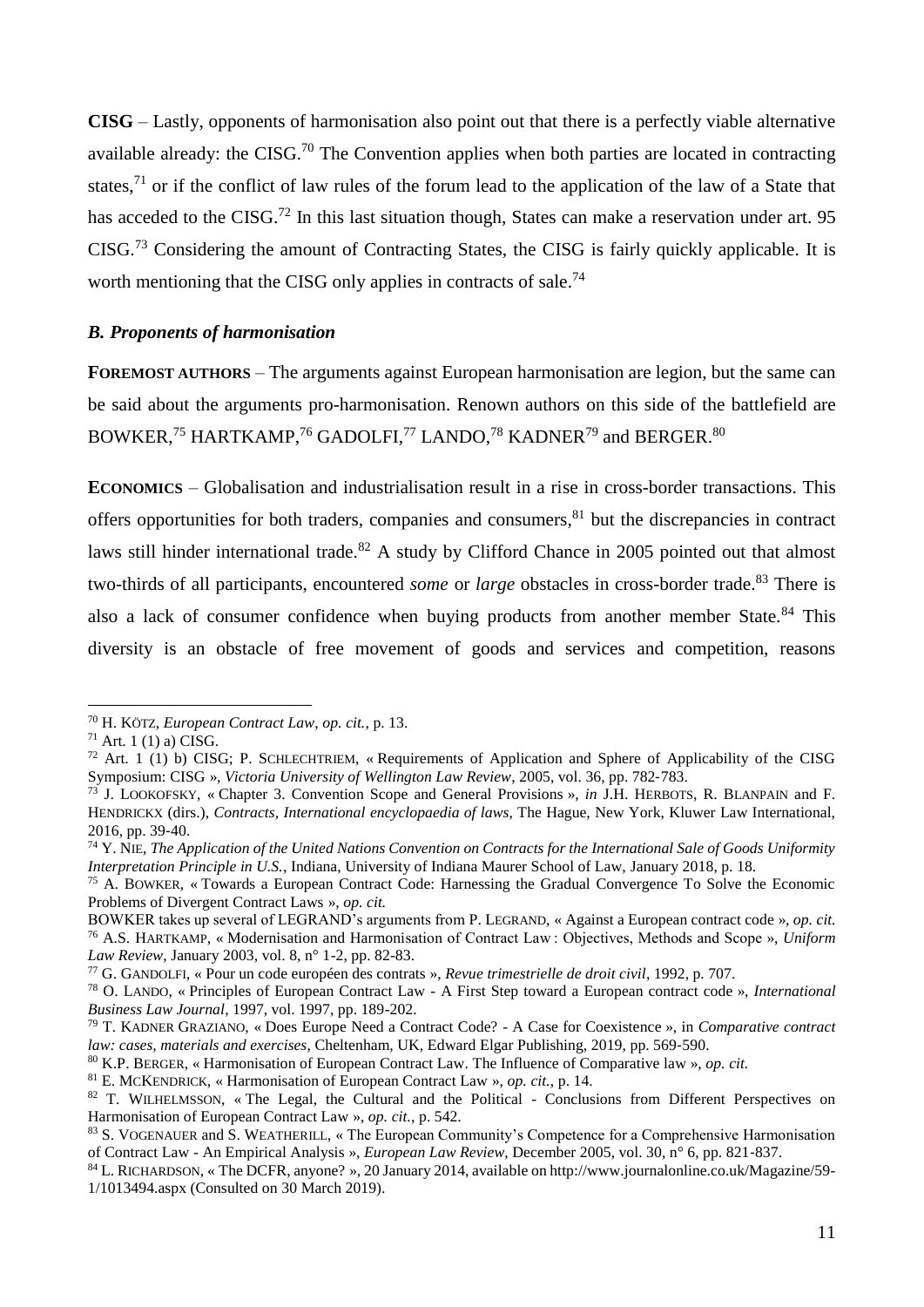BOWKER,<sup>85</sup> and therefore, must be removed if possible. It can be said that "legal harmonisation" follows economic harmonisation." <sup>86</sup> BLASE refers to the German unification of 1871, which was followed by economic growth.

**EUROPEAN IDENTITY** – Harmonisation would also reinforce the sense of the unity among the citizens of the European Union<sup>87</sup> because a European contract code would have an immense symbolic value.<sup>88</sup> This is often referred to as the *identity argument*. <sup>89</sup> The idea that the majority of all law systems of the Union originate from a common ancestor (the *ius commune*), would only expedite the process.<sup>90</sup> LANDO indicates that, within the Lando-Commission, there was a surprising degree of consensus, whilst dissenting opinions were usually the result of personal perspectives, rather than national mindsets.<sup>91</sup> This suggests that the creation of a European contract code would not be such a herculean task as often imagined by the opponents of harmonisation.<sup>92</sup>

**HARMONISATION THROUGH COMPARATIVE LAW** – Harmonisation is not only an imaginary feat but already a common occurrence in case law. Courts and tribunals increasingly cite the approaches of other legal systems, for instance the German Bundesgerichtshof,<sup>93</sup> English courts and the European Court of Justice.<sup>94</sup> This in turn influences new legislation. Some excellent examples are the Dutch Nieuw Burgerlijk Wetboek,<sup>95</sup> the Russian civil code,<sup>96</sup> but also French *Code Civil*<sup>97</sup>.

<sup>&</sup>lt;sup>85</sup> A. BOWKER, « Towards a European Contract Code: Harnessing the Gradual Convergence To Solve the Economic Problems of Divergent Contract Laws », *op. cit.*, p. 20.

<sup>&</sup>lt;sup>86</sup> F. BLASE, « Leaving the Shadow for the Test of Practice-On the Future of the Principles of European Contract Law », *op. cit.*, p. 9.

 $87$  T. WILHELMSSON, « The Legal, the Cultural and the Political - Conclusions from Different Perspectives on Harmonisation of European Contract Law », *op. cit.*, p. 545.

One of WILHELMSSON's counterarguments is that the plurality of languages and cultures are part of the European identity and that harmonisation would eradicate this added value. See: E. HONDIUS, « De rode bundel, het groenboek en de blauwe knop - Optioneel instrument: optie of niet? », *in* M.W. HESSELINK *et al.* (eds.), *Het groenboek Europees contractenrecht, naar een optioneel instrument?*, The Hague, Boom Juridische Uitgevers, 2011, p. 57.

<sup>88</sup> M.W. HESSELINK, « The Politics of a European contract code », *op. cit.*, p. 684; E. HONDIUS, « De rode bundel, het groenboek en de blauwe knop - Optioneel instrument: optie of niet? », *op. cit.*, p. 57.

<sup>89</sup> T. WILHELMSSON, « The Legal, the Cultural and the Political - Conclusions from Different Perspectives on Harmonisation of European Contract Law », *op. cit.*, p. 545.

<sup>90</sup> O. LANDO, « Optional or Mandatory Europeanisation of Contract Law », *op. cit.*, p. 66.

<sup>91</sup> *Ibid.*, p. 65.

<sup>&</sup>lt;sup>92</sup> Naturally, this argument can easily be turned around. If there are so many similarities between the legal systems of the Union, one might wonder wether harmonisation is necessary at all.

<sup>93</sup> R. SCHULZE, « Vergleichende Gesetzesauslegung und Rechtsangleichung », *Zeitschrift für Rechtsvergleichung*, 1997, p. 183.

<sup>94</sup> K.P. BERGER, « Harmonisation of European Contract Law The Influence of Comparative law », *op. cit.*, pp. 885-886.

<sup>95</sup> E. HONDIUS, « European Contract Law: The Contribution of the Dutch », *in* H.-L. WEYERS and GESELLSCHAFT FÜR RECHTSVERGLEICHUNG (eds.), *Europäisches Vertragsrecht: Referate und Sitzungsbericht der Arbeitssitzung der Fachgruppe Zivilrecht der Gesellschaft für Rechtsvergleichung auf der Tagung vom 20. - 22. März 1996 in Jena*, Baden-Baden, Nomos Verl.-Ges, 1997, p. 45 and 62.

<sup>96</sup> K.P. BERGER, « Harmonisation of European Contract Law The Influence of Comparative law », *op. cit.*, p. 894.

<sup>97</sup> J. SMITS and C. CALOMME, « De herziening van het Franse verbintenissenrecht: les jeux sont faits », *Ars Aequi*, 2016, pp. 727-728.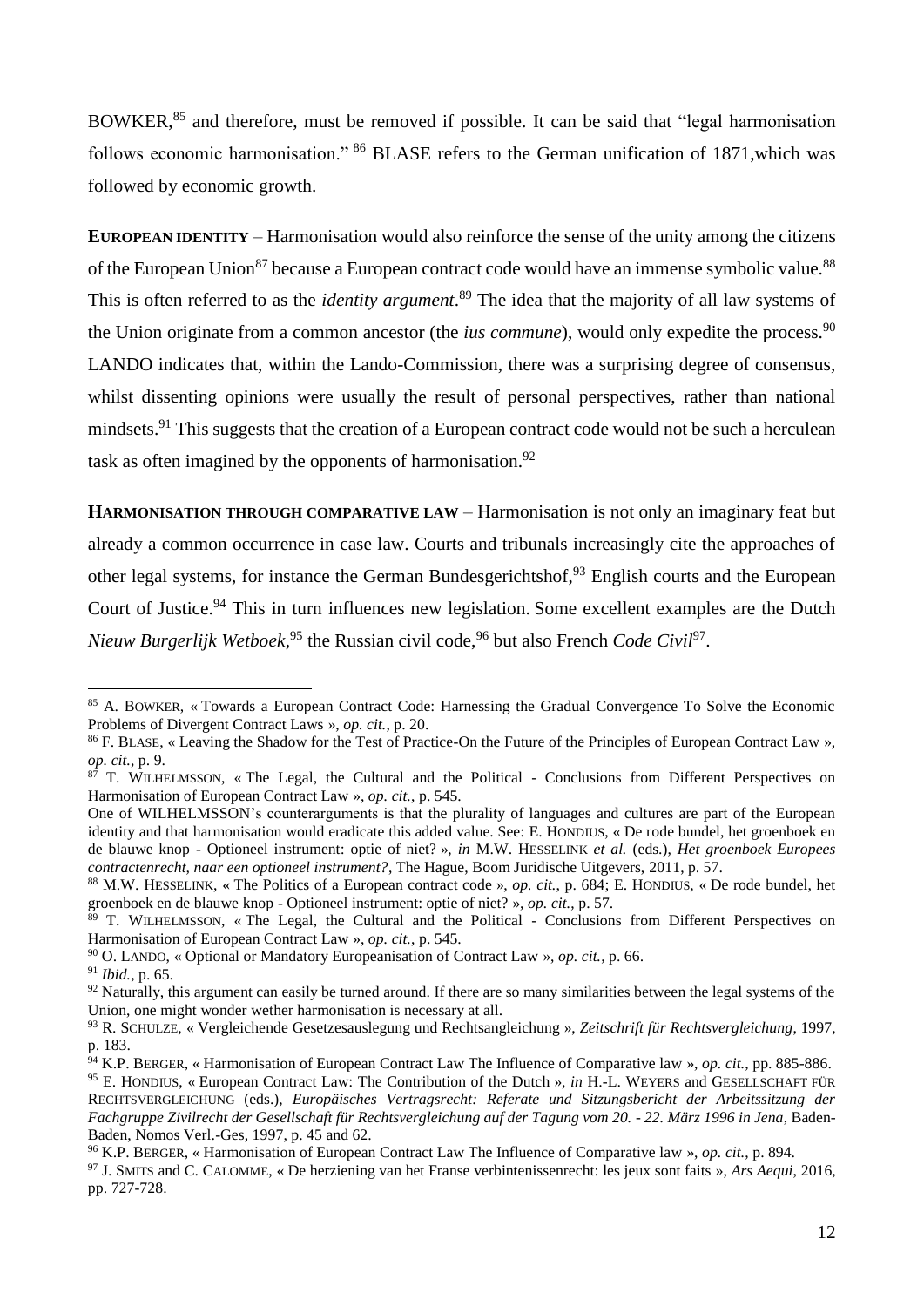**OTHER COUNTERARGUMENTS** – When it comes to the *identity argument*, it should be said that the emergence of the European identity would not in any way undermine cultural, historical, political and legal traditions of the Member States, if harmonisation would be achieved from the bottom up (see *infra*, pp. 15-16). The opponents that make reference to the situation of the United Kingdom, the United States and Canada<sup>98</sup> should be made aware that there are two key differences with the European Union, that inhibit that comparison. First of all, those common law countries all share the same language, due to which legal advice and comparative law is cheaper and easier.<sup>99</sup> Moreover, those legal systems deviate so little from one another that they typically lead to the same result.<sup>100</sup>

#### **§3. Is harmonisation feasible?**

**POLARISATION** – There is still the issue of how we move forward. LANDO signposts two different approaches for European harmonisation: "The Union could either aim at a creeping uncodified harmonisation brought about by the scholars and the courts or a codification, i.e. a [mandatory] *European contract code*."<sup>101</sup> He distinguishes these two groups as the *codifiers* and the *cultivators*, 102 or the *Thibauts* and the *Savignys* respectively. 103

## *A. Top-down approach: limits*

**AUTHORS** – The *codifiers* are of the opinion that harmonisation is best achieved by the legislator,<sup>104</sup> who must impose an obligatory code.<sup>105</sup> Not only LANDO,<sup>106</sup> TILMANN,<sup>107</sup> GANDOLFI<sup>108</sup> and SACCO,<sup>109</sup> but also the European Commission, have entertained the notion of *top-down* harmonisation.<sup>110</sup> It is simple and efficient,<sup>111</sup> and an obligatory, national law-replacing Code would make it possible for lawyers to predict how a case will proceed.

<sup>98</sup> Examples of countries where the legal systems function efficiently next to each other, see *supra*.

<sup>&</sup>lt;sup>99</sup> A. BOWKER, « Towards a European Contract Code: Harnessing the Gradual Convergence To Solve the Economic Problems of Divergent Contract Laws », *op. cit.*, p. 45.

<sup>100</sup> *Ibid.*

<sup>101</sup> O. LANDO, « Optional or Mandatory Europeanisation of Contract Law », *op. cit.*, p. 59.

<sup>102</sup> *Ibid.*, p. 65.

<sup>&</sup>lt;sup>103</sup> LANDO refers to two German professors and their (heated) debate on the development of the German civil code. They both published a manifesto in 1814 on how to move forward. For more on this, see: O. LANDO, « Why codify the European Law of contract? », *European Review of Private Law*, January 1997, vol. 5, n° 4, p. 525.

<sup>104</sup> K. RIEDL, « The Work of the Lando-Commission from an Alternative Viewpoint », *op. cit.*, p. 79.

<sup>105</sup> O. LANDO, « Optional or Mandatory Europeanisation of Contract Law », *op. cit.*, p. 60.

<sup>106</sup> *Ibid.*, p. 69.

<sup>107</sup> W. TILMANN, « Eine Privatrechtskodifikation für die Europäische Gemeinschaft? », in *Gemeinsames Privatrecht in der Europäischen Gemeinschaft,* Baden-Baden, Nomos, 1993, p. 485.

<sup>108</sup> G. GANDOLFI, « Pour un code européen des contrats », *op. cit.*, p. 707.

<sup>109</sup> R. SACCO, « The System of European Private Law. Premises for a European Code », *Italian Studies in Law*, 1992, p. 71.

<sup>110</sup> Think about the *Communication on European Contract Law* of 2001, that led to the CFR and DCFR. See *supra*.

<sup>111</sup> T. KADNER GRAZIANO, « Does Europe Need a Contract Code? - A Case for Coexistence », *op. cit.*, p. 580.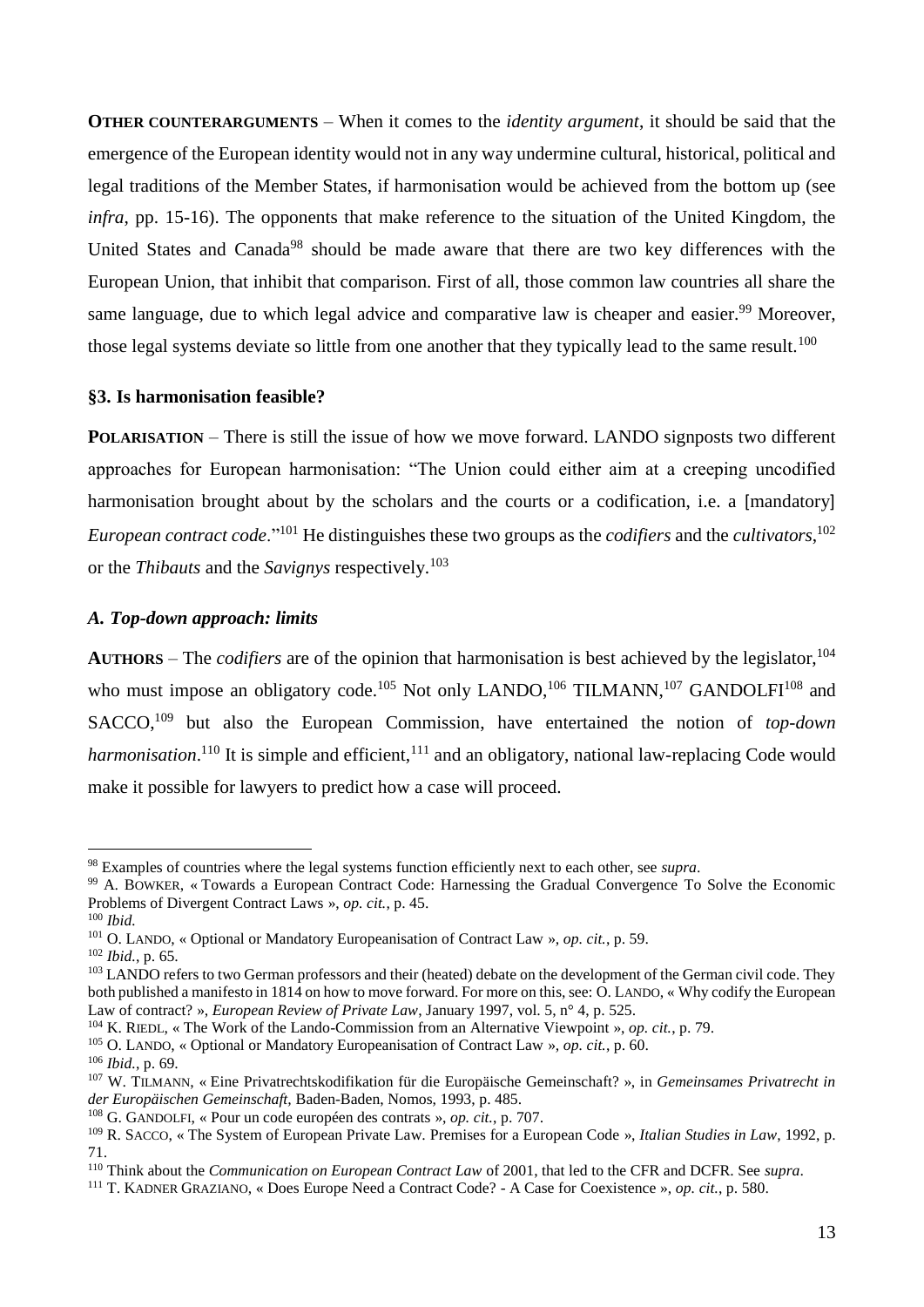**LIMITED COMPETENCES** – The problem with a top-down harmonisation lies with art. 5 (1) of the Treaty on the European Union (hereinafter: TEU).<sup>112</sup> This is the *principle of conferral*, according to which the Union only has the competences which are attributed to her.<sup>113</sup> When it comes to contract law, the European Union has already admitted the lack of explicit competences.<sup>114</sup> There is no clear mandate for such a measure, never mind that the EU might impose it *de rigueur*. 115

**GENERAL HARMONISATION GROUNDS** – Of course, there is always art. 114 and 115 of the Treaty on the Functioning of the European Union (hereinafter: TFEU). Art. 114 (1) TFEU (*the harmonisation clause*) enables the Union to adopts measures "which have as their object the establishment and functioning of the internal market",<sup>116</sup> excluding fiscal provisions, those relating to the free movement of persons or to the rights and interests of employees.<sup>117</sup> Art. 115 TFEU is another general harmonisation ground that is notably useful for harmonisation in those three exceptions. There is also art. 352 TFEU, the *flexibility clause*, which empowers the Union to act outside the scope of application of the Treaties when it is necessary to achieve the goals of the European Union.<sup>118</sup>

**CHOICE OF THE EC** – The European Commission wishes to apply art. 114 TFEU for harmonisation purposes,<sup>119</sup> meaning that a measure should effectively contribute to the improvement of the internal market,<sup>120</sup> and that it must also be proportionate.<sup>121</sup> The primary complication is that a mandatory *European contract code* would be disproportionate.<sup>122</sup> Furthermore, art. 114 TFEU mainly results in directives in specific areas, inducing fragmented unification.<sup>123</sup> For a *European contract code*, this

<sup>112</sup> Treaty of the 2nd of February 1993 of the European Union, *C191* 29 July 1992.

<sup>113</sup> K. LENAERTS and P. VAN NUFFEL, *Europees recht*, Antwerp/Cambridge, Intersentia, 2017, p. 72.

<sup>114</sup> R.R.R. HARDY, « Harmonisatie van het overeenkomstenrecht in Europa en artikel 95 van het EG-Verdrag als rechtsbasis daarvoor », *Vermogensrechtelijke Analyses*, 2005, vol. 2, p. 50.

<sup>115</sup> O. LANDO, « Optional or Mandatory Europeanisation of Contract Law », *op. cit.*, p. 60.

<sup>116</sup> K. LENAERTS en P. VAN NUFFEL, *Europees recht*, *op. cit.*, p. 113.

<sup>117</sup> Art. 114 (2) TFEU; *Ibid.*, pp. 206-207.

<sup>118</sup> *Ibid.*, p. 79; P.C.J. TAVERNIER, « Is Europa bevoegd een gemeenschappelijk kooprecht uit te vaardigen? », *Maandblad voor Vermogensrecht*, 2012, pp. 204-205.

<sup>&</sup>lt;sup>119</sup> Whether this is an appropriate legal basis, is another matter entirely. For more on that, see: P.C.J. TAVERNIER, « Is Europa bevoegd een gemeenschappelijk kooprecht uit te vaardigen? », *op. cit.*, p. 205.

<sup>120</sup> Meaning the mere divergence of legal rules is not a sufficient justification for harmonisation. See: M. LOOS, « Naar een optioneel instrument », *in* M.W. HESSELINK and *al.* (eds.), *Het groenboek Europees contractenrecht, naar een optioneel instrument?*, The Hague, Boom Juridische Uitgevers, 2011, p. 158.

<sup>121</sup> Court of Justice 12 December 2006, 'Tobacco Advertising II', C-380/03, https://www.navigator.nl/document/id280020061212c38003admusp/ecli-eu-c-2006-772-ecli-nl-xx-2006-az6795-hvj-

eg-12-12-2006-nr-c-38003?ctx=WKNL\_CSL\_10000001; S. VOGENAUER and S. WEATHERILL, « The European Community's Competence for a Comprehensive Harmonisation of Contract Law - An Empirical Analysis », *European Law Review*, December 2005, vol. 30, n° 6, pp. 821‑837.

<sup>122</sup> K. RIEDL, « The Work of the Lando-Commission from an Alternative Viewpoint », *op. cit.*, p. 80.

<sup>123</sup> R.R.R. HARDY, « Harmonisatie van het overeenkomstenrecht in Europa en artikel 95 van het EG-Verdrag als rechtsbasis daarvoor », *op. cit.*, p. 51; J. SMITS, « Over de ongekende legitimiteit van een optionele code », *in* M.W. HESSELINK and *al.* (eds.), *Het groenboek Europees contractenrecht, naar een optioneel instrument?*, The Hague, Boom Juridische Uitgevers, 2011, p. 29.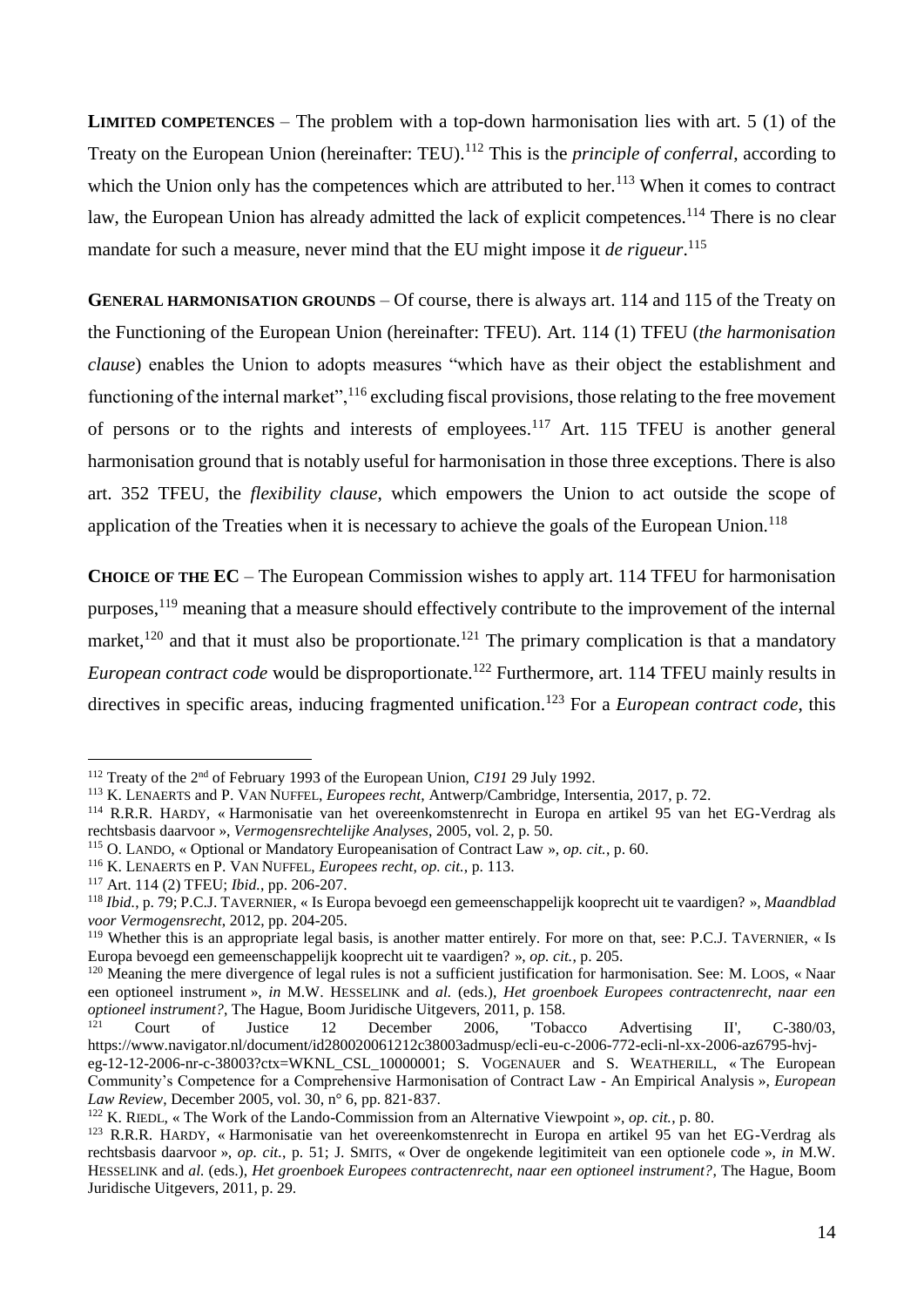article is unusable. This leaves art.  $352$  TFEU, yet this article requires unanimity, which is – especially when it comes to an obligatory Code – unfeasible. The European Commission appears to have come to the same conclusion, as it has undertaken no (significant) steps ever since the DCFR to harmonise contract law in the Union.

## *B. Bottom-up approach: opportunities*

#### *1. Choice of law in contracts*

<u>.</u>

**POLARISATION** – From the lack of further harmonisation, we might conclude that the second groups of authors – the *cultivators* – such as ZIMMERMAN,<sup>124</sup> KÖTZ,<sup>125</sup> BEALE,<sup>126</sup> VAN GERVEN<sup>127</sup> are in the right. <sup>128</sup> Each State is too focused on her own *mentalité*<sup>129</sup> to accept a foreign law. The sudden introduction of a (compulsory) European contract law, replacing national legal systems, would encounter considerable resistance. No, the European process of integration calls for a flexible, dynamic harmonisation instead of something as inert or far-reaching as a mandatory *European contract code*. A more lenient approach might prove advantageous.

**FREEDOM OF CHOICE** – RIEDL denotes *optional* Europeanisation.<sup>130</sup> We could leave it up to the contractual parties to choose for further harmonisation, via incorporation of *non-State rules* in their contracts, such as the UNIDROIT Principles or the PECL.<sup>131</sup> This *bottom-up method* requires approval for harmonisation and consensus among the public and the contractual parties.<sup>132</sup> Furthermore, TERRYN holds that harmonisation through directives has reached its limits. The optionality would prevent fragmentation, while still encouraging cross-border trade.<sup>133</sup> If the courts and tribunals of the EU were to refer to soft law instruments, this would support bottom-up harmonisation as well. Finally, this approach caters to nearly all the arguments of the opponents of harmonisation. It is the opposite way forward.

<sup>&</sup>lt;sup>124</sup> R. ZIMMERMANN, « Savigny's Legacy: Legal History, Comparative Law, and the Emergence of a European Science », *Law Quarterly Review*, 1996, vol. 112, p. 576.

<sup>125</sup> H. KÖTZ, « Gemeineuropäisches Privatrecht », *Festschrift für Konrad Zweigert, Mohr Tübingen*, 1981, p. 481.

<sup>126</sup> H. BEALE, « The Development of European Private Law and the European Commission's Action Plan on Contract Law », *Juridica International*, 2005, pp. 15-16.

<sup>127</sup> W. VAN GERVEN, « Harmonization of Private Law », *op. cit.*, p. 532.

<sup>128</sup> K. RIEDL, « The Work of the Lando-Commission from an Alternative Viewpoint », *op. cit.*, p. 80.

<sup>129</sup> P. LEGRAND, « Against a European contract code », *op. cit.*, p. 44.

<sup>130</sup> K. RIEDL, « The Work of the Lando-Commission from an Alternative Viewpoint », *op. cit.*, p. 81.

<sup>131</sup> C. FOUNTOULAKIS, « The Parties' Choice of Neutral Law in International Sales Contracts », *European Journal of Law Reform*, 2005, vol. 7, pp. 328-329.

<sup>&</sup>lt;sup>132</sup> E.M. MESLIN, « The Value of Using Top-Down and Bottom-Up Approaches for Building Trust and Transparency in Biobanking », *Public Health Genomics*, 2010, vol. 13, n° 4, p. 207.

<sup>&</sup>lt;sup>133</sup> E. TERRYN, *The Common Frame of Reference: an optional instrument?*, Brussels, The European Parliament, 2010, pp. 7-9, available on http://dare.uva.nl/search?metis.record.id=337758 (Consulted on 30 March 2019).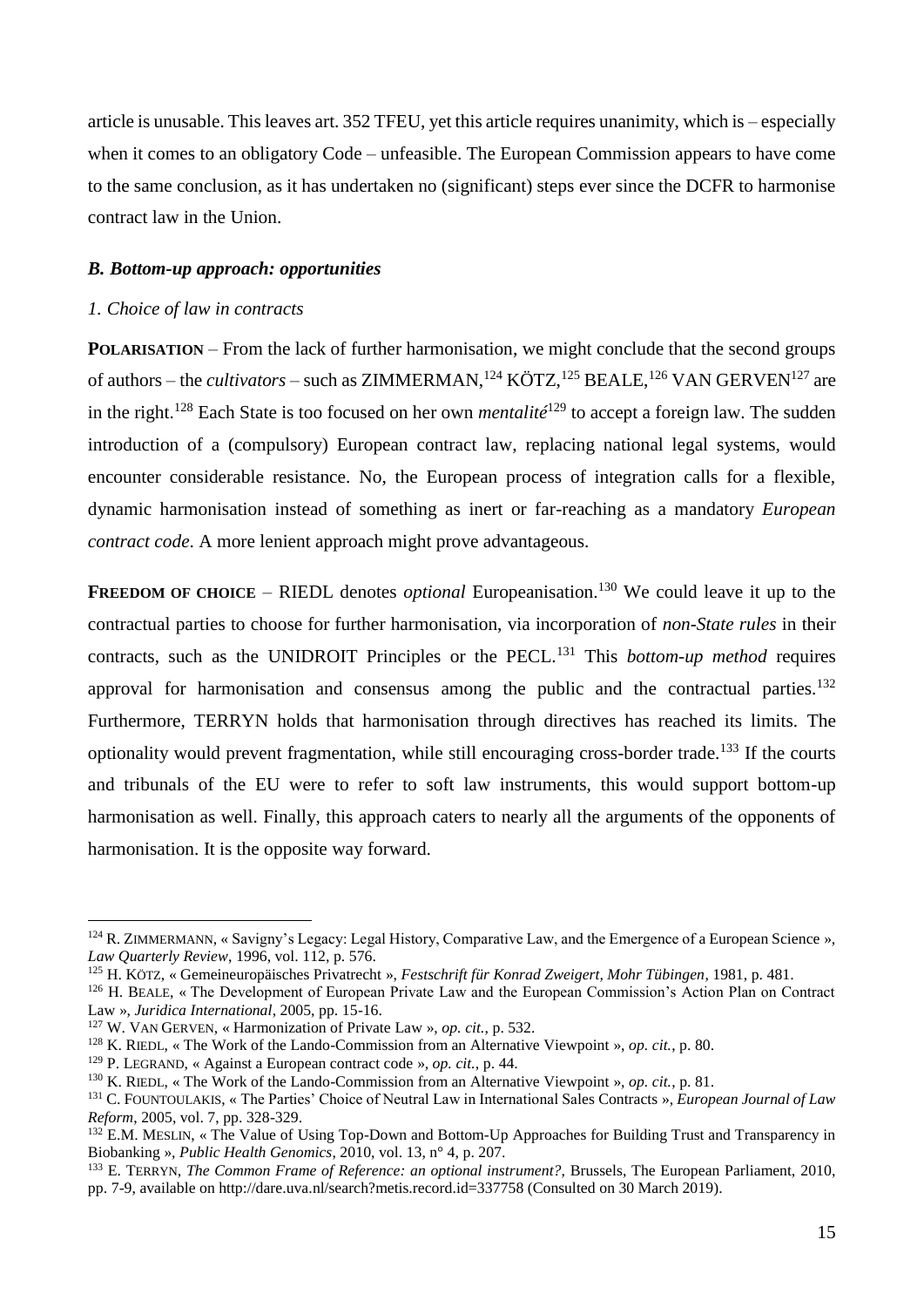#### *2. Illustration: the Restatements of the Law*

**RESTATEMENTS OF THE LAW** – A successful example of bottom-up harmonisation is the *Restatements of the Law* of the American Law Institute (hereinafter: ALI).<sup>134</sup> The ALI was founded in 1923 as an independent organisation to improve the law within the United States. With that goal in mind, it has thousands of members worldwide, including judges, in-house-counsels, academics…<sup>135</sup> The Restatements is one of its greatest achievements and it aims at "…the clarification, simplification and adaptation [of the law] to the needs of life".<sup>136</sup> Scholars and practitioners publish the common core of law,  $^{137}$  in subjects such as contracts, liability, property...<sup>138</sup> The Restatements are *soft law*, but they enjoy a near binding status and are indispensable for the American courts, both on the federal and the State level, that often refer to them for interpretation purposes.<sup>139</sup>

## *3. Optional instrument?*

<u>.</u>

**THE NEXT STEP?** – Some authors have also proposed the introduction of an *Optional Code*,<sup>140</sup> meaning that the EU would adopt a separate regime next to the current domestic legal systems.<sup>141</sup> It should be regarded, says HESSELINK, as "…the next step in a process that started with the CISG, and led to the UNIDROIT Principles, the PECL and the DCFR."<sup>142</sup>

**LEGAL GROUNDS** – The issue of possible legal grounds poses itself once more. Art. 114 and 352 TFEU offer limited competences. The first article has two conditions: genuine, positive effect on the internal market and proportionality (see *supra*, p. 14). Art. 114 was unusable for the adoption of a mandatory *European code,* because it was not proportionate. An *Optional Code* in contrast, easily passes the proportionality test, because it does not impede the sovereignty of the Member States.<sup>143</sup>

<sup>134</sup> M.W. HESSELINK en G.J.P. DE VRIES, *Principles of European contract law*, *op. cit.*, p. 13.

<sup>&</sup>lt;sup>135</sup> AMERICAN LAW INSTITUTE, « Annual Report 2016-2017 », 2017, p. 4.

<sup>136</sup> N.E.H. HULL, « Restatement and Reform: A New Perspective on the Origins of the American Law Institute », *Law and History Review*, 1990, vol. 8, n° 1, p. 81.

<sup>137</sup> K. RIEDL, « The Work of the Lando-Commission from an Alternative Viewpoint », *op. cit.*, p. 81.

<sup>138</sup> A. KULL, « Three Restatements of Restitution », *Wash. & Lee Law Review*, 2011, vol. 68, p. 868.

<sup>139</sup> K. RIEDL, « The Work of the Lando-Commission from an Alternative Viewpoint », *op. cit.*, p. 82.

<sup>140</sup> M.W. HESSELINK, « An optional instrument on EU contract law: can it increase legal certainty and foster cross-border trade? », *in* M.W. HESSELINK and *al.* (eds.), *Het groenboek Europees contractenrecht, naar een optioneel instrument?*, The Hague, Boom Juridische Uitgevers, 2011, p. 11.

<sup>141</sup> V. MAK, « Hoe meer keus, hoe beter? », *in* M.W. HESSELINK *e.a.* (eds.), *Het groenboek Europees contractenrecht, naar een optioneel instrument?*, The Hague, Boom Juridische Uitgevers, 2011, pp. 96-97.

<sup>142</sup> M.W. HESSELINK, « An optional instrument on EU contract law: can it increase legal certainty and foster cross-border trade? », *op. cit.*, p. 22.

<sup>143</sup> M. LOOS, « Naar een optioneel instrument », *op. cit.*, pp. 159-160.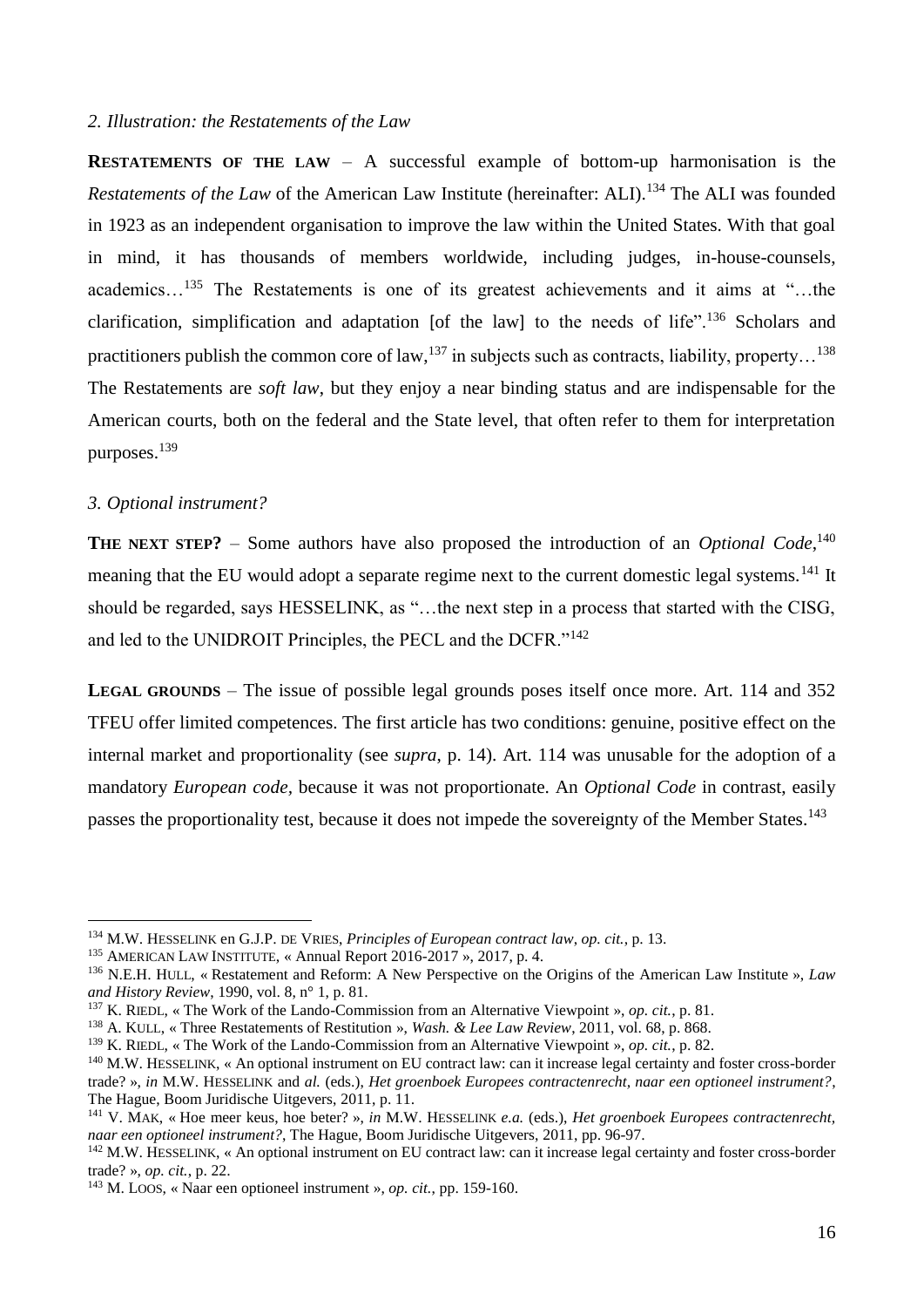**CATCH-22** – LOOS and RUTGERS argue that, because an optional instrument would be proportionate, it would also very likely endanger the application of art. 114 TFEU *in se*, since it would only be applied when parties opt for it. It would not entail 'true' harmonisation and would lose its effectiveness (thus not truly affecting the internal market).<sup>144</sup> Of course, the EU has introduced other optional measures based on art. 114 TFEU,<sup>145</sup> but TERRYN correctly states that "...an optional instrument that does not affect national laws does not seem to qualify as an approximating measure."<sup>146</sup> It appears an optional instrument based on art. 114 results in a (near) catch-22. This leaves art. 352 TFEU, which seems to be the preferred legal basis.<sup>147</sup> It is important to mention that the *flexibility clause* requires unanimity. Yet, unlike with a mandatory Code, this is not entirely unattainable. The question is, is it useful to introduce another instrument, next to the current non-State rules?

#### **§4. Something to consider**

I believe that further rapprochement concerning general contract law is a worthwhile investment. The arguments why have been discussed and appraised at length above, but I would like to point out one of the major counterarguments, that demands additional scrutiny, and that is the *identity argument*. I don't think that further harmonisation would erase national traditions as is feared, but it is not difficult to imagine the opposition a *European contract code* would meet. The Union is under pressure, not only because of the immigrant crisis, but also due to the Brexit, the rise of (far-)right movements and the many Member States that think the EU is inactive in some areas, yet too eager in others.<sup>148</sup> In the current climate, the call for further unification is not very likely to be answered enthusiastically. Considering all of the above, Europe should perhaps bank on bottom-up harmonisation. What the EU will and should do, will be the focus of my qualitative research (see *supra*, pp. 24 et seq.).

<sup>144</sup> M.W. HESSELINK and *al.* (eds.), *Het groenboek Europees contractenrecht, naar een optioneel instrument?*, The Hague, Boom Juridische Uitgevers, 2011, pp. 160-161.

<sup>145</sup> E. TERRYN, *The Common Frame of Reference*, *op. cit.*, p. 18.

<sup>146</sup> *Ibid.*

<sup>147</sup> M. LOOS, « Naar een optioneel instrument », *op. cit.*, p. 161; E. TERRYN, *The Common Frame of Reference*, *op. cit.*, p. 17.

<sup>148</sup> J. SMITS, « Over de ongekende legitimiteit van een optionele code », *op. cit.*, p. 27.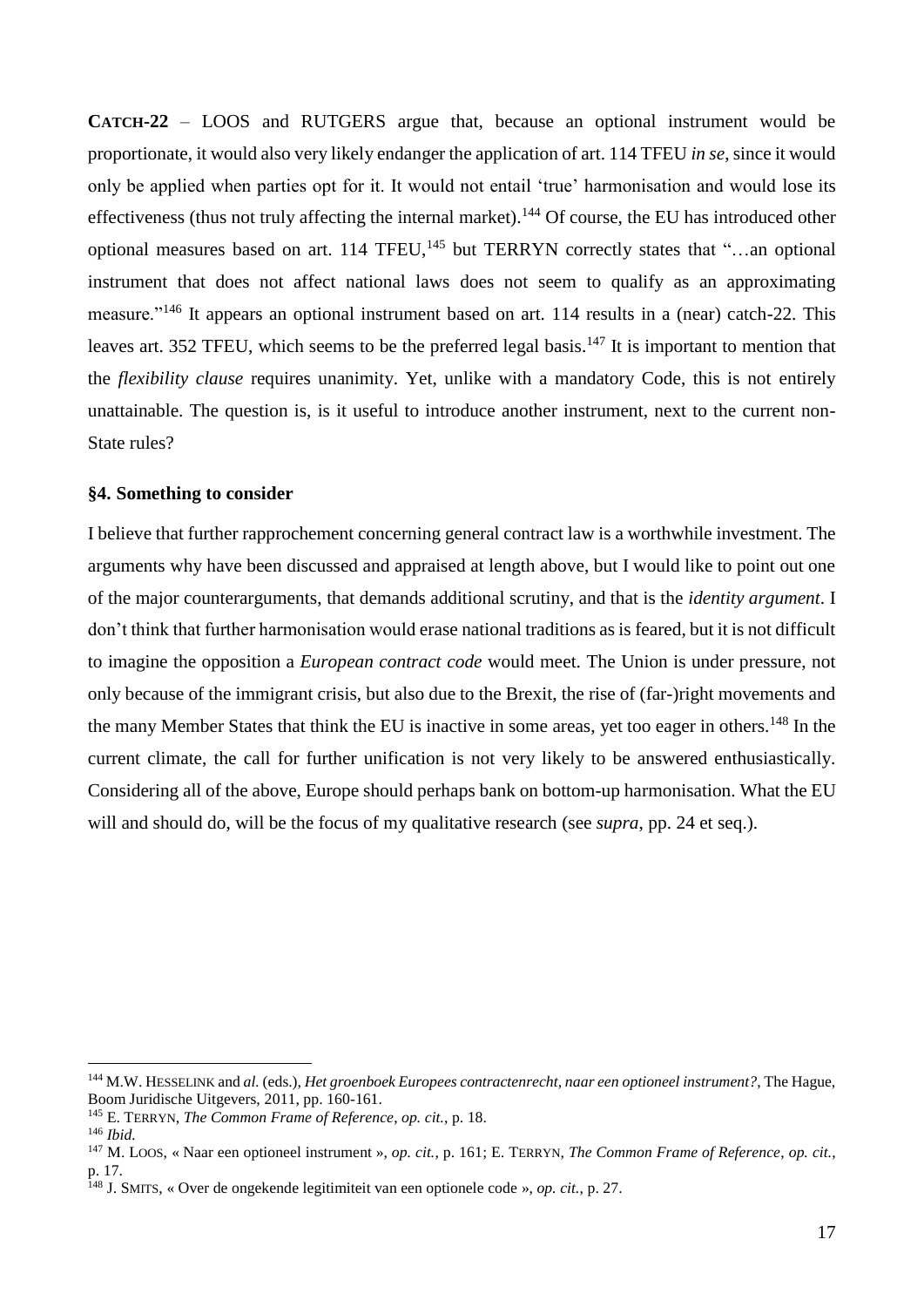#### SECTION II. SOFT LAW AND HARMONISATION

**TWO QUESTIONS** – Harmonisation can be approached from the top down (i.e. imposing a mandatory European contract code) or from the bottom up (e.g. allowing parties to opt for neutral, non-State rules as the applicable contract law in their contracts). Top-down harmonisation appears unfeasible from a political but also an EU-constitutional perspective. Bottom-up harmonisation gives rise to two questions. First of all, is it legally possible to designate non-State rules as the applicable law in contracts? And secondly, which non-State rules would best enable further bottom-up harmonisation? These are the subjects of the first and the second paragraph of this section.

#### **§1. Conflict of law: non-State rules as** *lex causae*

## *A. Current private international law legislation*

**ROME I REGULATION** – The applicable law in contracts is governed by the rules of private international law. <sup>149</sup> Within the European Union, the relevant legislation is the *Rome I Regulation*. 150 Art. 3 (1) Rome I comprises the basic principle of *freedom of choice*: "A contract shall be governed by the law chosen by the parties…".

**WHAT IS LAW?** – The next issue concerns the interpretation of the word 'law'. Whilst drafting the *Treaty of Rome<sup>151</sup>*, the authors had the same discussion. Most of the authors were convinced that only the rules of a State could be regarded as 'law',<sup>152</sup> thus excluding non-State rules and *soft law* such as the PECL and the UNIDROIT Principles.<sup>153</sup> When Rome I was being outlined, the topic once again divided the drafters. The European Commission proposed an amendment of art. 3, with which non-State rules would be included in the choice of law of the parties.<sup>154</sup>

<sup>149</sup> G. VAN CALSTER, *European private international law*, Oxford, Portland, Oregon, Hart Publishing, 2016, pp. 1-2.

<sup>&</sup>lt;sup>150</sup> « Regulation (EC) No 593/2008 of the European Parliament and of the Council of 17 June 2008 on the law applicable to contractual obligations (Rome I) », 4 July 2008, available on https://eur-lex.europa.eu/eli/reg/2008/593/oj (Consulted on 30 March 2019).

Rome I concerns contracts concluded after 17 December 2009. Contracts concluded before this date, are governed by the Rome Convention on the law applicable to contractual obligations of 19 june 1980 (known as the Treaty of Rome). For more on this, see: art. 28 Rome I Regulation; G. VAN CALSTER, *European private international law*, Oxford, Portland, Oregon, Hart Publishing, 2016, p. 203; M. WALLART and T.H.M. van WECHEM, « Artikel: Rome I: nieuw IPR voor de contractenrechtpraktijk », *Contracteren*, 2008, vol. 4, p. 81.

<sup>&</sup>lt;sup>151</sup> The predecessor of the Rome I Regulation.

<sup>&</sup>lt;sup>152</sup> R. MICHAELS, « The Re-State-ment of Non-State Law: The State, Choice of Law, and the Challenge from Global Legal Pluralism Symposium », *Wayne Law Review*, 2005, vol. 51, p. 1211.

<sup>153</sup> A. BRIGGS, *The Conflict of Laws*, Clarendon Law Series, Oxford, New York, Oxford University Press, 25 April 2013, p. 159.

<sup>&</sup>lt;sup>154</sup> C. KESSEDJIAN, «Party Autonomy and Characteristic Performance in the Rome Convention and the Rome I Proposal », *in* J. BASEDOW *e.a.* (eds.), *Japanese and European Private International Law in Comparative Perspective*, Heidelberg, Mohr Siebeck, 2008, p. 115; F. MARRELLA, « Choice of Law in Third-Millennium Arbitrations: The Relevance of the UNIDROIT Principles of International Commercial Contracts », *Vanderbilt Journal of Transnational Law*, 2003, vol. 36, p. 1142.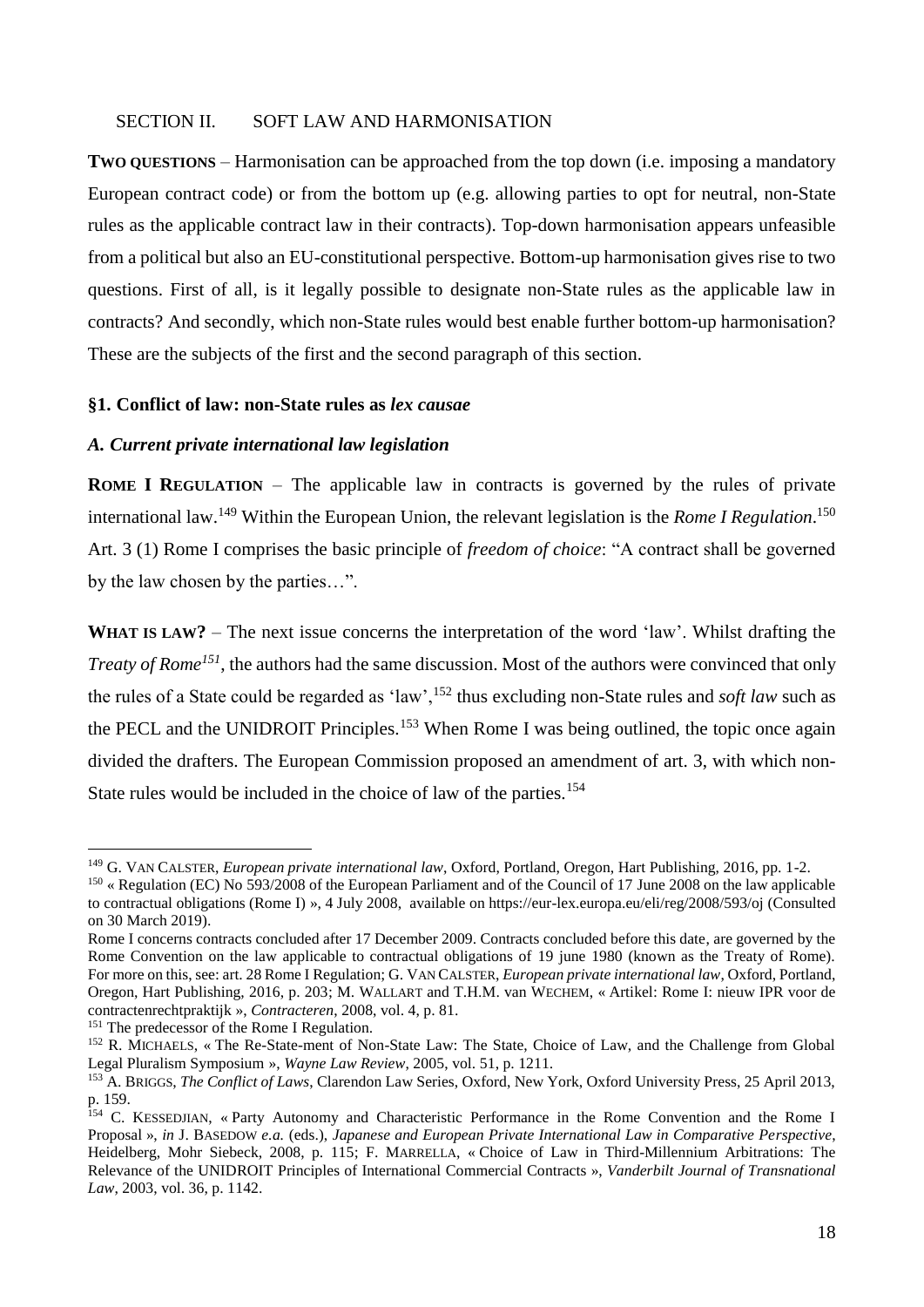**INCORPORATION** – In the end, the article was not revised and as such, Rome I does not permit contractual parties to elect a non-State body of rules as the applicable law.<sup>155</sup> Yet, the Commission succeeded in intercalating Recital 13 in the Rome I Regulation, which states: "This Regulation does not preclude parties from incorporating by reference into their contract a non-State instrument or an international convention." In other words, the applicable law remains administered by the choice of law of the parties or by Rome I.<sup>156</sup> But non-State rules may be incorporated,<sup>157</sup> as far as those non-State rules do not preclude mandatory (State) rules. An example may clarify this: parties denote the PECL as the applicable law, but according to Rome I, Swiss law (e.g.) is the applicable law, meaning that all suppletive, Swiss rules are replaced by their PECL counterparts, whereas mandatory, Swiss rules remain in force.

**CISG** – When it comes to international commercial contracts, one might ask how this choice of applicable law correlates with the CISG. The Vienna Treaty automatically applies in sales contracts in a B2B context when both parties are based in Contracting Parties, or when the conflict of law rules designate the law of a Contracting Party as the applicable law.<sup>158</sup> Nonetheless, the CISG maintains an opt-out system.<sup>159</sup> Parties can easily exclude the application of the CISG and, subsequently, opt for the incorporation of non-State rules.<sup>160</sup>

**ARBITRATION** – In arbitration, the choice of law is disconnected from the private international lawrules of the seat of arbitration, the *lex situs arbitri*. Therefore, it is possible to designate non-State rules as the applicable law, without the support of another domestic law.<sup>161</sup> Art. 28 (1) of the UNCITRAL Model Law on International Commercial Arbitration clearly asserts that "the arbitral tribunal shall decide the dispute in accordance with such *rules of law* as are chosen by the parties as applicable to the substance of the dispute". Considering that the Model Law was the basis for the lion share of domestic arbitration laws, similar provisions can be found all over the world.<sup>162</sup> Commentary 4.a of the UNIDROIT Principles declares the same. MARELLA holds that the UNIDROIT Principles are frequently used in arbitration contracts, due to their neutrality. 163

<sup>&</sup>lt;sup>155</sup> M.J. BONELL, « The law governing international commercial contracts and the actual role of the Unidroit Principles », *Uniform Law Review*, March 2018, vol. 23, n° 1, p. 26; E. TERRYN, *The Common Frame of Reference*, *op. cit.*, p. 10. <sup>156</sup> *Ibid.*, pp. 432-433.

<sup>157</sup> *Ibid.*, p. 432.

 $158$  Art. 1 CISG.

<sup>159</sup> M.W. HESSELINK, « An optional instrument on EU contract law: can it increase legal certainty and foster cross-border trade? », *op. cit.*, p. 22.

 $160$  Art. 6 CISG.

<sup>161</sup> F. MARRELLA, « Choice of Law in Third-Millennium Arbitrations », *op. cit.*, p. 1147.

<sup>&</sup>lt;sup>162</sup> M.J. BONELL, « The law governing international commercial contracts and the actual role of the Unidroit Principles », *op. cit.*, p. 25.

<sup>163</sup> F. MARRELLA, « Choice of Law in Third-Millennium Arbitrations », *op. cit.*, p. 1157.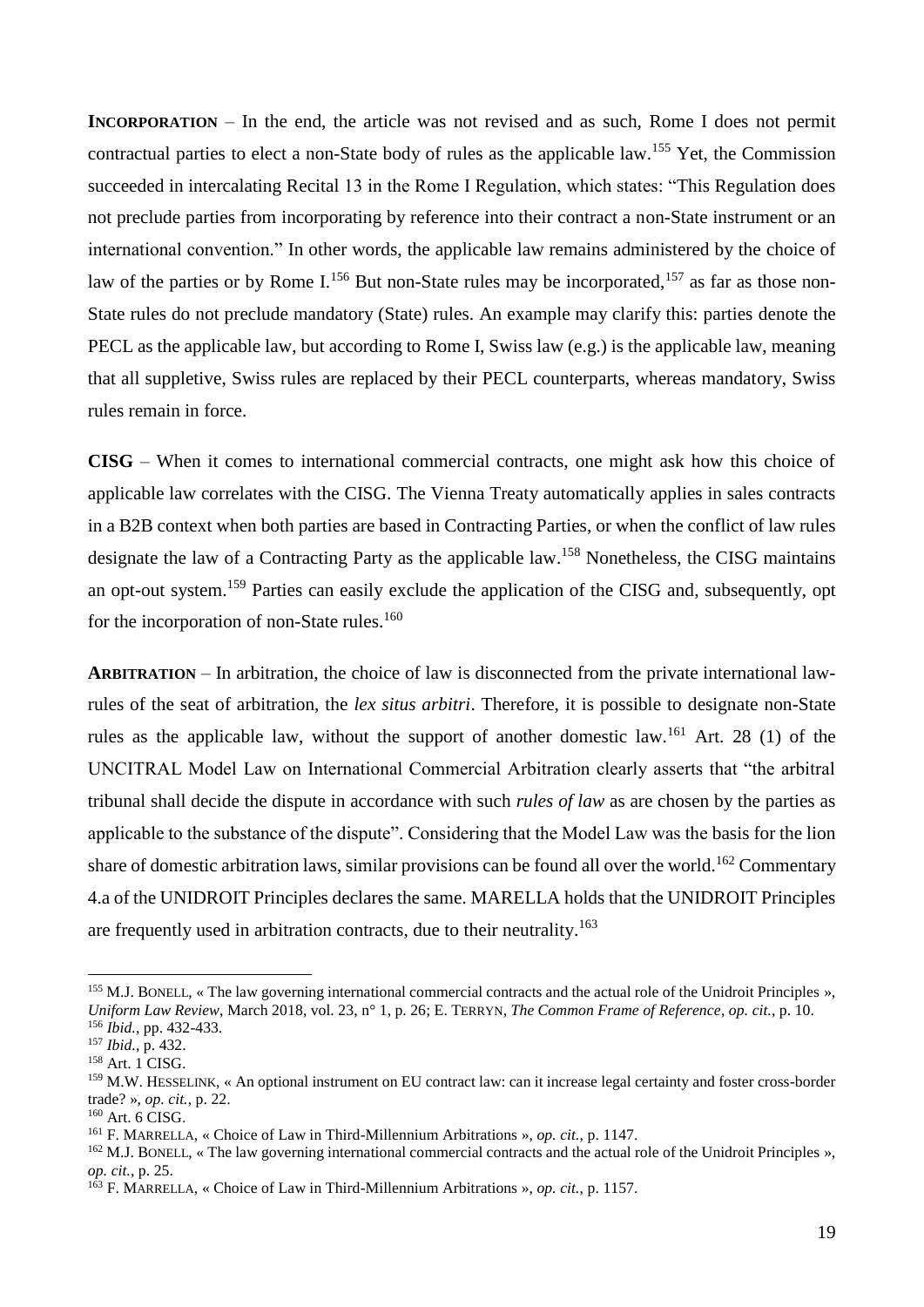## *B. The optional instrument and Rome I*

**THE OPTIONAL INSTRUMENT?** – Above, the possibility of a separate legal regime in the EU has been discussed. Recital 14 of the Rome I Regulation states: "Should the Community adopt, in an appropriate legal instrument, rules of substantive contract law, including standard terms and conditions, such an instrument may provide that the parties may choose to apply such rules." This entails that – if the European Union were to approve an optional instrument – parties could opt for that instrument as the applicable law.

**STANDARD OF PROTECTION** – It seems illogical that non-State rules cannot be chosen as the applicable law under art. 3 (1) Rome I, yet a European instrument – which would be a quasi-copypaste – could, following Recital 14. This probably stems from the idea that national and international<sup>164</sup> mandatory provisions offer a higher standard of protection.<sup>165</sup> TERRYN recommends the introduction of *semi-mandatory rules* in the optional instrument.<sup>166</sup> Regarding mandatory rules within non-State bodies, I would like to point out that the better part of consumer protection (as it is a form of harmonisation) is regulated via directives within the Union.<sup>167</sup> If an optional instrument were to implement those directives, it would offer the minimum protection<sup>168</sup> that the European Union demands.

<sup>&</sup>lt;sup>164</sup> See the restrictions regarding the choice of law in consumer contracts (art. 6 (2) of Rome I), insurance contracts (art 7 Rome I) and labour contracts (art 8 Rome I).

<sup>165</sup> E. TERRYN, *The Common Frame of Reference*, *op. cit.*, p. 11.

<sup>166</sup> *Ibid.*

<sup>167</sup> G. HOWELLS and S. WEATHERILL, *Consumer Protection Law*, England, Ashgate, 2017, pp. 29, 31, 32, 39; H. UNBERATH and A. JOHNSTON, « The double-headed approach of the ECJ concerning consumer protection », *Common Market Law Review*, October 2007, vol. 44, n° 5, pp. 1238-1239.

<sup>168</sup> M.W. HESSELINK, « An optional instrument on EU contract law: can it increase legal certainty and foster cross-border trade? », *op. cit.*, p. 20; H. UNBERATH and A. JOHNSTON, « The double-headed approach of the ECJ concerning consumer protection », *op. cit.*, p. 1243.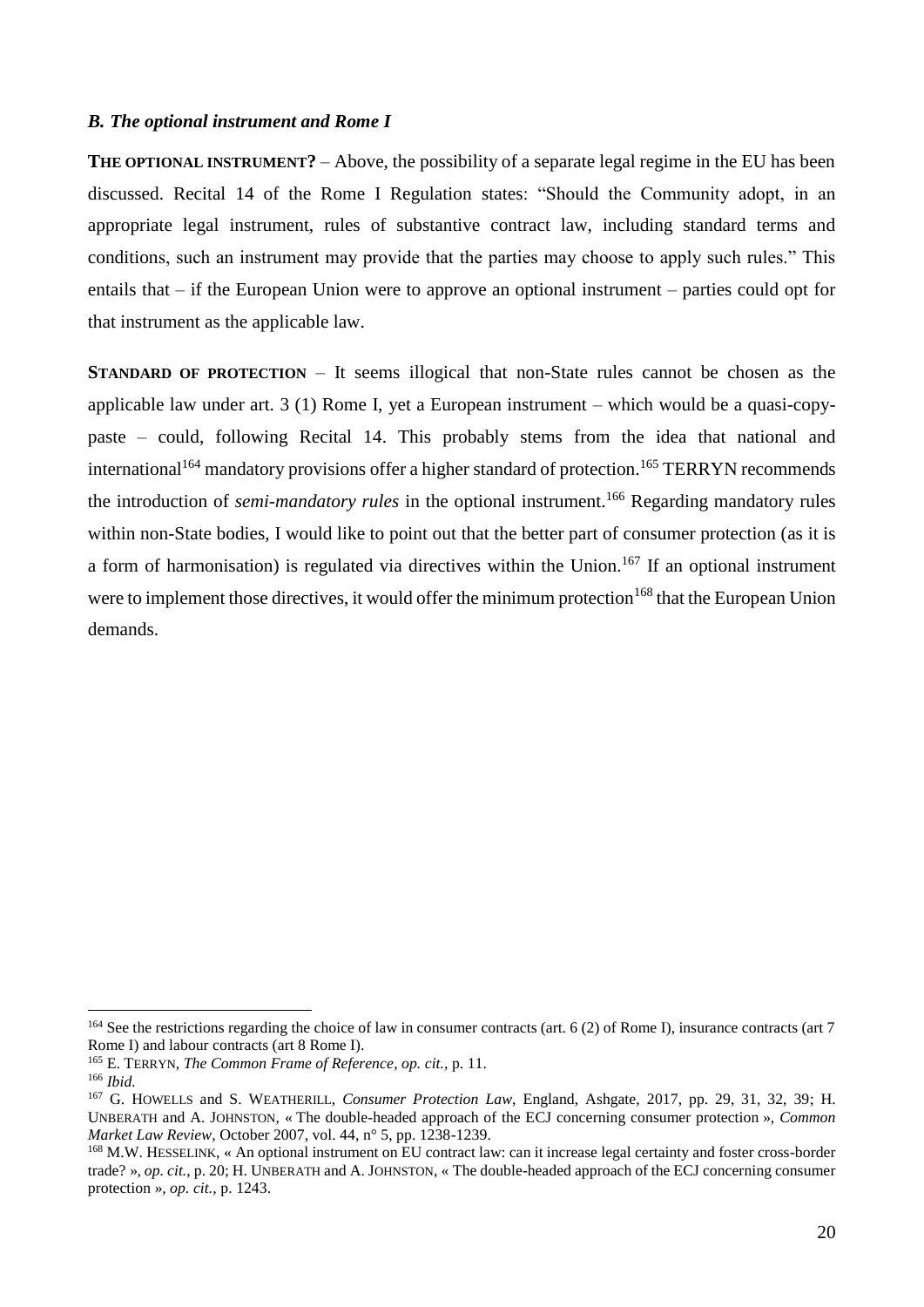#### **§2. The goals of the PECL, the UNIDROIT Principles and the DCFR**

**PECL** – In the Preamble of the PECL, the Lando-Commission signifies that it was inspired by the *Uniform Commercial Code* (hereinafter: UCC).<sup>169</sup> However, the main source appears to be the aforementioned Restatements of the ALI (see *supra*, p. 16),<sup>170</sup> considering the structure and contents are virtually analogous.<sup>171</sup> From the Preamble of the PECL, we can infer the following goals:

- (a) Foundation for European legislation;
- (b) Applicable choice of law in day-to-day contracts (see art. 1.101 PECL);
- (c) (Re)formulation of the *lex mercatoria*;
- (d) Model for legal and legislation development of contract law;
- (e) Basis for harmonisation.<sup>172</sup>

1

**UNIDROIT PRINCIPLES** – Like the PECL, the UNIDROIT Principles are *soft law*. However, the UNIDROIT Principles have a narrower, and at the same time, broader scope of application than the PECL. The former aims at application worldwide, whilst the PECL are clearly focused on Europe. However, the UNIDROIT Principles merely concern commercial/sales contracts, $173$  whereas the PECL can be applied in civil contracts, too. Of course, the UNIDROIT Principles do not have the object of forming the basis for codification. Nevertheless, the contents of both instruments are nearly identical. The purpose of the UNIDROIT Principles is mainly the optional application, as can be read in the Preamble,  $174$  the content and wording of which is equal to art 1.101 PECL.

<sup>&</sup>lt;sup>169</sup> The UCC is – unlike both the Restatements and the PECL – mandatory law ever since it has been implemented by all States of the USA.

For more on this, see: W.A. SCHNADER, « A Short History of the Preparation and Enactment of the Uniform Commercial Code », *University of Miami Law Review*, 1968 1967, vol. 22, pp. 1-12.

The UCC is the result of the labours of the National Conference of Commissioners on Uniform State Laws, ALI and professor Karl Llewellyn.

<sup>170</sup> COMMISSION ON EUROPEAN CONTRACT LAW, *Principles of European Contract Law: Parts I and II*, The Hague, Kluwer Law International, 2000, p. xxvi.

<sup>171</sup> M.W. HESSELINK and G.J.P. DE VRIES, *Principles of European contract law*, *op. cit.*, p. 12.

 $172$  F. BLASE, « Leaving the Shadow for the Test of Practice-On the Future of the Principles of European Contract Law ». *op. cit.*, p. 7; COMMISSION ON EUROPEAN CONTRACT LAW, *Principles of European Contract Law*, *op. cit.*, pp. xxiii-xxiv; A.N. KARADAYI, *The interpretation and gap filling in international commercial contracts in the light of the CISG, Unidroit Principles, PECL, DCFR and related case-law*, *op. cit.*, p. 30.

<sup>173</sup> F. BLASE, « Leaving the Shadow for the Test of Practice-On the Future of the Principles of European Contract Law », *op. cit.*, p. 8.

<sup>&</sup>lt;sup>174</sup> A.N. KARADAYI, *The interpretation and gap filling in international commercial contracts in the light of the CISG*, *Unidroit Principles, PECL, DCFR and related case-law*, *op. cit.*, p. 30.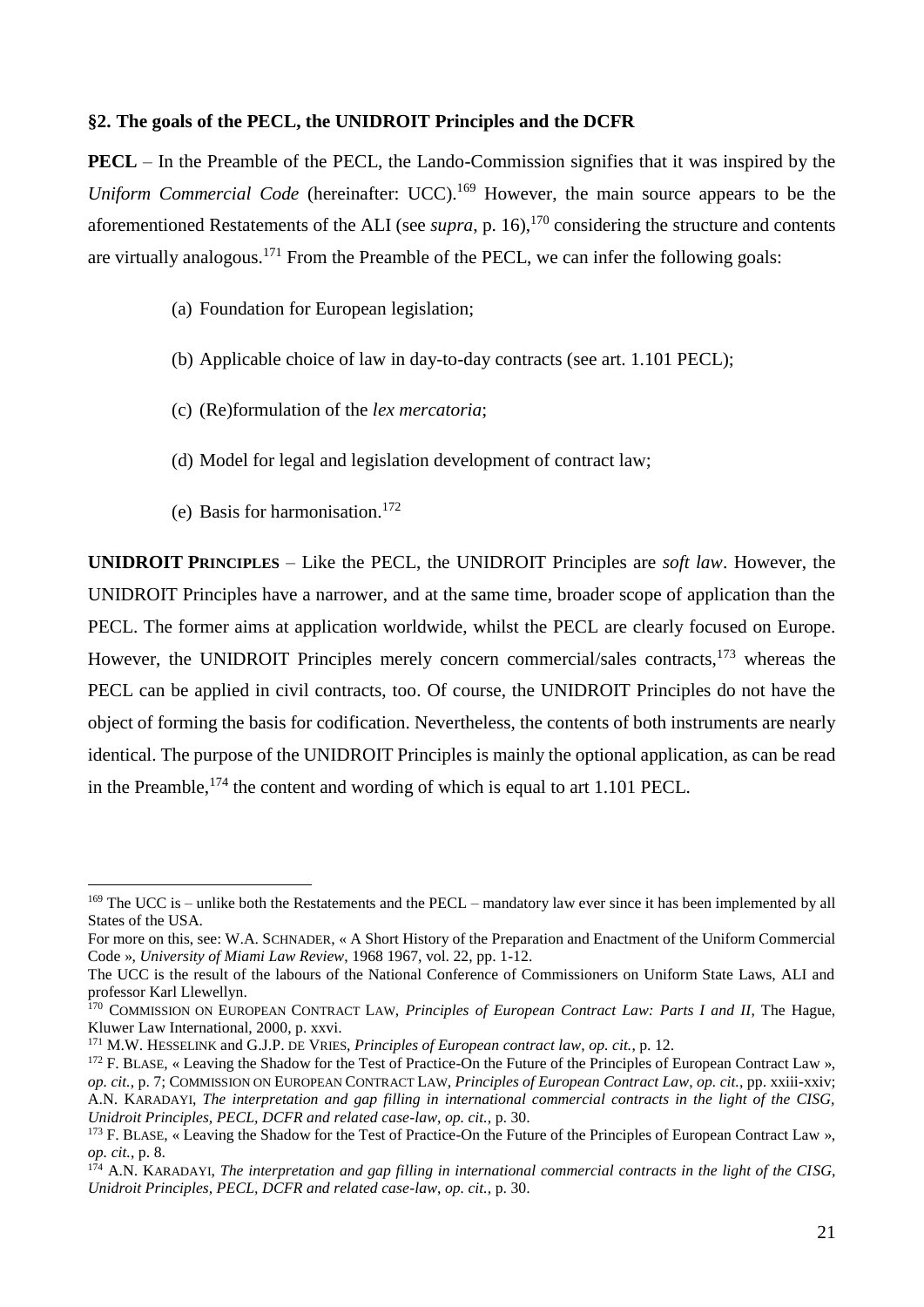**DCFR** – It is very clear that the authors of the DCFR were chiefly influenced by the PECL and the UNIDROIT Principles, which led to not only similar contents but also a similar scope of application.<sup>175</sup> However, the primary purpose of the DCFR remains the forming of an outline for drafting a 'political' Common Frame of Reference.<sup>176</sup> It also aims at promoting knowledge of private law in the EU. It may increase mutual awareness and consideration in Europe.<sup>177</sup> Lastly, the DCFR hopes that the text inspires practitioners searching for solutions for private law questions, which in result "…may contribute to a harmonious and informal Europeanisation of private law."<sup>178</sup> This suggests application in contracts, due to the choice of law by the contractual parties, but also the use of the DCFR as an instrument for interpretation or referral.<sup>179</sup> Read: bottom-up harmonisation.

**SOURCES OF APPLICABLE LAW** – Evidently, the aforementioned instruments aim at application in contracts in one way or another, even though each of them is (for the moment) *soft law*. It can be deduced that either of these texts can be used in the following three situations:

- (a) When the parties have designated the instrument as the applicable law (or incorporated it, pursuant Recital 13);
- (b) When the parties have agreed that the *'general principles of law'* or the *'lex mercatoria'* are applicable;
- (c) When the parties have not identified a legal system or a set of rules as the applicable law in their contract.

While option (c) is mentioned, this is merely theory. Should (European) contractual parties forget to select the applicable law, art. 4 of the Rome I Regulation would determine the applicable law in the absence of a choice.<sup>180</sup>

<sup>175</sup> C. von BAR and *al.* (eds.), *Principles, definitions and model rules of European private law: draft common frame of reference (DCFR)*, Munich, Sellier, European Law Publishers, 2009, p. 30.

<sup>&</sup>lt;sup>176</sup> A.N. KARADAYI, *The interpretation and gap filling in international commercial contracts in the light of the CISG*, *Unidroit Principles, PECL, DCFR and related case-law*, *op. cit.*, p. 32.

<sup>177</sup> C. von BAR and *al.* (eds.), *Principles, definitions and model rules of European private law*, *op. cit.*, p. 7. <sup>178</sup> *Ibid.*, pp. 8-9.

<sup>179</sup> This has happened before. For more, see: L. RICHARDSON, « The DCFR, anyone? », *op. cit.*

<sup>180</sup> G. VAN CALSTER, *European private international law*, *op. cit.*, p. 217 and seq.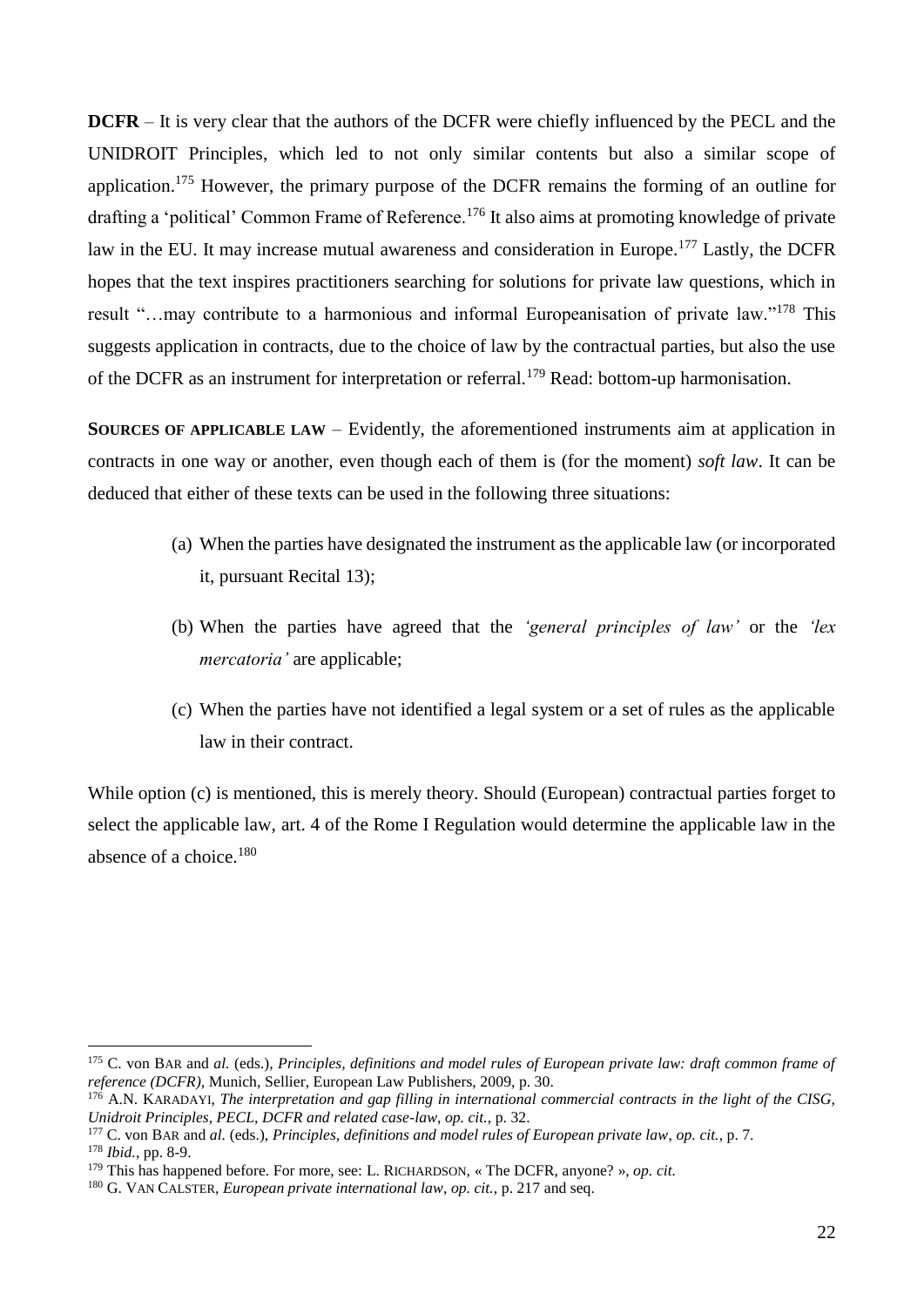## **CHAPTER 2. NON-STATE RULES IN PRACTICE: A QUALITATIVE RESEARCH**

## SECTION I. RESEARCH DOMAIN AND RELEVANCE

**HINDRANCES** – From the above, we can conclude that cross-border trade and the provision of services might be hampered by the legion of different national regimes in the Union, but also the lack of familiarity with other languages and (legal) cultures, possible mandatory rules<sup>181</sup>... Harmonisation can alleviate several of this obstacles.

**FORK IN THE ROAD** – The Union has – *grosso modo* – two ways forward. Top-down harmonisation would quickly yield far-reaching results, yet it appears to be impossible considering the political climate and the lacks of competences of the EU. Bottom-up harmonisation in contrast is more feasible. The Union might even succeed in adopting an *Optional Code* in the future, though there are questions regarding the legal competences to do so.

**RELEVANCE OF THE RESEARCH** – However, for the time being, the *Optional Code* is not at issue. But contractual parties have the right, following Recital 13 of the Rome I Regulation, to implement non-State rules in their contracts and the last of those major instruments, the DCFR, is nearly a decade old. So, to what extent is (has) contract law being (been) harmonised from the bottom up? Do contractual parties ever agree to apply e.g. the UNIDROIT Principles in their contracts? On one hand, that seems obvious. VOGENAUR conducted a quantitative study throughout the European Union, questioning 100 businesses regarding their choice of forum and law in international contracts.<sup>182</sup> While many opted for the law of their own State, Swiss law was decidedly popular, <sup>183</sup> mainly because of its neutrality.<sup>184</sup> Following that mindset, a neutral, international body of rules such as the PECL or the DCFR ought to be favoured, too.<sup>185</sup> Yet, this is a topic that has essentially been neglected by the legal world. Many texts have been written on non-State rules and harmonisation of European contract law, but that is mere theory. To what extent is *law in the books* congruent with *law in action*?

<sup>181</sup> See e.g. art. 9 Rome I for *overriding mandatory law*.

<sup>182</sup> J. RUTGERS, « Het (a)sociale gezicht van Europa: kanttekeningen bij het optioneel instrument », *in* M.W. HESSELINK and *al.* (eds.), *Het groenboek Europees contractenrecht, naar een optioneel instrument?*, The Hague, Boom Juridische Uitgevers, 2011, p. 130.

<sup>183</sup> *Ibid.*, p. 131.

<sup>184</sup> *Ibid.*, p. 132.

 $185$  This is of course an oversimplification of the issue. Many other factors come into focus when selecting the applicable law in a contract, but it is certainly a subject worth scrutinising.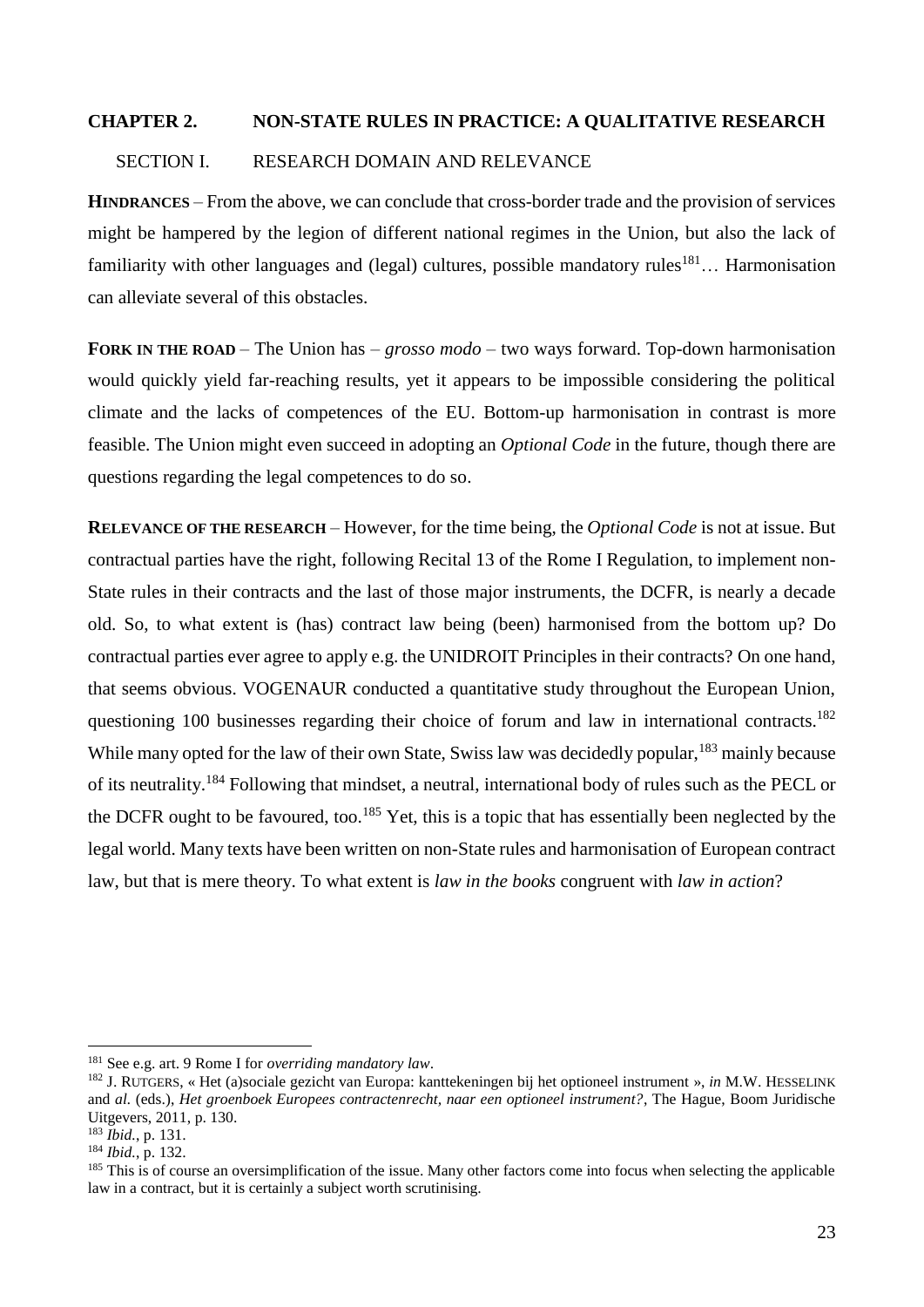**THE IMPORTANCE OF BEING EARNEST – Obviously, one of the main incentives behind this research** is pure, scientific curiosity. On the other hand, this results of the research might very well dictate the future of contract law in Europe. For example, it might show which instruments are preferred. On the other hand, the knowledge of the existence of non-State rules may be so non-existent, that their applicability in contracts is a non-event, which means that an *Optional Code*, would likely suffer the same fate. Mayhap the disuse of those non-State rules will encourage the Union to introduce new, venturesome initiatives.

## SECTION II. RESEARCHABILITY, OBJECTIVES AND TARGET AUDIENCE

**IN GENERAL** – The research in itself is not an impossible task. The subject is broad and may have such comprehensive consequences, so it requires an extensive, profound research, preferably a study done over many years in several European countries, researching not only the choice of law in international contracts, but also the incentives behind that choice (such as language, acquaintance with the contractual party and the legal culture...). This explorative and explanatory research is both empirically and ethically feasible.

**IN CONCRETO** – Still, in the context of a master's thesis that study is less realistic. Bearing in mind limited means and (especially) time, this dissertation will be restricted to a small-scale, qualitative research in an hand-full of European countries. The goal remains to explore and to explain, though the answers and results will likely be a lot more modest.

**TARGET AUDIENCE** – Since this is a dissertation, the primary target audience is the promotor and the jury. Nonetheless, the results could also guide practitioners in their own choice of law-clauses. Perhaps, others may see the importance of the issue and hopefully, a full-scale research will be conducted in the future. In turn, this could influence the actions of policy makers on the EU level. Last but not least, the scientific community (i.e. scholars and students) might find the subject matter as intriguing as I do.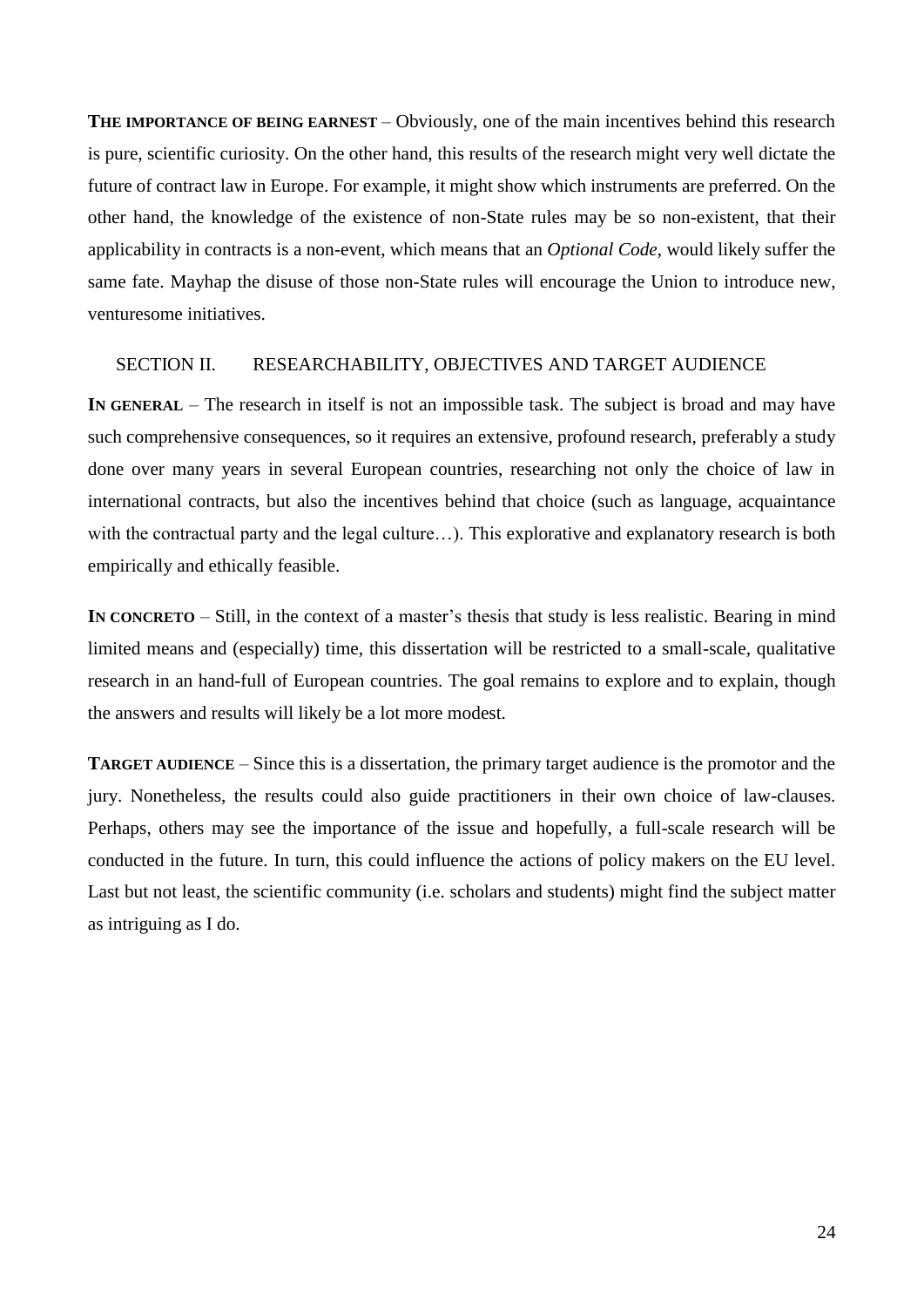## SECTION III. RESEARCH QUESTIONS

**MAIN RESEARCH QUESTIONS** – The issue concerning the future of (bottom-up) harmonisation of contract law in the Union, can be expresses in these main research questions:

- (a) How often do lawyers encounter non-State rules in their practice?
	- a. What are the reasons for this?
	- b. Is there a preference of one type of non-State rules over the others?
	- c. Is this linked to arbitration?
- (b) How does this influence harmonisation of contract law in the EU?

## SECTION IV. RESEARCH METHOD

1

**RESEARCH METHOD** – The research was a *non-real time* (asynchronous) *online survey*<sup>186</sup>, meaning that the participants individually received a questionnaire sent via email, with one exception where the participant preferred an interview via the telephone. Based on the data I received, I asked followup questions if necessary and prudent. All the information was coded for the dissertation and an overview of the nodes can be found at the end of this thesis. The survey consisted of some multiple choice questions but mostly open ended questions.

**PICKING SUBJECTS** – The subjects of the research were mainly chosen via *purposive sampling*,<sup>187</sup> *convenience sampling*<sup>188</sup> and *snowball sampling*. At first, I sent emails to people coming from two sub-groups, namely lawyers of large law firms<sup>189</sup> and in-house-counsels of well-known companies, asking for their cooperation. I contacted only these people because the knowledge about non-State rules is fairly inadequate even in the legal environment. The response to this first round of emails was limited at best, so I was forced to change my approach. I asked my professors and my instructor to refer me to other professors in different Member States of the Union. Thanks to the willingness of these contacts, I was put in touch with lawyers, advisors, other academics in the field etc. with experience in international contracting and private international law. Certain of these participants

<sup>186</sup> T. DECORTE and D. ZAITCH, *Kwalitatieve methoden en technieken in de criminologie*, Leuven/The Hague, Acco, 2010, p. 421.

<sup>187</sup> « Purposive Sampling », in *The SAGE Dictionary of Social Research Methods*, London, SAGE Publications, 2006, pp. 244-245, available on http://methods.sagepub.com/reference/the-sage-dictionary-of-social-researchmethods/n162.xml (Consulted on 30 March 2019).

<sup>188</sup> R.W. EMERSON, « Convenience Sampling, Random Sampling, and Snowball Sampling: How Does Sampling Affect the Validity of Research? », *Journal of Visual Impairment & Blindness Huntington*, April 2015, vol. 109, n° 2, p. 164. <sup>189</sup> Firms with more than 50 employees.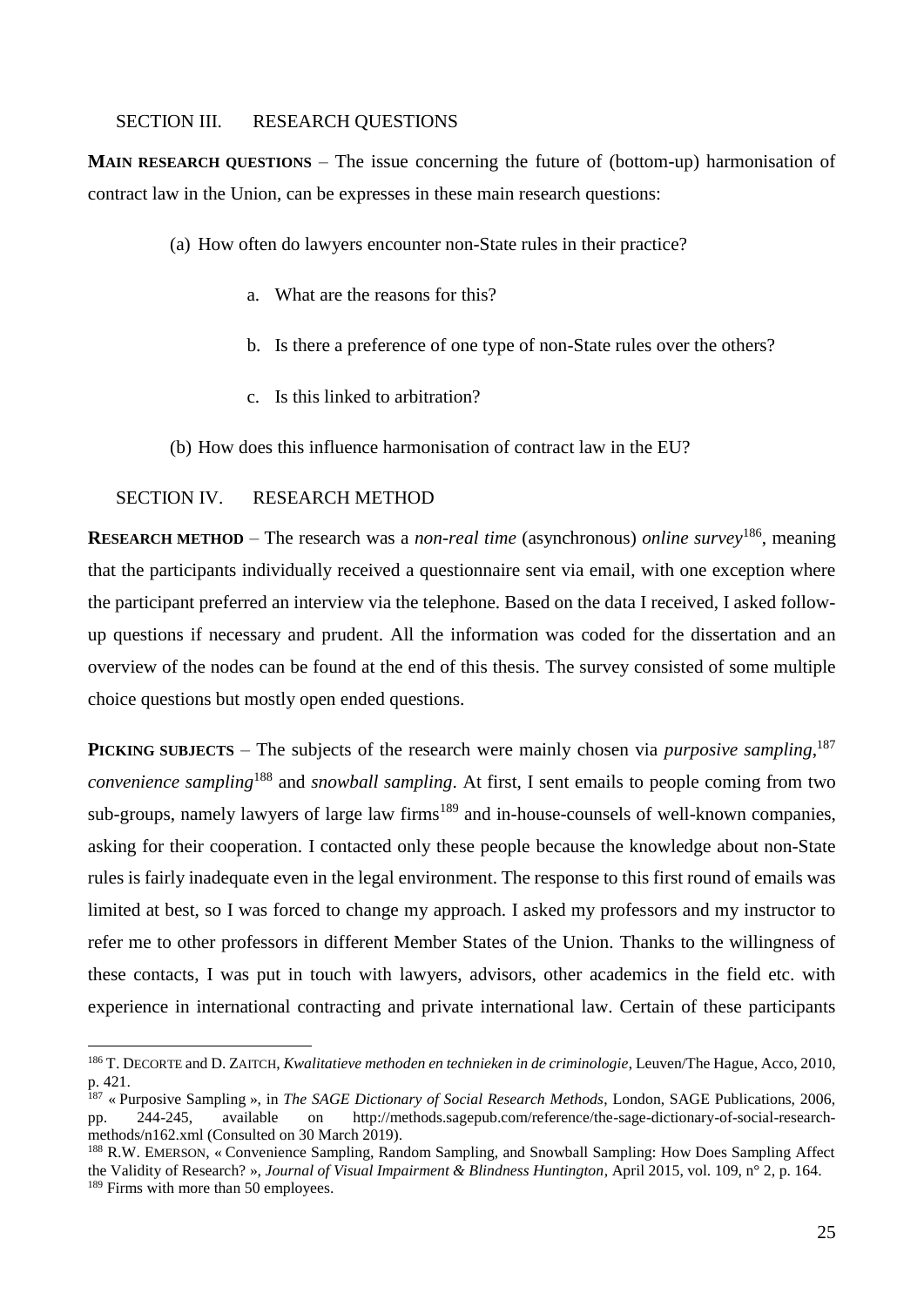could direct me towards other sources, such as articles or case law, that furthered this research. Clearly, the pool of participants is not a representative sample of the legal practice. However, considering that this is a qualitative research and not a quantitative one, the generalisability is not the true aim (though this is of course directly linked to the external validity, see *infra*, p. 28). 190

**PICKING NON-STATE RULES** – The original idea for the dissertation was a study into the use of the PECL in practice, given that reading art. 1.101 of those Principles sparked this research. In the end, I included the UNIDROIT Principles and the DCFR because their contents are very similar and I was thus advised by professors and participants. Not counting the CISG, these three instruments are also the most obvious choices, should the EU decide to approve an (optional) Code (see *supra*, p. 20).

**SAMPLE SIZE** – Evidently, a research should go as far as needed to reach *theoretical saturation*, which is the moment that no new relevant data can be found or a specific category has been completely analysed.<sup>191</sup> In this specific research, the sample size was limited to a seven participants, coming from various Member States of the European Union. My original intention was to find participants in Belgium, Germany, Poland, Hungary and Spain. I decided to start with Belgium, because it is convenient for me. Germany was added to the list because a professor had mentioned a German colleague that applied the UNIDROIT Principles in his practice. That same professor recommended searching for participants in Eastern Europe. On the advice of a friend, I added Spain as well, so that I might have participants from all corners of the Union. Based on that notion, I wished to question lawyers in the United Kingdom and Scandinavia as well, though I have not been successful in finding participants in those countries. In the end, my contacts referred me to participants in many other countries, the result of which is that currently, the participants of this research work in the following countries: Belgium, Germany, Switzerland, Hungary, Croatia, the Czech Republic and the United Kingdom. The participants are lawyers, sometimes with also an academic and/or arbitration background, meaning that ultimately, no in-house-counsels were questioned for this research.

<sup>190</sup> L. LEUNG, « Validity, reliability, and generalizability in qualitative research », *Journal of Family Medicine and Primary Care*, 2015, vol. 4, n° 3, p. 327.

<sup>191</sup> « Theoretical Saturation », in *The SAGE Encyclopedia of Qualitative Research Methods*, California, SAGE Publications, 2008, pp. 875-876, available on http://sk.sagepub.com/reference/research/n456.xml (Consulted on 30 March 2019).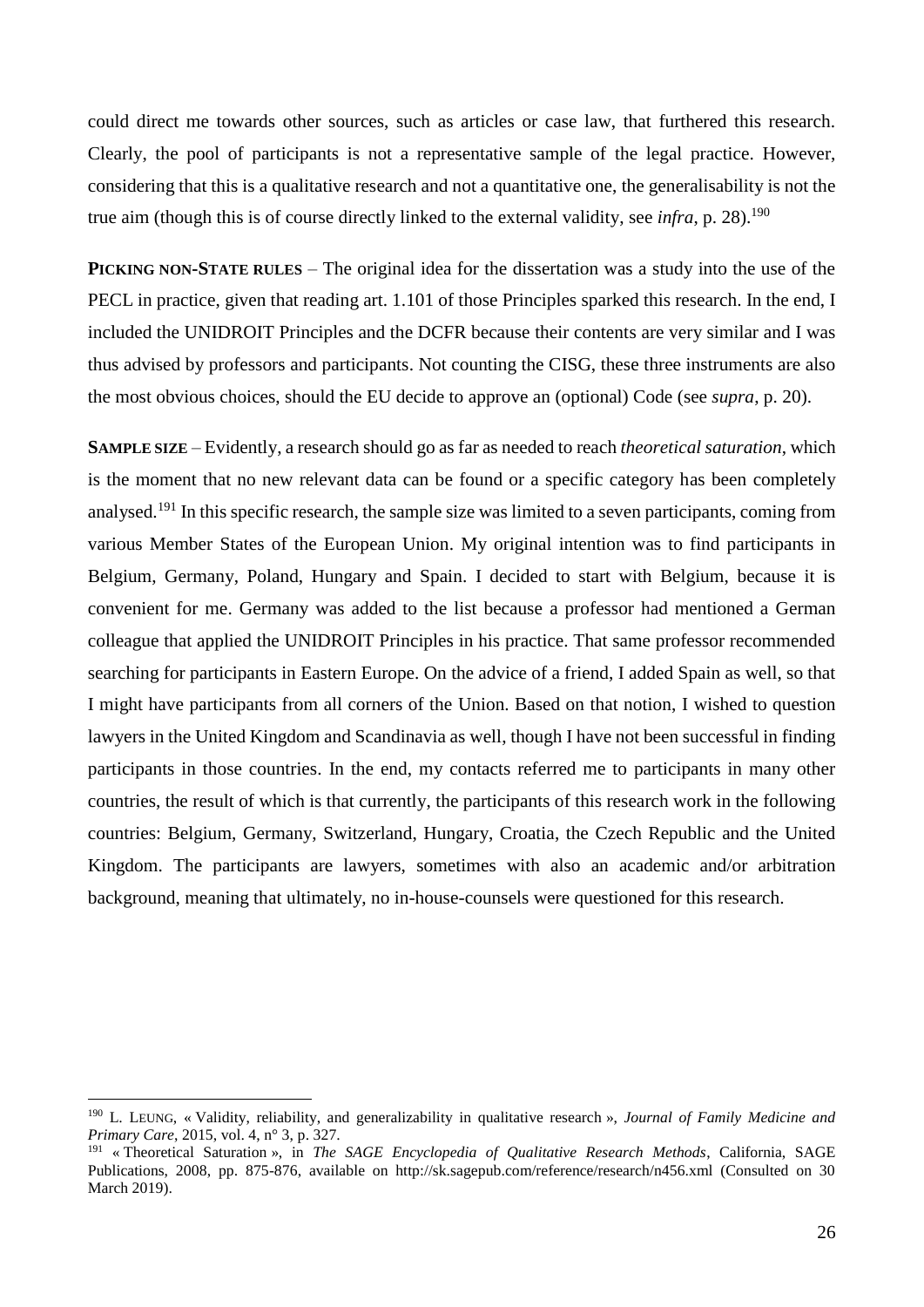**OVERVIEW OF THE PARTICIPANTS** – This schedule gives a brief summary of all seven participants, the country from which they work and in what area they are specialised. All are lawyers, though some also work in arbitration and one participant is academically active. Please note that the caption in italics is the main occupation of the participant. I would also like to add that two lawyers worked together on a questionnaire, their answers were transposed as those for participant 5.

| Nr.            | Country           | Lawyer                                                                     | <b>Academic</b> | <b>Arbitration</b>                             |
|----------------|-------------------|----------------------------------------------------------------------------|-----------------|------------------------------------------------|
| PI             | Croatia           | Advisor, private<br>international law &<br>international commercial<br>law | Law professor   | Commercial<br>arbitrator                       |
| P <sub>2</sub> | Hungary           | Lawyer, dispute resolution                                                 | N.A.            | N.A.                                           |
| P <sub>3</sub> | Germany           | Lawyer                                                                     | N.A.            | Lawyer in arbitration                          |
| P <sub>4</sub> | Switzerland       | Lawyer, international<br>dispute resolution                                | N.A.            | Lawyer in arbitration                          |
| P <sub>5</sub> | <b>UK</b>         | Lawyer, international<br>arbitration                                       | N.A.            | <i>International</i><br>arbitrator and advisor |
|                |                   | Lawyer, complex<br>commercial litigation                                   | N.A.            | N.A.                                           |
| <b>P6</b>      | Belgium           | Lawyer, private<br><i>international law</i>                                | N.A.            | N.A.                                           |
| P7             | Czech<br>Republic | Lawyer, dispute resolution                                                 | N.A.            | N.A.                                           |

## SECTION V. LIMITS OF THE RESEARCH METHOD

1

**QUALITY CRITERIA** – The method of data finding, the sample size, the included variables and method of data assimilation influence not only the results, but also the legitimacy and dependability of the research. This section will dig deeper into those criteria.

**INTERNAL VALIDITY** – This notion refers to the believability and trustworthiness of the findings.<sup>192</sup> This research does not generate general, causal relations, but it does examine the incentives of specific people in their particular circumstances, with singular, non-suggestive and open questions.<sup>193</sup> This provides useful and genuine insight into the causal connection made by the participants following their particular thinking.

<sup>192</sup> T. DECORTE and D. ZAITCH, *Kwalitatieve methoden en technieken in de criminologie*, Leuven/The Hague, Acco, 2010, p. 127; K. MALTERUD, « Qualitative research: standards, challenges, and guidelines », *The Lancet*, August 2001, vol. 358, n° 9280, p. 486.

<sup>193</sup> B. BAARDA, M. van der HULST and M.P.M. de GOEDE, *Basisboek interviewen: handleiding voor het voorbereiden en afnemen van interviews*, Groningen/Houten, Noordhoff Uitgevers, 2015, pp. 68-71.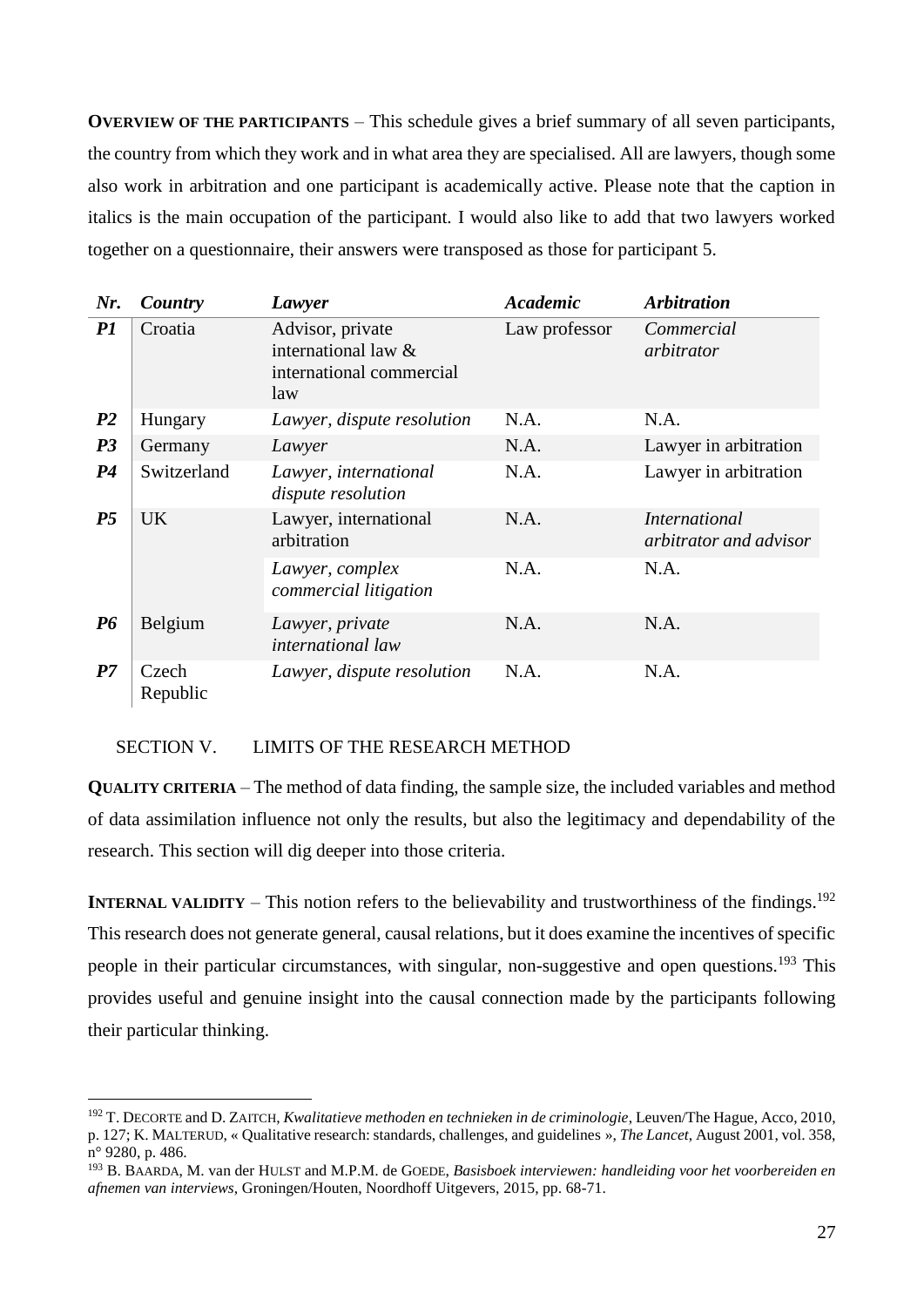**EXTERNAL VALIDITY** – This concept deals with the generalisability of the results of the research.<sup>194</sup> This study is a qualitative research, an in-depth enquiry conducted among a limited amount of participants, instead of the result of an analysis of measurable data. Since the participants of this research were not selected via *random sampling*, <sup>195</sup> this research does not produce patterns or general causalities. Yet, there are two forms of generalisability in qualitative research, the first of which is known as the *case-to-case* transfer<sup>196</sup>. If a case is examined thoroughly enough, the conclusions may be applicable to other cases that have great similarity. Secondly, *theoretical generalisability* holds that qualitative research may help develop ideas and hypotheses for later quantitative research.<sup>197</sup> I believe that this research has theoretical albeit humble generalisability.

**INTERNAL RELIABILITY** – The internal reliability is the stability or consistency of the conclusions, if other researchers would analyse the same data.<sup>198</sup> The involvement of other researchers would strengthen the internal reliability of a study, but because this is a dissertation – the work of only one woman – this cannot be verified by others as of yet. Even so, I have refrained from suggesting causalities, and have remained as neutral as I possibly could.

**EXTERNAL RELIABILITY** – This notion relates to the consistency with which the research could be repeated, resulting in similar findings.<sup>199</sup> The external reliability is rather problematic when it comes to a qualitative research,<sup>200</sup> because the same questions asked to different people (perhaps even in different countries, though I did not find broad distinctions in the answers based on the country of origin), might yield different outcomes. I have emphasised before that this study is focused on exploring and possibly explaining certain points of view on the choice of non-State rules as the applicable law in contracts. It is an explorative and (to a limited extent) explanatory research, not a study focused on causal relations based on large amounts of data.

<sup>194</sup> M. CARCARY, « The Research Audit Trial - Enhancing Trustworthiness in Qualitative Inquiry », *Electronic Journal of Business Research Methods*, 2009, vol. 7, n° 1, p. 14.

<sup>195</sup> V.W. BERGER and J. ZHANG, « Simple Random Sampling », *in* B.S. EVERITT and D.C. HOWELL (eds.), *Encyclopedia of Statistics in Behavioral Science*, Chichester, UK, John Wiley & Sons, 2005, available on http://doi.wiley.com/10.1002/0470013192.bsa619 (Consulted on 30 March 2019).

<sup>&</sup>lt;sup>196</sup> W.A. FIRESTONE, « Alternative Arguments for Generalizing from Data as Applied to Oualitative Research ». *Educational Researcher*, 1993, vol. 22, n° 4, pp. 17-18.

<sup>197</sup> T. DECORTE and D. ZAITCH, *Kwalitatieve methoden en technieken in de criminologie*, Leuven/The Hague, Acco, 2010, p. 130.

<sup>198</sup> *Ibid.*, p. 131.

<sup>199</sup> L. LEUNG, « Validity, reliability, and generalizability in qualitative research », *op. cit.*, p. 326.

<sup>200</sup> T. DECORTE and D. ZAITCH, *Kwalitatieve methoden en technieken in de criminologie*, Leuven/The Hague, Acco, 2010, p. 133.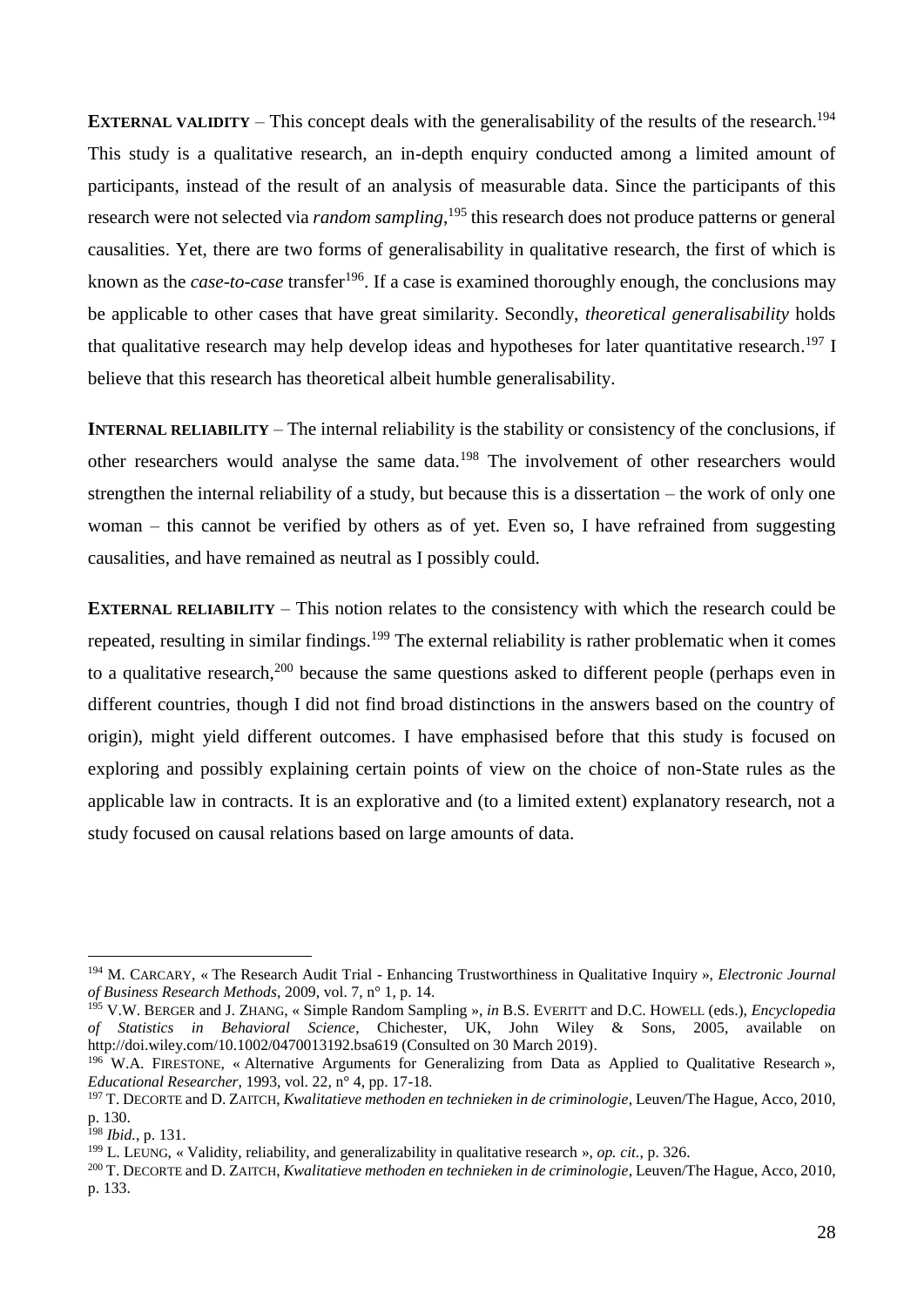#### SECTION VI. DISCUSSION OF THE RESULTS

## **§1. Use of non-State rules**

### *A. Frequency (as lex causae)*

**HOW OFTEN?** - The first question of the questionnaire queried the frequency at which the participants either drew up contracts<sup>201</sup> with non-State rules as the applicable law, or encountered non-State rules in their practice in general. Out of the seven participants, four indicated they *never or almost never* came across non-State rules. Two answered with *rarely*, whilst one other responded that he *occasionally* encountered or used non-State rules in his practice.

#### *B. Explanation*

**WHY?** – The next two questions probed into the reasoning of the lawyers, as they were asked to explain why non-State rules were (not) chosen as the applicable law. What influences parties to designate or disregard non-State rules as the applicable law? I had some explanations in mind and offered these as options, yet many of the participants added other clarifications. Based on this, I have distinguished *push* and *pull factors*, the first explaining why non-State *were not* chosen as the applicable law, and the latter being reasons why non-State rules *were* chosen as the applicable law.

## *1. Push factors*

1

**NON-AWARENESS** – Five out of seven participants indicated that most parties are not aware that this option exists. Many contracts are drafted by laymen, without any legal background, but even lawyers seldomly know that soft law instruments are an option. While academic education tends to include non-State rules more frequently, they are usually not covered thoroughly, resulting in an mere "*marginal awareness of non-State rules"*, as one of the participants indicated.

**RISK AVERSION** – This brings us immediately to another push factor, which is that even when lawyers are aware that non-State rules exist, they are not familiar with the content and application of those rules. Naturally, if lawyers do not know what a convention or body of rules contains and what affect this would have, they would hesitate to incorporate them into their contracts. This is e.g. the reason that some opt out of the CISG. As a result, lawyers will prefer the more foreseeable State laws, as this is "*the devil that you know"*, said one participant, even when a soft law instrument is more advantageous. This seems irrational but remains a reality nonetheless. (The impression of) legal certainty prevails over (arguably) more neutral, fair and beneficial rules.

<sup>&</sup>lt;sup>201</sup> Contracts on both civil and commercial matters.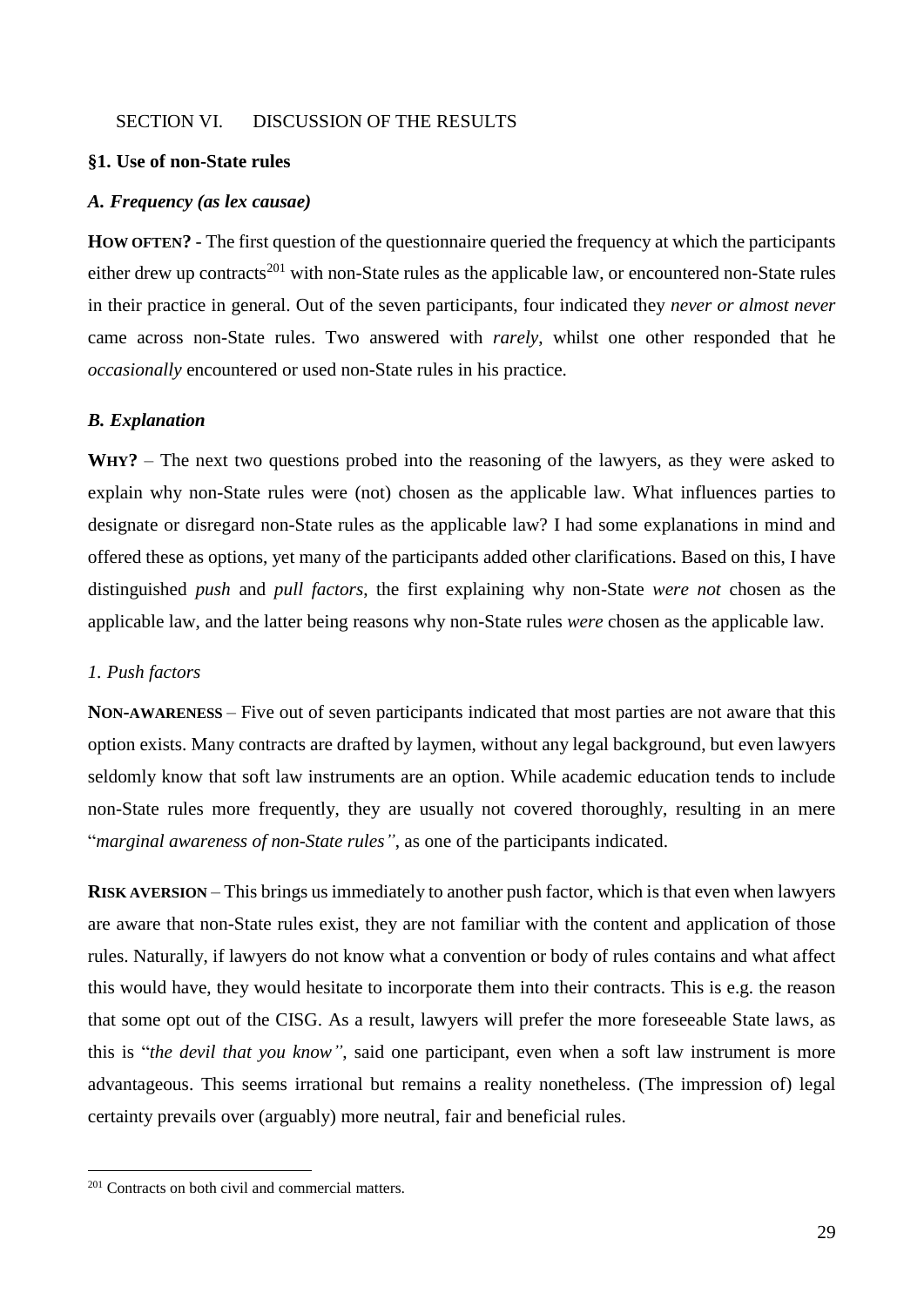**NOT A DEAL-BREAKER** – It is also important to note that the choice of law is often only decided upon at the end of the contract, when the most 'significant' aspects have been concluded. At that moment, the applicable law is not an aspect that seems vital, so one party will convince the other to opt for the first's State law or perhaps a neutral law, such as English or Swiss law. The applicable law does not appear significant enough to create a dispute about or to incur the extra costs of negotiations for. This is especially the case when there is no legal counsel involved. The parties will simply cross their fingers and hope that they do not meet again in court.

**PREFERENCES** – Several participants specified that there are, depending on the contract type, State laws that are preferred over others. For example, *"English law is very popular in maritime, insurance and financial law."* These laws have the reputation of being neutral, and therefore a good option. The participant from Switzerland supplied that this is not necessarily the result of the presence of advantageous rules in English/Swiss law, but due to the fact that they are well-known, well-developed and have reputable jurisprudence. If parties want specific advantageous rules, they can simply include them in the contract themselves. A study by Clifford Chance of 2005 supplied that English law is the most used law in cross-border contracts (besides the domestic law), as well.<sup>202</sup>

**CONTRACT MODELS** – Furthermore, depending on the sector, there are sophisticated contract models. The participant from Switzerland called my attention to FIDIC, the International Federation of Consulting Engineers, which has created several models to be used in the construction industry. 203 These projects are usually only backed by the World Bank and other development banks if the tenders rely on FIDIC models.

**DEPENDENCY** – A participant also reported that when lawyers advise their clients on the choice of law, they will more often than not propose to use their own State law, because this will create a situation where the client might return to the lawyer in the future. If a dispute arises, the lawyer in question is qualified to represent the client.

**ACADEMIC IMAGE** – In general, most contracts are drafted by non-lawyers. A participant pointed out that, even if these laymen are aware that non-State rules exist, they often don't even consider them as a possibility, given how academic they appear. An academic image implies that the rules are mostly theory, and not meant for practical application, which deters parties from designating soft law instruments as the applicable law.

<sup>&</sup>lt;sup>202</sup> S. VOGENAUER and S. WEATHERILL, « The European Community's Competence for a Comprehensive Harmonisation of Contract Law - An Empirical Analysis », *European Law Review*, December 2005, vol. 30, n° 6, pp. 821‑837.

<sup>&</sup>lt;sup>203</sup> For more on this, see: www.fidic.org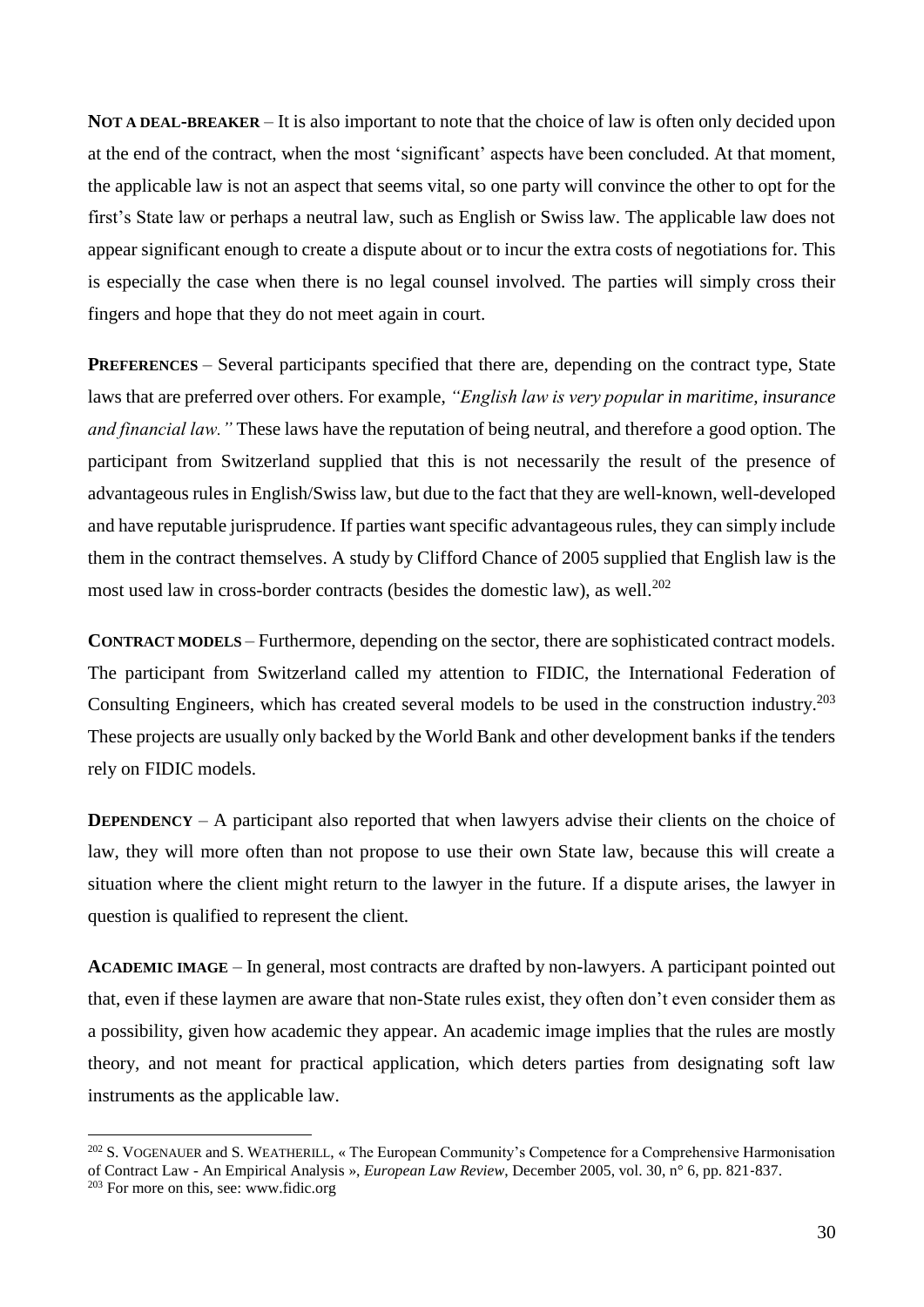**SUPERIOR BARGAINING POWER** – Logically, when there is a dispute about the applicable law, the party with a superior bargaining power will weigh on the other. That party would cede and the national law of the other contracting party would be chosen as the applicable law.

**UNDERESTIMATION** – Another explanation that a participant supplied, is that lawyers often underestimate the richness of the literature and case law and efforts on the EU level. Many lawyers will not consider non-State rules as a possible applicable law, because they (incorrectly) regard them as a barebone (academic) text with no supporting case law or doctrine, resulting in legal uncertainty. Another participant indicated that he *"would never advise parties to choose non-State rules as there is no legal certainty whatsoever."*

## *2. Pull factors*

**COMPROMISE** – In a negotiation where both parties wish to use their national law as the applicable law and refuse the State law of the other party, it would be beneficial to opt for a neutral third option. Two participants confirmed that this may be the case, as non-State rules cover all the bases and have the reputation of being impartial, fair and comprehensible. Additionally, if the parties opt for a State law, there is always one party at a disadvantage as the party is not acquainted with that State law. The party risks being surprised by particularities of domestic provisions or case law that the party perhaps cannot even access because of structural or linguistic difficulties. A soft law instrument on the other hand, is (usually) unfamiliar to both parties and leaves them on an equal footing, whilst the content, case law and doctrine are easily accessible. It is a lot easier to research a body of non-State rules such as the UNIDROIT Principles, than a foreign State law.

**IGNORANCE** – As stated above, many contracts are drawn up by non-lawyers. In an attempt to give such a contract a learned and legally-correct appearance, laymen sometimes include words such as *'the general principles of the law'*. This is not really an intentional choice for non-State rules as the applicable law, but *"but more of an imperfect choice of law clause."*

**DIFFERENCES IN LEGISLATION – Three participants indicated that the many differences in legislation** might play a role, too. One participant in particular, that uses non-State rules in his practice occasionally, asserted that there are types of contracts (see *infra*, p. 33) with an abundance of parties, jurisdictions and laws. It is better to rely on rules which are easy to adopt, without any cross-reference to various local laws.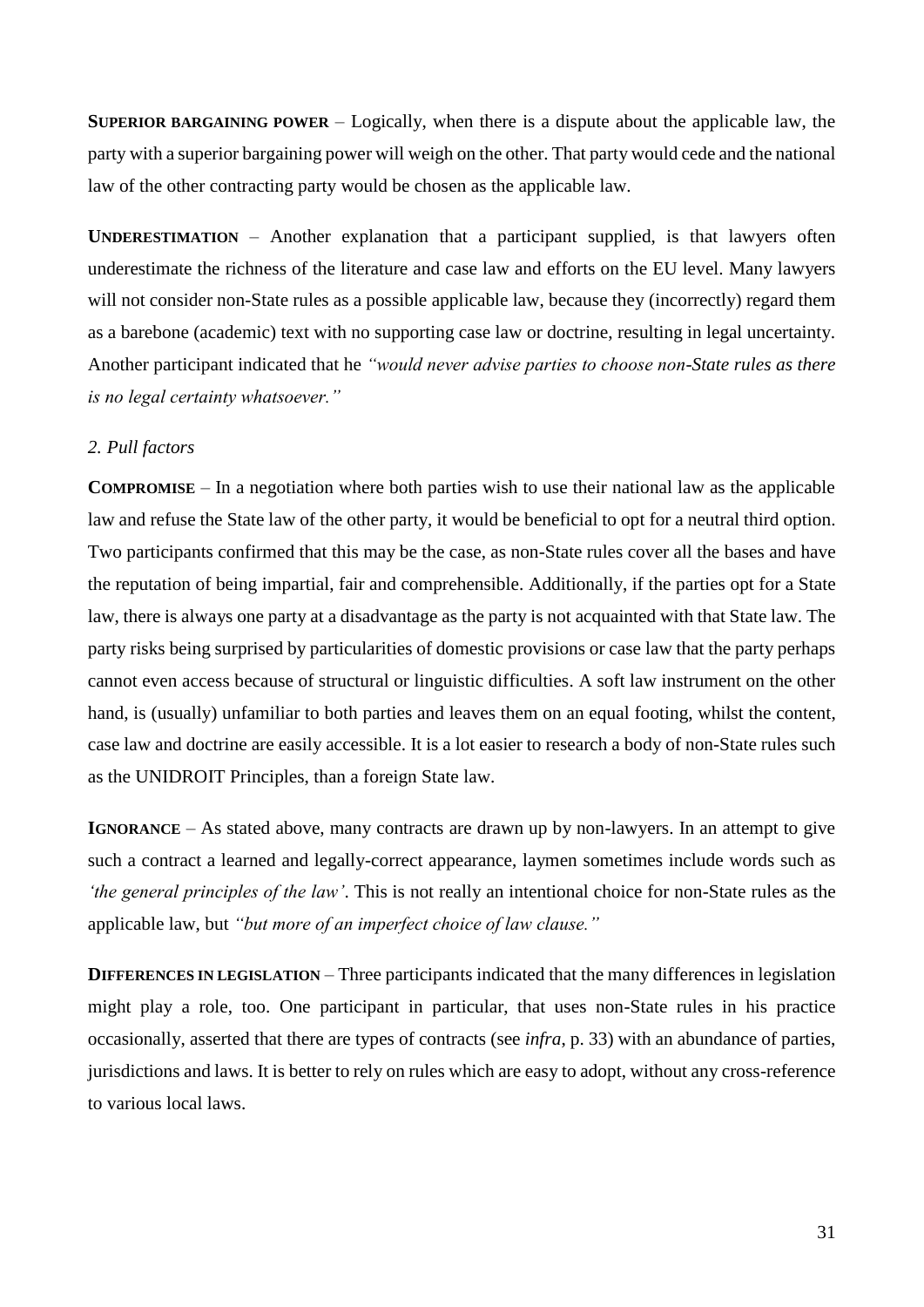**TYPES OF CONTRACTS** – The same participant indicated that there are types of contract for which his firm would use non-State rules. He enumerated the following:

- (a) Supply contracts for large marine building projects;
- (b) International co-operation agreements for scientific research and its commercial application;
- (c) Supply chain management in the automotive sector.

In these kind of contracts, the participant said, it is the logical solution to use non-State rules, as there are many different jurisdictions and laws involved. None of the other participants specified that the type of contract or the sector would be a reason to favour non-State rules over State laws.

**INSTRUCTION OF THE ADVISOR** – Out of all the participants, there is one that actively works with non-State rules and sometimes advises clients to use them as the applicable law. The reason for this is that the participant considers non-State rules neutral, fair, international etc. and does not disregard non-State rules as a possible choice of law for the reasons stated above. He would e.g. recommend soft law instruments in the types of contracts mentioned above.

**INSIGNIFICANT FACTORS** – In the questionnaire, I suggested some possible aspects that might influence the choice of law, such as the language of the co-contractor and whether the parties have already contracted with each other before. However, none of the participants really indicated that this weighs on the choice of law. If these factors are influential, their impact is fairly limited. Other aspects are more noteworthy, as one participant stated: *"Not being completely familiar with the contractor is less problematic [than not having an elementary knowledge of their legislation]."*

**CONCLUSION** – From the above, I conclude that the participants encounter three types of 'non-State rules as applicable law' situations. The first is that of the compromise. The second would be the imperfect choice of law clause. The last possibility is the application of non-State rules as result of the advice of the lawyer. Though this does not happen all too often either, one participant clearly indicated that they see many advantages in the use of such non-State rules. When they propose non-State rules as the applicable law, this depends on many factors such as the type of contract, the multitude of contractual parties and the resulting abundance of possible applicable laws.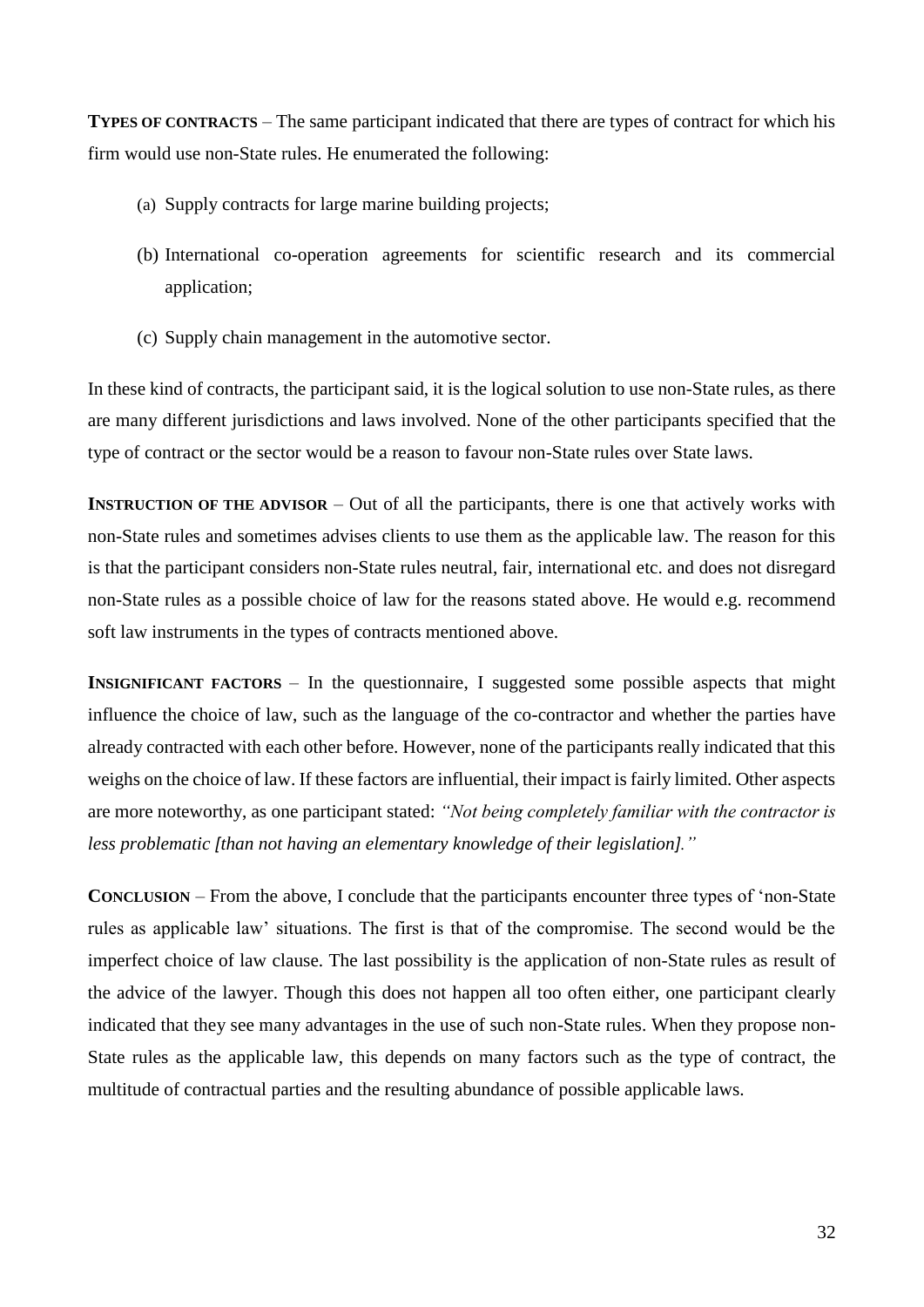**WHAT ELSE?** – If non-State rules are only sporadically designated as the applicable law, this begs the question what other purpose they serve. As is the case with arbitration (see *infra*, p. 36), soft law instruments can play a role in the interpretation of national laws. A quick search in the UNILEX database, which holds records of (almost) all cases making note of the UNIDROIT Principles, counts 267 cases that mention those non-State rules. The States that most often fall back on them are Russia, Spain, Ukraine, Paraguay.<sup>204</sup> The highest number of cases worldwide (both arbitral and not) making reference to the UNIDROIT Principles per year, was 34 in 2009. Ever since, the use has gradually decreased until there were only 2 mentions in 2018, one by the Supreme Court of the UK and one by an Swiss arbitral tribunal.<sup>205</sup>

## *C. Preference among non-State rules*

1

**MOHAMMED ALI AMONG NON-STATE RULES** – The next section of questions tried to establish which instrument is preferred over others, both in practice as in the personal point of view of the participants. Two participants stated that they didn't encounter non-State rules and that therefore, there was no distinct favourite. The five remaining participants, on the other hand, were very clear as four participants singled out the UNIDROIT Principles. The DCFR was not indicated as being present in the practices of the participants and neither was the PECL. Of course, as discussed above, there are imperfect choices of law or compromise-clauses drafted by laymen that refer to *general principles of law* or clauses with similar words. Based on the scopes of application of the soft law instruments themselves, they could be applied. However, it has to be said, that such clauses are not recommended, as they leave too much room for doubt. One participant said that the clause is sometimes even ignored and the choice of law established based on Rome I or other conflict of law rules.

**PERSONAL FAVOURITES** – When it comes to the personal preference of the participants, the results are a bit more diverse. The two same participants that saw no favourite in their practice, didn't have a personal preference either. Among the other participants though, the UNIDROIT Principles was chosen by three out of five. One participant selected both the UNIDROIT Principles and the DCFR and another opted for the DCFR alone. None of the participants selected the PECL.

<sup>204</sup> UNILEX, « UNILEX Database by Court », http://www.unilex.info/dynasite.cfm?dssid=2377&dsmid=13620 (Consulted on 30 March 2019).

Paraguay has had 14 (!) cases referencing the UNIDROIT Principles in 2016 and 2017 alone. This would be the result of a new Act of 2015 that explicitly allows parties to opt for international instruments as the choice of law *as such*. The law can be found here: https://assets.hcch.net/upload/contractslaw\_py.pdf (Consulted on 30 March 2019).

<sup>205</sup> UNILEX, « UNILEX Database by Date », http://www.unilex.info/dynasite.cfm?dssid=2377&dsmid=13618 (Consulted on 30 March 2019).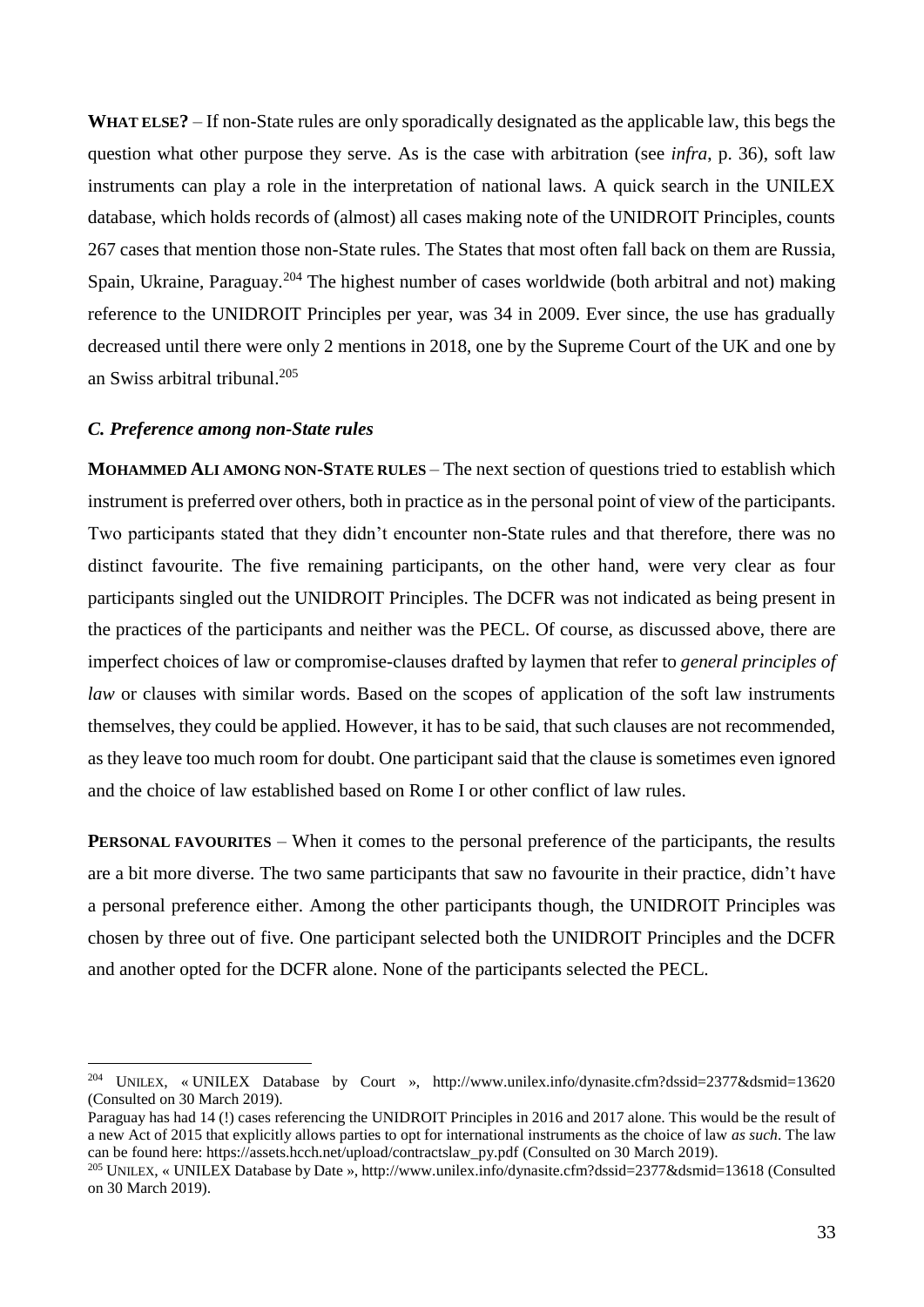**THE EARLY BIRD...** – When asked to explain their reasoning, the participants referred to the quality of the publications, the commentaries, the designation for worldwide use…. The UNIDROIT Principles cover all sorts of subjects of contract law, ranging from the formation, validity, interpretation, performance of contracts to the authority of agents. Nevertheless, the PECL and the DCFR have all these characteristics as well.<sup>206</sup> I believe there are two aspects that distinguishes the UNIDROIT Principles. Firstly, it is the extent of the case law. As the PECL and the DCFR are younger, international courts and arbitral tribunals would not have switched to another instrument for interpretation, when a well-known and commented one was available already. Another asset of the UNIDROIT Principles is that it is updated regularly, which cannot be said for the other instruments.

#### *D. Link with arbitration*

**NON-STATE RULES IN ARBITRATION** – Arbitrators and tribunals are not bound by a domestic law and thus they can choose to apply a soft law instrument *an sich*. It is intriguing to know whether this has an impact on the choice of law in arbitration matters. Consequently, the participants were also asked to explain the link between arbitration and soft law instruments. Two of the participants in particular provided their insight on the matter, as they work in arbitration. The results show that there are once again two main uses for non-State rules; as an applicable law and as a tool for interpretation purposes.

## *1. Non-State rules as applicable law*

1

**PARTIES' CHOICE** – Both participants clearly indicated that the number of cases in arbitration where non-State rules were stipulated as the applicable law – or thus applied by the arbitral tribunal – more frequent but still very limited. The same reasons apply as above. Lawyers who draw up contracts with an arbitration clause *"usually consider choosing a legal system well-known to the parties or a wellestablished legal system - English law is a very popular choice of law for international contracts due to its reputation. Thus, these drafters are more likely to opt for such tested national legal systems*  with a large body of precedents." Furthermore, in arbitration as well – though to a lesser degree – there are problems of unawareness and unfamiliarity. However, should parties wish that the tribunal applies a soft law instrument in case of a dispute, that is a possibility. It is recommended that they use an arbitration clause and that they clearly express the intention to exclude any domestic law that would be otherwise applicable.

<sup>&</sup>lt;sup>206</sup> The main body of the PECL (part I and II) comprises more than 600 pages. The same can be said about the DCFR.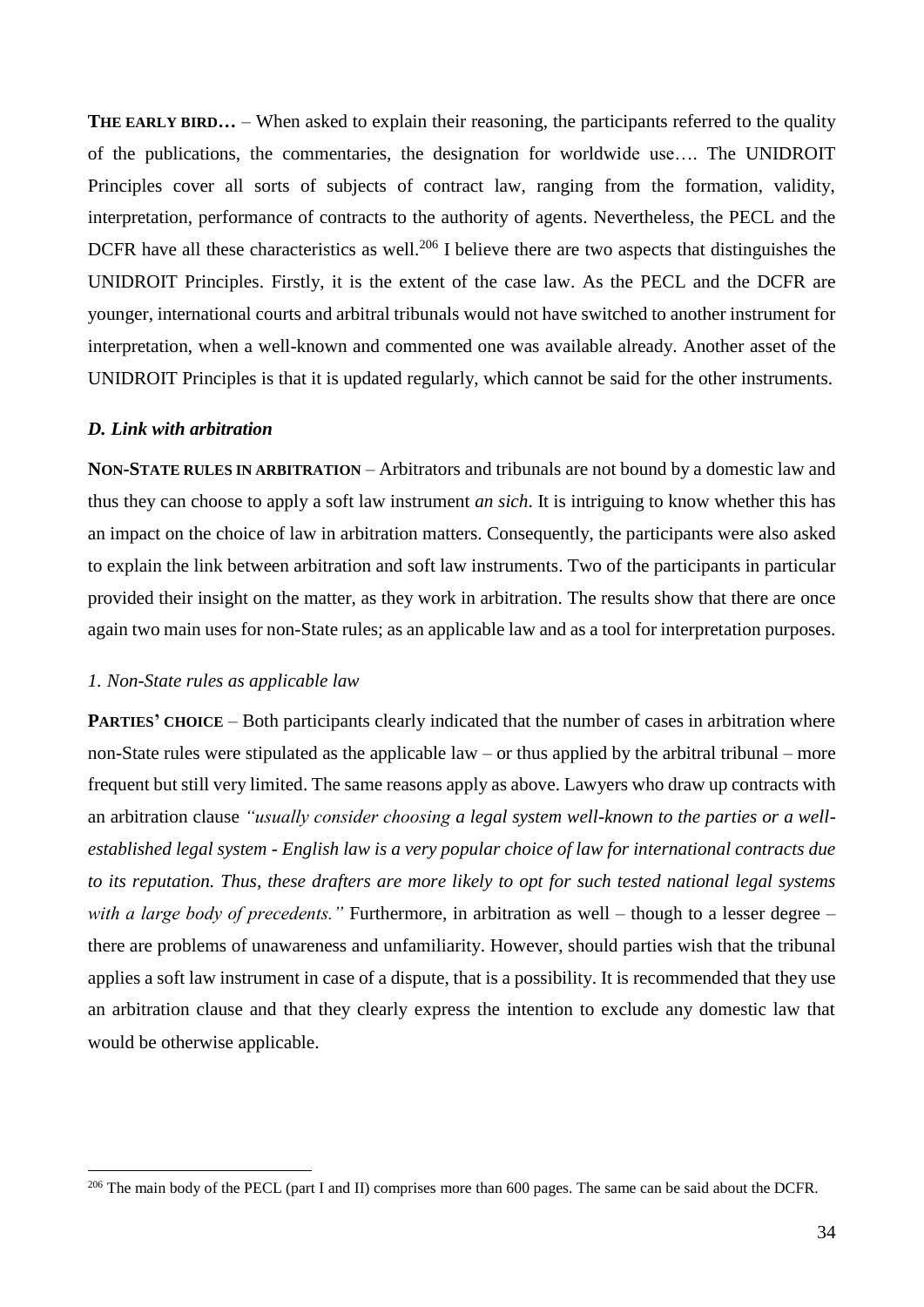**EX OFFICIO** – Arbitrators are more familiar with non-State rules than the average lawyer or State judge, as they might come across them during arbitration events or due to parties' counsels referring to them when arguing on the interpretation of a contract. Therefore, arbitral tribunals may still consider non-State rules on their own initiative, when there is no choice of law. In contracts where the parties only stipulated the arbitration rules and failed to elect an applicable law, "*the arbitrators would review these rules to see whether they give any further guidance on what the applicable law is that should be used."* There are cases where the International Chamber of Commerce (hereinafter: ICC) has chosen non-State rules as the governing law,<sup>207</sup> which has influenced others arbitral tribunals to do the same.<sup>208</sup> MARRELLA for examples states that between May 1994 and December 31 of 2000, there were at least 12 cases where the ICC applied the UNIDROIT Principles as *lex causae*. 209 The participants do point out that they had no personal experience with such *ex officio* choices of law. In this context as well, the UNIDROIT Principles are generally preferred.<sup>210</sup>

#### *2. Non-State rules for interpretation*

1

**A TOOL FOR UNDERSTANDING NATIONAL LAW** – Whilst non-State rules as applicable law is not in the least a common occurrence, according to the participants, their material role is more in the application of State law. *"Not as a source of law themselves, but as a tool to understand national law.*" Arbitrators that have trouble interpreting a provision in a certain civil code, the wording of which is similar to non-State rules, will intermittently fall back on a general principle that can be found there, when drafting final awards. Moreover, parties will support their argument by invoking non-State rules. The participants added that out of the three soft law instruments, the UNIDROIT Principles are most known. This is supported by the UNILEX database, that counts 193 cases with reference to the UNIDROIT Principles from 1990 up until 2013 for arbitral cases alone.<sup>211</sup>

 $^{207}$  E.g: ICC International Court of Arbitration 26 October 1979, No. 3131, https://www.trans-lex.org/203131/ /iccaward-no-3131-rev-d-arb-1983-at-525-et-seq/; ICC International Court of Arbitration 3 October 1980, No. 3540, https://www.trans-lex.org/203540/\_/icc-award-no-3540-yca-1982-at-124-et-seq-/; ICC International Court of Arbitration 1982, No. 3572; ICC International Court of Arbitration 5 June 1996, No. 7375, http://www.unilex.info/case.cfm?id=625; ICC International Court of Arbitration 2000, No. 10422, http://www.unilex.info/case.cfm?id=957.

<sup>&</sup>lt;sup>208</sup> A case before the Foreign Trade Court of Arbitration attached to the Serbian Chamber of Commerce applied a combination of Serbian law, the PECL and the UNIDROIT Principles. The tribunal explicitly refers to the use by the ICC of non-State rules as a reason to actively apply lex mercatoria in the case.

The case can be found here: Foreign Trade Court of Arbitration attached to the Serbian Chamber of Commerce 23 January, T-9/07, 'Crystal white sugar case', http://cisgw3.law.pace.edu/cases/080123sb.html.

Other case law: Arbitration Court of the Lausanne Chamber of Commerce and Industry 31 January 2003, available on http://www.unilex.info/case.cfm?id=862; Arbitration Institute of the Stockholm Chamber of Commerce 2001, No. 117/1999, http://www.unilex.info/principles/case/793.

<sup>209</sup> F. MARRELLA, « Choice of Law in Third-Millennium Arbitrations », *op. cit.*, p. 1158.

<sup>210</sup> *Ibid.* <sup>211</sup> UNILEX, « UNILEX Database by Arbitral Tribunal », http://www.unilex.info/dynasite.cfm?dssid=2377&dsmid=13620 (Consulted on 30 March 2019).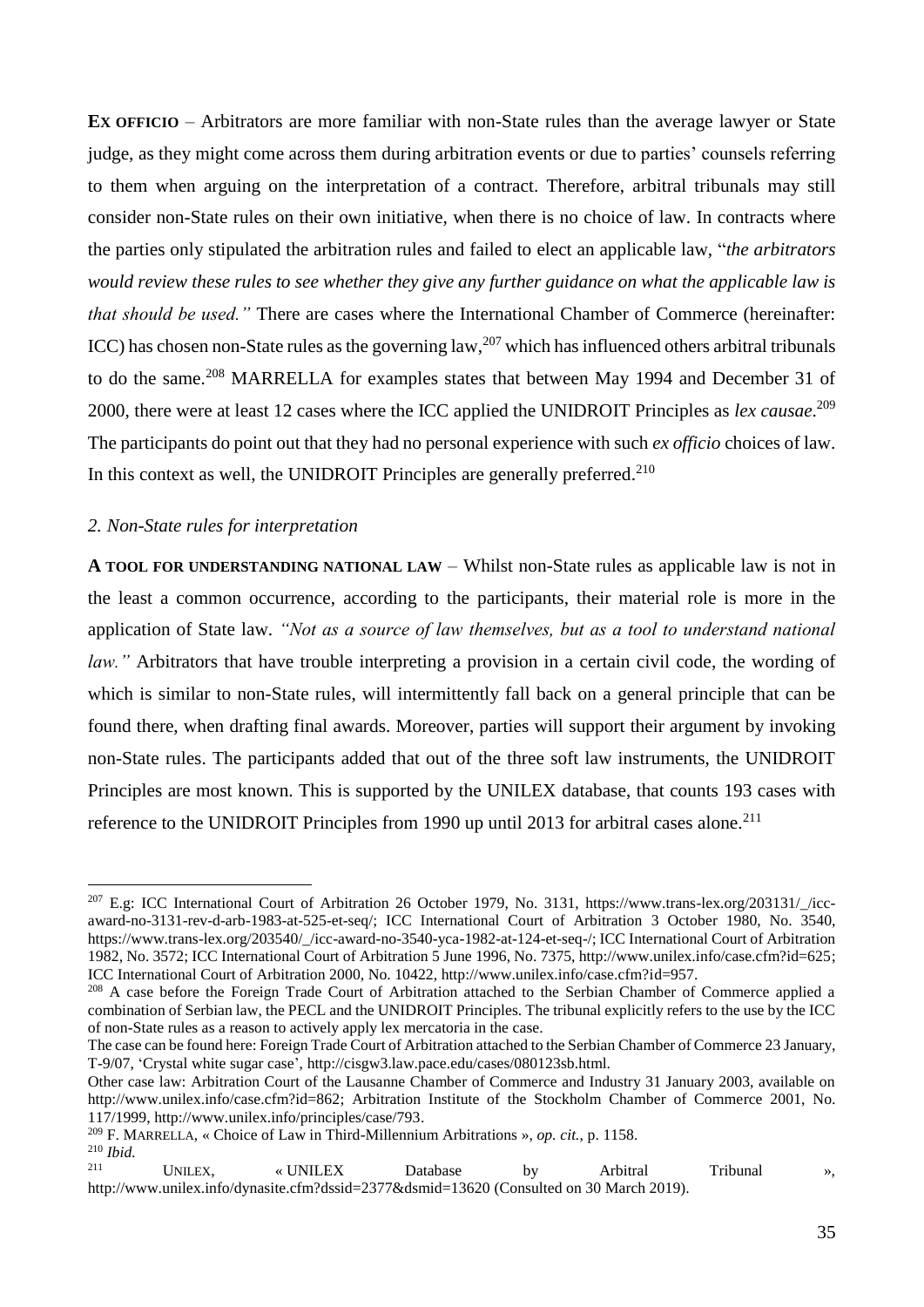## **§2. Harmonisation of EU contract law**

### *A. Participants' wishes*

<u>.</u>

**PRO OR CONTRA?** – The second part of the survey contained questions concerning harmonisation of contract law on the level of the European Union. Six out of seven participants want contract law to be harmonised to a further extent, half of them preferring to achieve this from the top down and the other half choosing for the bottom-up approach. This is in line with the results of a research conducted by Clifford Chance in 2005, where more than 80% of the participants approved of additional harmonisation of European contract law.<sup>212</sup> One participant was against further harmonisation but supplied that he didn't see a disadvantage in unifying contract law either. The participant in question regarded additional harmonisation as unnecessary, because parties and business can help themselves with model contracts or by drafting contacts carefully themselves. He regards further (top-down) harmonisation, unfeasible in the current political climate (see *infra*, p. 38).

**AN OBLIGATORY EUROPEAN CONTRACT CODE?** – All of the participants in favour of harmonisation see the benefit in achieving this from the top down. A comprehensive Contract Code in the EU would be advantageous for many reasons. Especially smaller Member States would benefit from this, declared a participant, as they often lack an established rule of law and have inconsistent case law. A harmonised legal environment is even unavoidable, stated another participant, in order to complete the single market thesis. An obligatory code would also reduce costs, as parties do not have to seek external legal advice for intra-EU deals. *"I remains difficult to proceed within the Rome I/Brussel Ibis-framework, in the absence of a contract,"* declared another participant. Without (complete and correctly drafted) terms and conditions, recourse to Rome I and Brussel Ibis is necessary. All too often, the law of the State of the seller will be applied, while the courts of the State of the buyer are competent. Not only are such procedures expensive, they are difficult and courts are not too keen on these cases either. A mandatory code based on a well-established set of principles would be stable, predictable, easy in application…

<sup>&</sup>lt;sup>212</sup> S. VOGENAUER and S. WEATHERILL, « The European Community's Competence for a Comprehensive Harmonisation of Contract Law - An Empirical Analysis », *European Law Review*, December 2005, vol. 30, n° 6, pp. 821‑837. I would like to point out that these results also include those in favour of more uniform implementation and interpretation of Directives, as opposed to the research conducted in this thesis.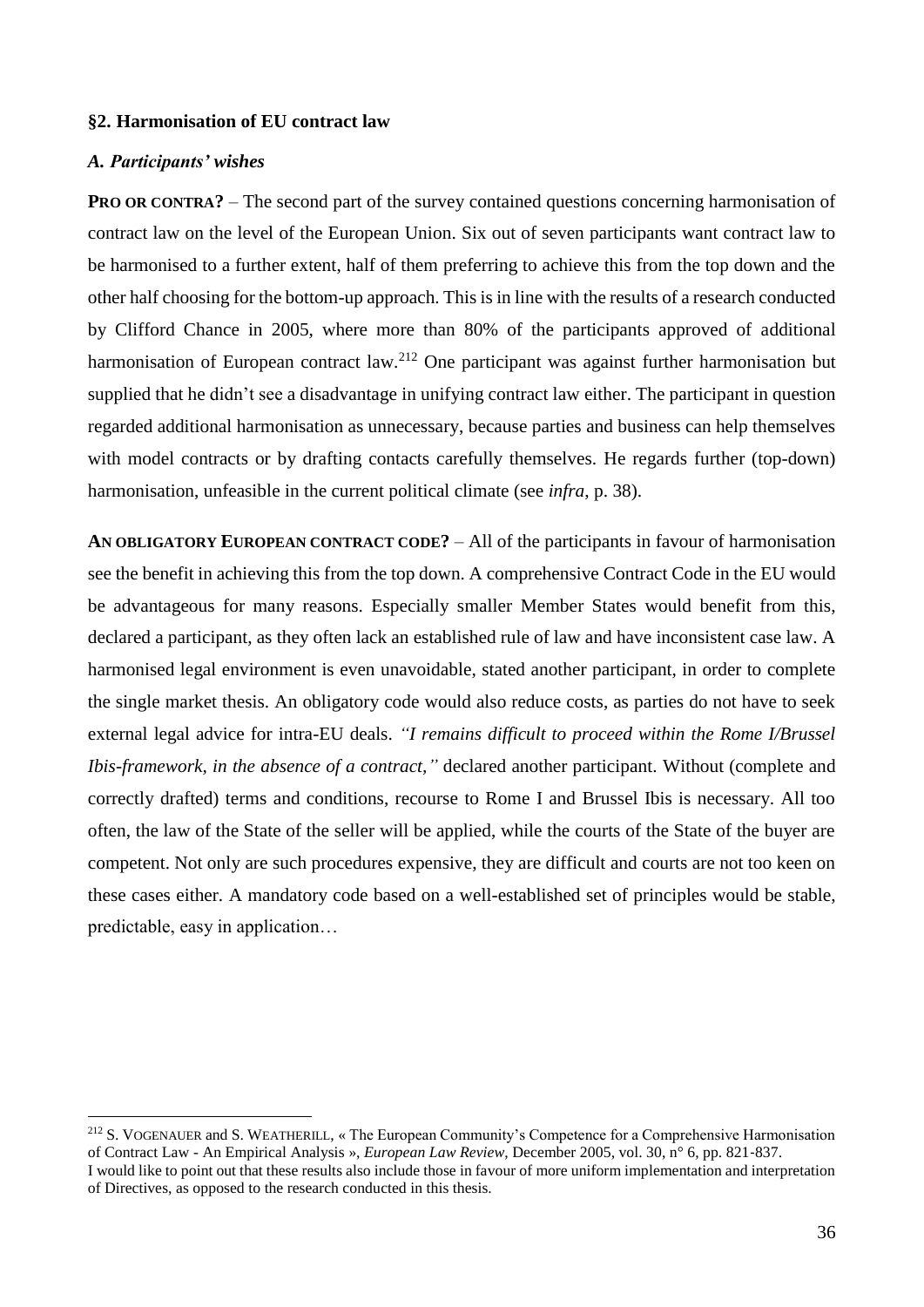**IT IS A LONG ROAD TO TIPPERARY** – Bottom-up harmonisation was preferred by three out of seven participants. Once again, this would have positive influence on international commerce and create more predictability of decisions and (arbitral) awards. Also, it is a more natural evolution, more in tune with the wishes of the public, "as it could slowly create a body of judgements and precedents which might be tested over the course of time." As stated before, sometimes national judges refer to the DCFR or the UNIDROIT Principles on their own motion or are non-State rules used as a point of reference whilst updating national contract laws.

## *B. Participants' expectations*

**SOBERING UP** – The last question of the questionnaire inquired into the thoughts of the participants concerning contract law in the EU in the coming decades. After all, it is not because most participants were in favour of harmonisation, that they expect a paradigm shift. Four out of seven stated that they do not see any big changes coming our way anytime soon.

**POLITICALLY UNREALISTIC** – According to most participants, the top-down approach is politically unachievable. *"With emerging nationalism, harmonised obligatory bodies of law will be difficult to implement,*" commented a participant. Besides, the legal systems across the EU have been evolving for centuries and have an extensive body of case law and precedents, providing stability and predictability. An obligatory code would wipe out said clarity and it would take time to recreate the supporting body of case law. Some EU Member States believe that a variety of different, wellestablished and developed legal systems is an advantageous as it gives parties a freedom of choice. Another participant agreed that complete unification would go against the principle of contractual freedom of parties. Besides opposition from the Member States, the issue regarding the legal basis has been raised as well (see *supra*, pp. 13-14 and 15-16) and the fact that the EU has other, more pressing concerns right now (read: migration, Brexit, the Copyright Directive and – apparently – the abolition of summer/wintertime).

**STATUS QUO** – Whilst three participants favoured bottom-up harmonisation, the results of this research clearly indicate that there hasn't been a giant upsurge of non-State rules-uses as some doubtlessly hoped. There has been practically no bottom-up harmonisation over the past few years. Consequently, the participants are not very optimistic regarding this method of harmonisation, either. It does not appear to be an appropriate approach that can yield real results.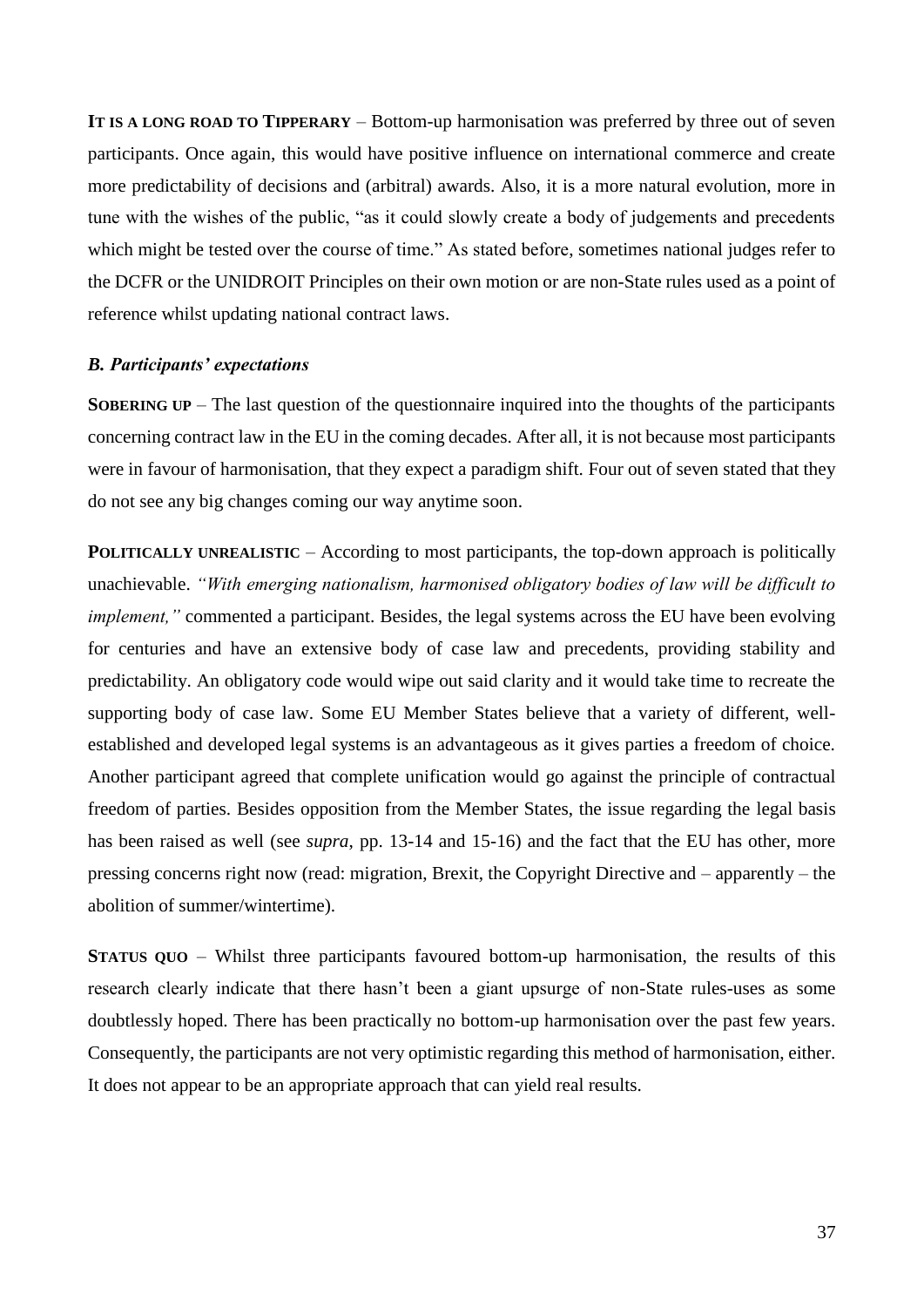**GREAT EXPECTATIONS?** – Three participants foresee or are hopeful that the EU will – in spite of the aforementioned reasons – persevere in its efforts of harmonisation. The European Commission might continue to monitor the mood and the stance of the Member States, collect feedback and address the raised issues. Exerting political pressure at the right moment, these participants declare, may persuade the Member States in favour of further measures.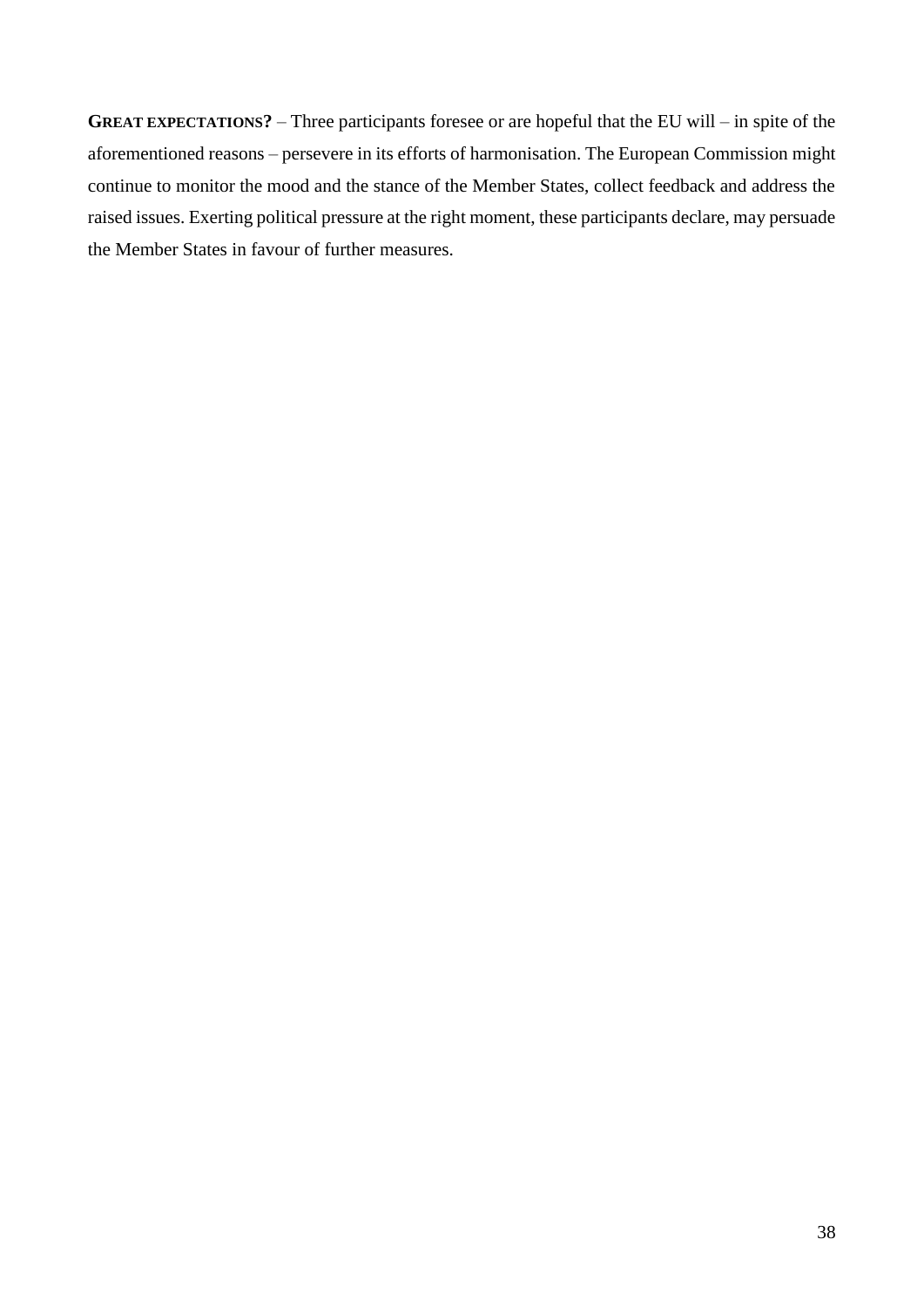## **CHAPTER 3. A SUGGESTION FOR THE FUTURE**

**UNION'S CHOICE** – The first chapter spelled out the arguments in favour of and against further harmonisation, and concluded that the last are outweighed by the former. As there are many issues regarding top-down harmonisation, bottom-up harmonisation may be a better choice. However, from the research conducted in the second chapter, we can conclude that bottom-up harmonisation is possibly not the appropriate way forward. Yet, most participants were in favour of further harmonisation. Consequently, the subject of this last chapter is this: what is the most prudent way forward regarding harmonisation of contract law? I believe that the EU has to opt for one way forward and act consistently from there on. After all, a man that chases two rabbits, catches neither.<sup>213</sup> The following 'stages' describe what I believe the EU should do.

## STAGE I. EDUCATION AND PROMOTION

**GAZING INTO THE ABYSS** – As the research above pointed out, the lack of knowledge and familiarity regarding soft law instruments are the main contributors to their non-use. After all, people fear what they do not know.<sup>214</sup> Consequently, a first step requires universities to include non-State rules in their curricula. It is vital to introduce soft law instruments while the future lawyers are still studying, when they are laying the foundation for their future work ethics and habits. Furthermore, I believe it would be most prudent if law students learn about the soft law instruments, at the same time that they are submerged in their own contract law. Whilst comparing the contract laws, they would be able to distinguish either's benefits and drawbacks, and will be able to correctly interpret a specific situation, understanding whether the situation calls for the use of non-State rules or State law. The lawyers of the future will be capable of basing their arguments on non-State rules in front of the courts as well, thereby strengthening their claims. Another way to introduce soft law instruments in the mind of present lawyers, is via study days or workshops, though it is more difficult to diverge from a way of thinking that has been cemented over the years than to learn something *ab initio*.

**IN CONCRETO APPLICATION** – Naturally, the same counts for law students who become judges and arbitrators. With knowledge of non-State rules, the future judges could strengthen the reasoning of the courts and tribunals of the EU. Both current lawyers as well as citizens would come into contact with non-State rules, dispersing the information on soft law instruments. Lastly, a diffuse insight into such instruments is a preeminent foundation for possible, future reforms (see *infra*).

<sup>213</sup> Chinese proverb.

 $214$  One of the main reasons that traders exclude the CISG as the applicable law, is the fact that they are not familiar with the Vienna Convention.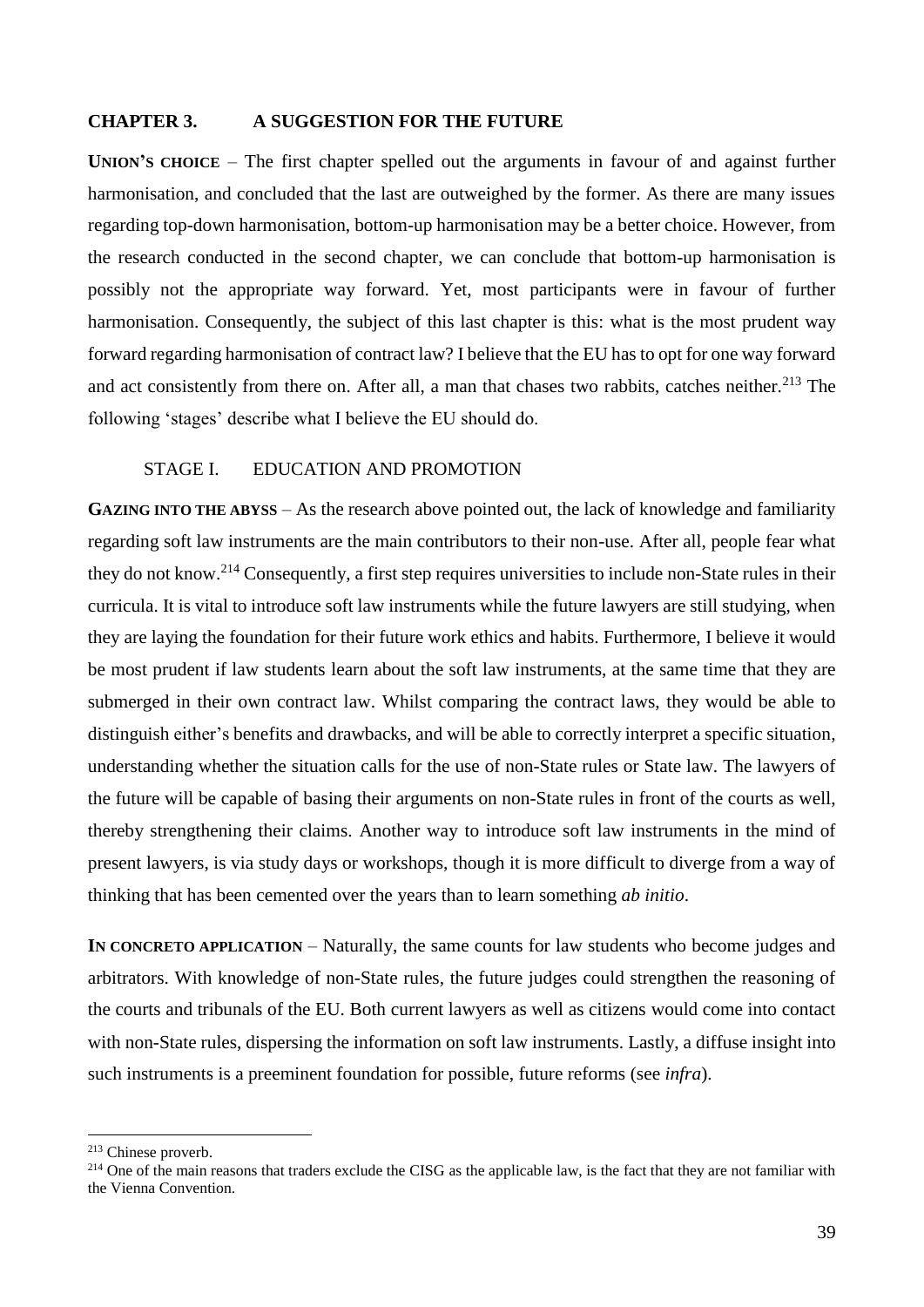#### STAGE II. CHANGING ARTICLE 3 (1) ROME I

**STAGE TWO** – Once lawyers and courts are familiar with the concepts and functioning of non-State rules, the European Union should consider amending art. 3 (1) as the European Commission had foreseen in the begin of the millennium. Of course, there would be no mandatory national rules to back up the soft law instruments. Opponents of the revised art. 3 (1) might argue that vulnerable parties would lose additional protection that they enjoy under national law. I would like to point out that most of the obligatory domestic rules, are founded on EU regulations and directives. The simultaneous, direct application of those EU instruments together with non-State rules, would offer satisfactory protection for 'susceptible parties'. For those who are not convinced, it relevant to note that there are no such 'national mandatory rules' before arbitral tribunals, yet, it cannot be said that vulnerable parties are disadvantaged when the case is handled in arbitration.

## STAGE III. THE EUROPEAN CONTRACT CODE?

1

**RECAPITULATION** - If the EU were to take the above steps, it would encourage bottom-up harmonisation. Nonetheless, in my humble opinion, the Union should not stop there and should consider the intermediary solution of the *Optional European contract code*, as HESSELINK<sup>215</sup> and TERRYN<sup>216</sup> have suggested (see *supra*, p. 16-17). The optional instrument would be a separate regime in the European Union, a law besides the current domestic laws.<sup>217</sup> The issue with the optional instrument, as discussed above, lies with the legal competence on which the EU could base the measure. Due to its optional nature, it would not be a disproportionate measure, but for the exact same reason, it might not effectively influence the current internal market situation. It endangers the application of art. 114 TFEU.

<sup>&</sup>lt;sup>215</sup> M.W. HESSELINK, « An optional instrument on EU contract law: can it increase legal certainty and foster cross-border trade? », *in* M.W. HESSELINK and *al.* (eds.), *Het groenboek Europees contractenrecht, naar een optioneel instrument?*, The Hague, Boom Juridische Uitgevers, 2011, pp. 9‑24.

<sup>216</sup> E. TERRYN, *The Common Frame of Reference: an optional instrument?*, Brussels, The European Parliament, 2010, p. 20, available on http://dare.uva.nl/search?metis.record.id=337758 (Consulted on 30 March 2019).

<sup>217</sup> V. MAK, « Hoe meer keus, hoe beter? », *in* M.W. HESSELINK *e.a.* (eds.), *Het groenboek Europees contractenrecht, naar een optioneel instrument?*, The Hague, Boom Juridische Uitgevers, 2011, pp. 96-97.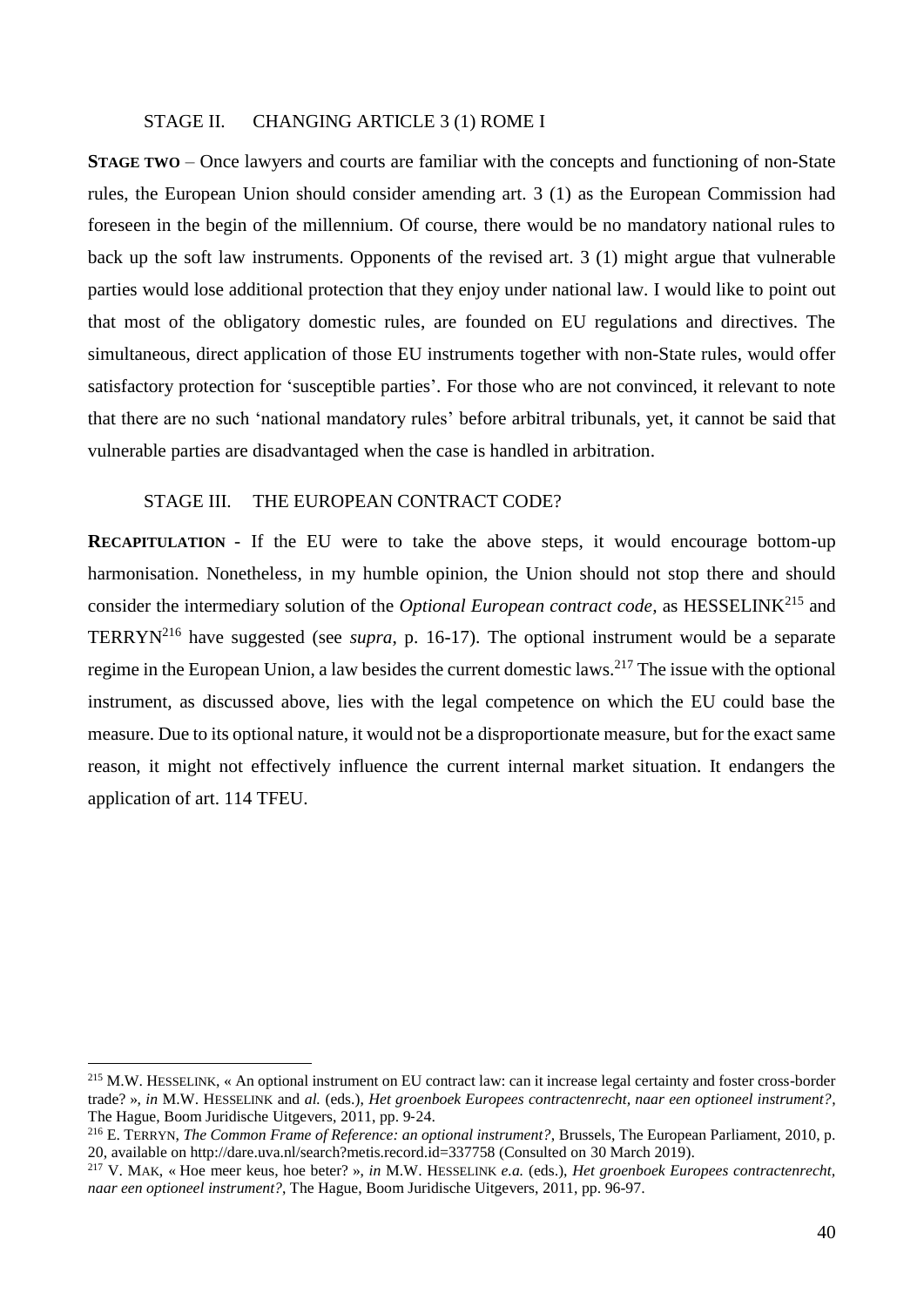**COEXISTENCE** – However, KADNER recently offered an alternative that I deem feasible and practicable. The professor calls for *coexistence* of the nationals laws and the European, 28<sup>th</sup> regime,<sup>218</sup> similar to what HESSELINK and TERRYN proposed. KADNER, on the other hand, suggests that such a Code not only regulates the substantive law, but also the *scope of application*, which KADNER would base on art. 1 (1) of the CISG.<sup>219</sup> In purely domestic situations, the national or chosen law would apply.<sup>220</sup> In intra-EU disputes on the other hand, where both parties are from different Members States of the Union, the European contract code would apply, unless parties opt-out of it. When the conflict of law rules determine that the law of a Member State applies, the European contract code would apply, too. $221$ 

**THE STRENGTHS OF THE PROPOSAL – KADNER's proposal for coexistence has many advantages.** Art. 114 TFEU would be a possible legal ground, as it would truly influence the internal market due to its default application, whist remaining proportionate.<sup>222</sup> An optional code would leave national regimes be, maintaining the legal diversity of the Union. The harmonised Code would reduce most legal barriers that hinder intra-EU trade. The incorporation of EU regulations and directives in the Code, with a separate chapter on consumer protection, would offer sufficient security for vulnerable parties. If the Code is based on one of the three soft law instruments that were dealt with in this paper, the law would be clear and predictable and have a broad commentary in case of any interpretation problem.<sup>223</sup> Courts and tribunals could fall back on existing case law of the UNIDROIT Principles for guidance, if necessary. Trading in the European Union would be characterised by predictability, stability and fair dealing, whilst still offering the high standard of protection that the Union is known for. If the European Union truly wishes to change the contractual legal landscape, I believe that this is the way forward.

<sup>218</sup> T. KADNER GRAZIANO, « Does Europe Need a Contract Code? - A Case for Coexistence », *op. cit.*, p. 582. <sup>219</sup> *Ibid.*, p. 583.

 $220$  This could be either another State law or the European Code.

<sup>&</sup>lt;sup>221</sup> KADNER states that the European Code should define its own scope of application. Consequently, there would be no need for Private International Law rules to get involved, unless the European Code does not apply or is excluded. For more on this, see: T. KADNER GRAZIANO, « Does Europe Need a Contract Code? - A Case for Coexistence », *op. cit.*, pp. 583‑584.

<sup>222</sup> *Ibid.*, pp. 588‑589.

<sup>223</sup> KADNER does point out that for certain contracts additional studies are requires. *Ibid.*, p. 590.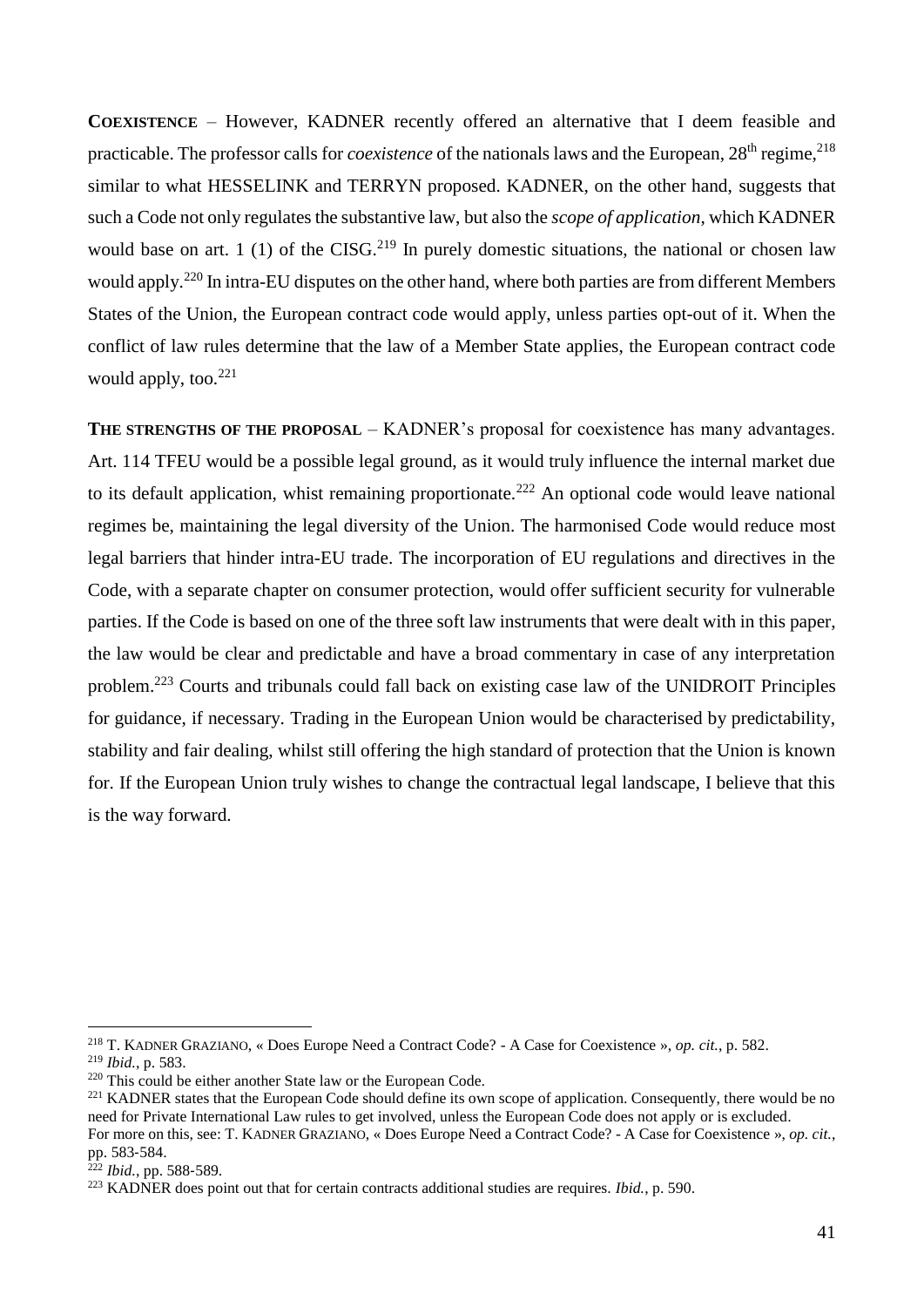## **CONCLUSION**

The key aim of this dissertation was to clarify the present status of harmonisation of contract law in the European Union. Furthermore I wished to understand how this would evolve in the coming decades and what the EU might do to achieve harmonisation.

Several prominent authors are against further harmonisation, such as LEGRAND, WIER, GOODE and MARKENISIS. They believe that uniformity will eradicate the legal variety of the EU, whilst the differences in legislation ought to be seen as a richness. Furthermore, given the discrepancies in substantive laws and the different mindset behind those legal provisions, uniformity is not as easily achievable as is often proclaimed, never mind the conflicting interest of all stakeholders. Even if harmonisation of contract law were feasible, it might not be for the European Union to act. Finally, the existence of the CISG makes a new European contract law redundant.

Renown authors in favour of harmonisation, like BOWKER, HARTKAMP, GANDOLFI, LANDO, KADNER and BERGER, declare that harmonisation would be extremely beneficial for international trade and the economic welfare. Uniformity would eliminate hindrances such as unfamiliarity, discrepancies and surprises of foreign laws. More international trade is a win-win-situation. It would also reinforce the European identity. Moreover, legal systems are more similar than they appear and a European contract code is really not an impossible feat. Last but not least, there are types of harmonisation that do not undermine the traditions of the Member States and respect the legal diversity of the EU.

The next issue concerns how the EU can harmonise contract law. A top-down harmonisation would introduce an obligatory European code, thus replacing national contract laws and wiping out the aforementioned legal diversity. From an EU constitutional perspective, there is no competence for the EU to adopt such an instrument, either because the measure is disproportionate or because it would require unanimity, which is politically impossible.

Bottom-up harmonisation, i.e. the use of non-State rules such as the UNIDROIT Principles, the PECL or the DCFR as the applicable law, appears to be a better approach. It is dynamic, lenient and optional, leaving the parties their contractual freedom. The problem with this lies with the Rome I Regulation, which contains the conflict of law rules for international contracts. While parties can freely choose the applicable law, art. 3 (1) declares that this must be a State law and not a soft law instrument. However, Recital 13 does leave the parties the option to incorporate those rules in their contracts, as long as they are supplemented by a State law. There is also the possibility of a separate optional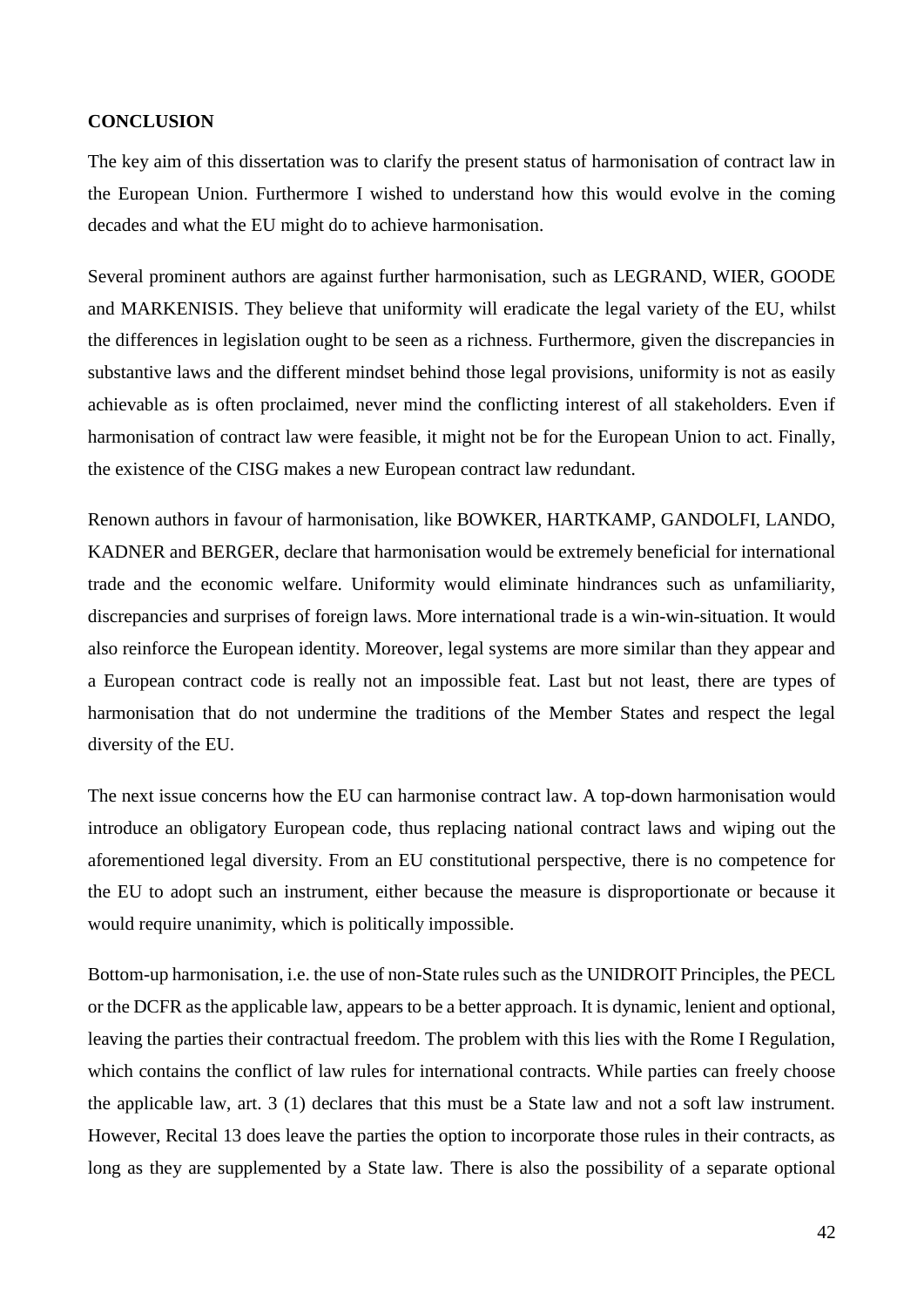European instrument, that – if it were adopted – could be the sole applicable law, under Recital 14. Art. 114 TFEU appears a possible legal ground. Because this would be an optional instrument, it is questionable whether it would really influence the internal market, thereby excluding art. 114 again as a possible legal ground.

The qualitative research conducted in the second chapter inquired into the practice of lawyers across the EU. From the results, I can conclude that Recital 13 is seldomly applied, mostly because lawyers as well as contractual parties are unaware of or unfamiliar with soft law instruments. Additionally, the applicable law is not a deal-breaker. Parties allow themselves to be convinced and choose the other party's State law. Neither will lawyers advise their clients to opt for soft law instruments, as State law creates a dependency between the lawyer and the client. Depending on the sector and types of contracts, there are also clear preferences or contract models.

All things considered, the research produced three situations where soft law instruments are chosen as the applicable law. Firstly, it might concern a compromise between the parties. Secondly, laymen sometimes draw up an imperfect choice of law clause, referring to e.g. 'general principles of law' or something alike, not exactly knowing what they are stipulating. Lastly, some lawyers who understand the advantages of non-State rules, will recommend them to clients when the situation calls for it.

In the second part of the research, the survey queried the participants' preference for a specific set of non-State rules. The UNIDROIT Principles were clearly favoured, because they are frequently updated, have an extensive case law and are clear, fair and well-commented.

In the world of arbitration, non-State rules are better known than in State courts. A major factor here is that, in arbitration, soft law instruments can be designated as the sole applicable law, unlike under art. 3 (1) Rome I. There exist rare choice of law-clauses for the non-State rules, but the instruments are most often used as an interpretation or argumentative tool. In this context as well, are the UNIDROIT Principles clearly preferred.

When it comes to harmonisation, all participants were in favour, except one. Half of those preferred top-down harmonisation, and the other half bottom-up harmonisation. The participants stated that the main problem with top-down harmonisation is that it is politically unachievable. Bottom-up harmonisation on the other hand does not suffice to truly harmonise contract law, especially not under the current regime of Rome I.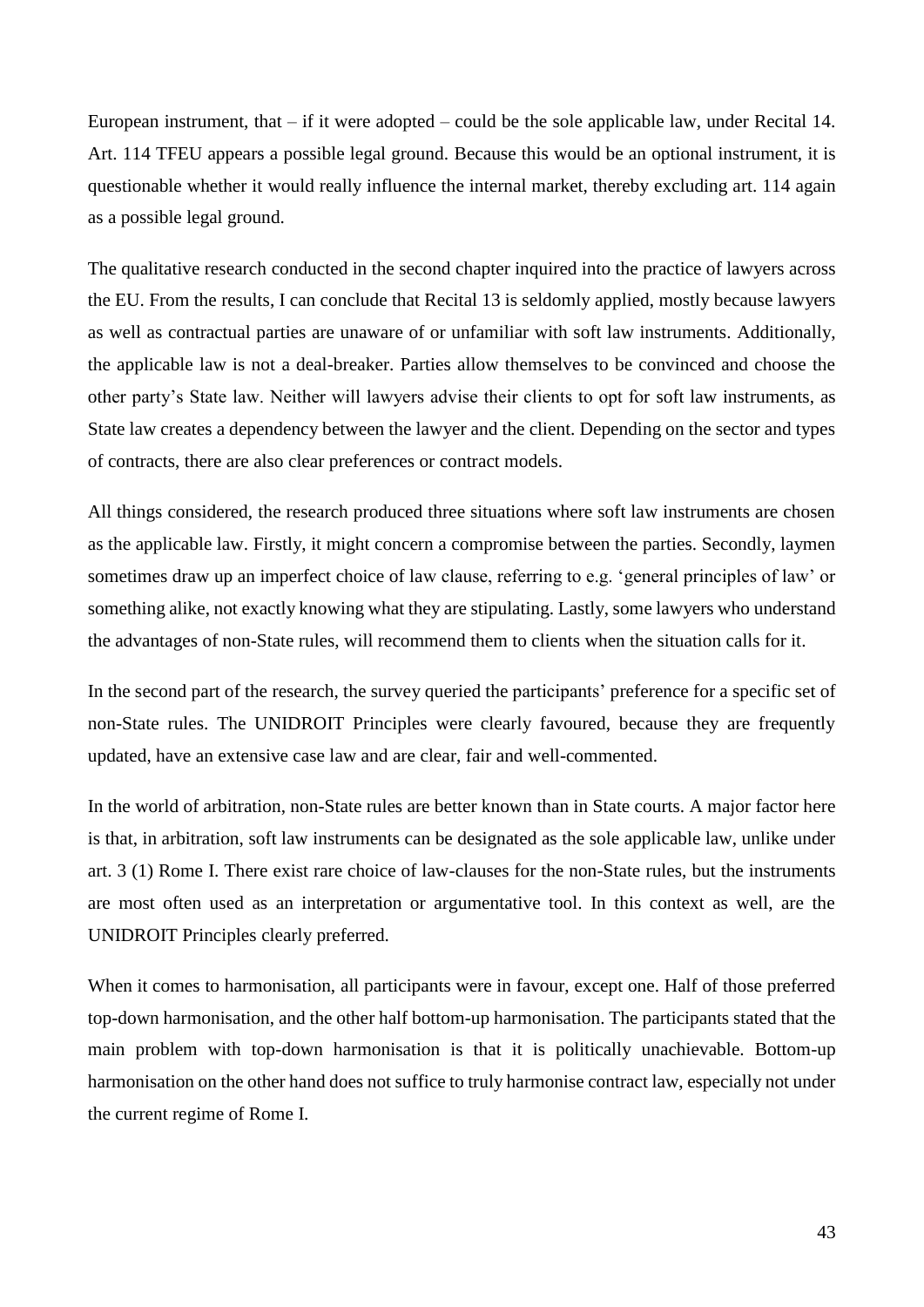If the EU truly wishes to harmonise, they ought to elect one specific approach and take small but decisive steps forward. I personally believe that the inclusion of non-State rules, next to domestic contract law, in the legal education is an absolute prerequisite. A lawyer that understands the advantages and disadvantages of both his domestic contract law as well as those of the soft law instruments, will know when to recommend them to clients. Courts and tribunals should support their opinions on the general principles of the non-State rules and refer to them, too. This strengthens their motivation and disperses the knowledge on soft law instruments. A second phase should see the amendment of art. 3 (1), so contractual parties can choose non-State rules as the sole applicable law, as is the case in arbitration. A reasonable third step would be the adoption and implementation of a separate, 28<sup>th</sup> regime, the European Contract Law like KADNER envisions. Domestic law would be applicable in purely domestic situations, while the European Contract Law would automatically apply in intra-EU contracts or when the conflict of law rules designate the State law of a Member State. Nevertheless, the parties could opt out of the European Contract Law, if they wish. I believe this proposal caters to all the arguments against harmonisation but also to possible problems concerning competence. It is a viable, beneficial prospect for the future of contract law. If the European Union truly wishes to change the contractual legal landscape, I believe that this is the way forward.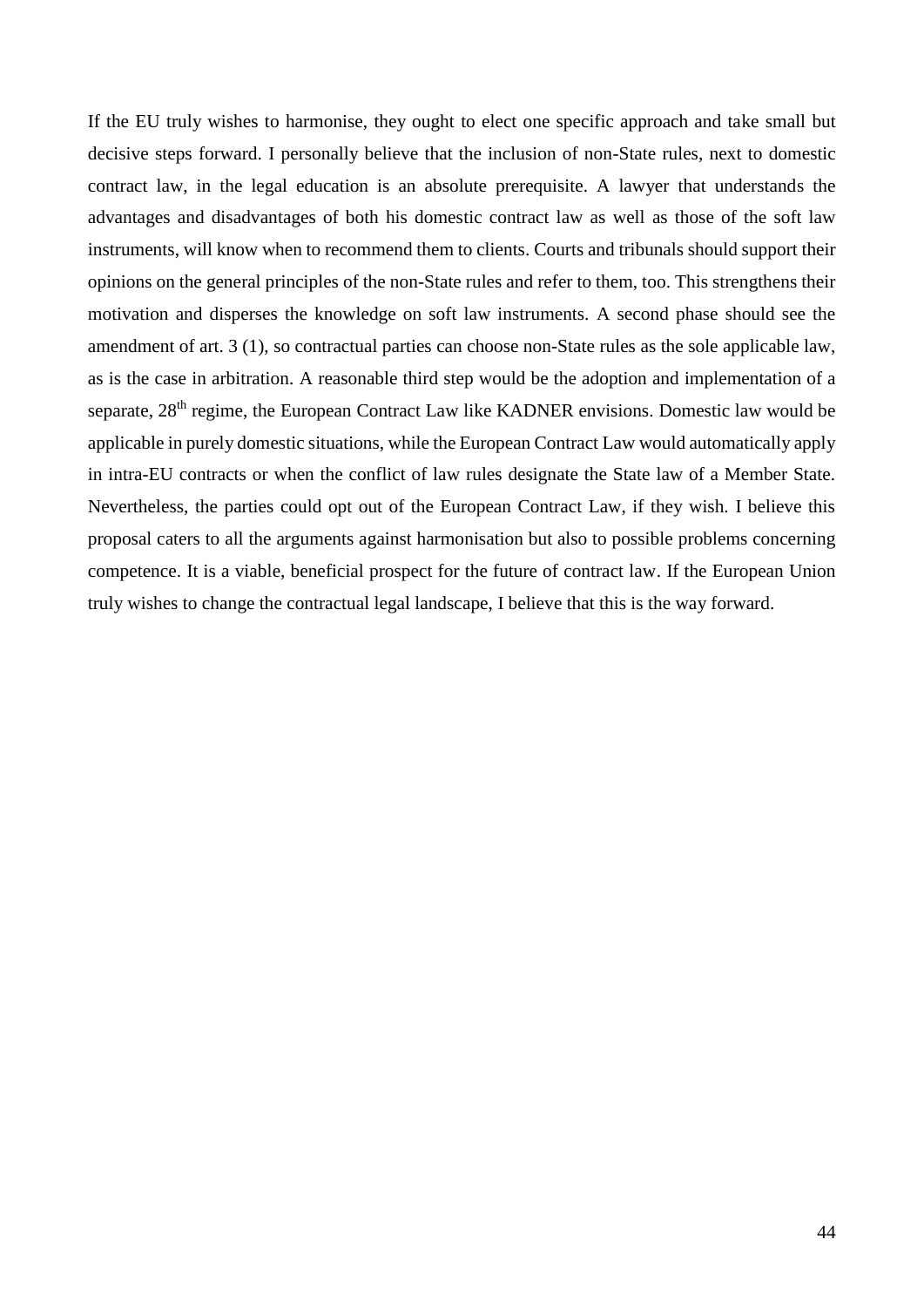## **BIBLIOGRAPHY**

## **§1. Legislation**

Treaty of the 2nd of February 1993 of the European Union, *C191* 29 July 1992.

Treaty of 30<sup>th</sup> of December 2007 on the Functioning of the European Union, *C* 326 26 October 2012.

Regulation (EC) No 593/2008 of the European Parliament and of the Council of 17 June 2008 on the law applicable to contractual obligations (Rome I), *OJ L 177* 4 August 2008, p. 6-16.

United Nations Convention of 11 April 1980 on Contracts for the International Sale of Goods (CISG).

## **§2. Jurisprudence**

- Court of Justice 12 December 2006, 'Tobacco Advertising II', C-380/03, https://www.navigator.nl/document/id280020061212c38003admusp/ecli-eu-c-2006-772-eclinl-xx-2006-az6795-hvj-eg-12-12-2006-nr-c-38003?ctx=WKNL\_CSL\_10000001.
- Arbitration Court of the Lausanne Chamber of Commerce and Industry 31 January 2003, http://www.unilex.info/case.cfm?id=862.
- Arbitration Institute of the Stockholm Chamber of Commerce 2001, No. 117/1999, http://www.unilex.info/principles/case/793.
- Foreign Trade Court of Arbitration attached to the Serbian Chamber of Commerce 23 January, T-9/07, 'Crystal white sugar case', http://cisgw3.law.pace.edu/cases/080123sb.html.
- ICC International Court of Arbitration 26 October 1979, No. 3131, https://www.translex.org/203131/\_/icc-award-no-3131-rev-d-arb-1983-at-525-et-seq/.
- ICC International Court of Arbitration 1982, No. 3572.
- ICC International Court of Arbitration 5 June 1996, No. 7375, http://www.unilex.info/case.cfm?id=625.
- ICC International Court of Arbitration 2000, No. 10422, http://www.unilex.info/case.cfm?id=957.
- ICC International Court of Arbitration 3 October 1980, No. 3540, https://www.translex.org/203540/\_/icc-award-no-3540-yca-1982-at-124-et-seq-/.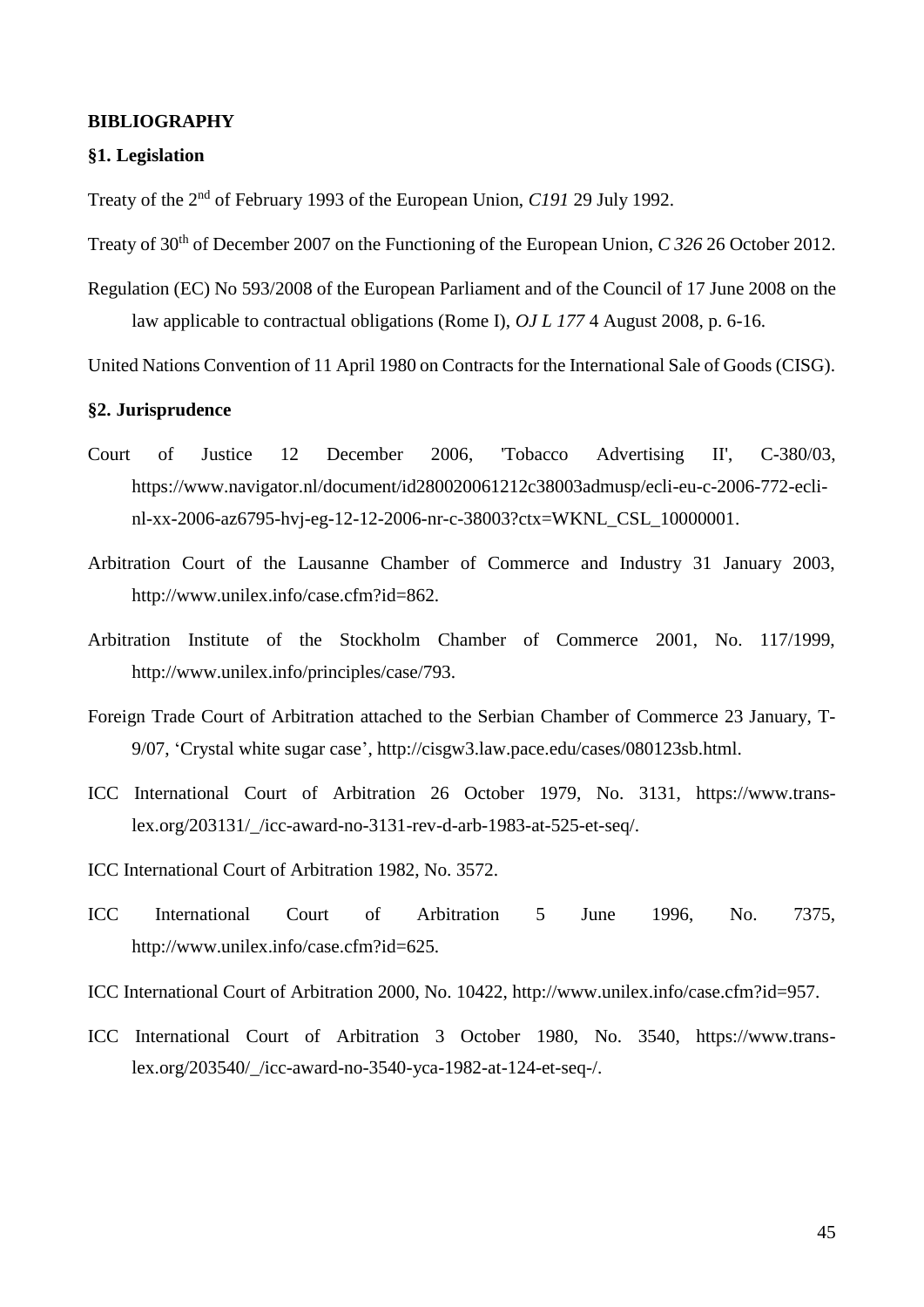#### **§3. Legal doctrine**

ALPA, G., « The Principles of European Contract Law and the Italian Civil Code: Some Preliminary Remarks », *Tulane European & Civil Law Forum*, 2000-2001, pp. 81-94.

AMERICAN LAW INSTITUTE, « Annual Report 2016-2017 », 2017, p. 43.

- ANDERSEN, C.B., « Defining Uniformity in Law », *Uniform Law Review*, 2007, vol. 12, pp. 5-56.
- ANTONIOLLI, L., FIORENTINI, F. and GORDLEY, J., « A Case-Based Assessment of the Draft Common Frame of Reference », *The American Journal of Comparative Law*, 2010, vol. 58, n° 2, pp. 343-358.
- BAARDA, B., HULST, M. van der and GOEDE, M.P.M. de, *Basisboek interviewen: handleiding voor het voorbereiden en afnemen van interviews*, Groningen/Houten, Noordhoff Uitgevers, 2015, p. 142.
- BANAKAS, E., « European Tort Law: Is It Possible? », *European Review of Private Law*, 2002, vol. 10, pp. 363-375.
- BASEDOW, J., « Worldwide Harmonisation of Private Law and Regional Economic Integration General Report », *Uniform Law Review*, January 2003, vol. 8, n° 1-2, pp. 31-49.
- BEALE, H., « English Law Reform and the Impact of European Private Law », *in* VOGENAUER, S. and WEATHERILL, S. (eds.), *The Harmonisation of European Contract Law: Implications for European Private Laws, Business and Legal Practice*, Studies of the Oxford Institute of European and Comparative Law, Oxford, Hart Publishing, 2006, pp. 31-38.
- BEALE, H., « The Development of European Private Law and the European Commission's Action Plan on Contract Law », *Juridica International*, 2005, pp. 4-16.
- BEALE, H.G., *Cases, materials and text on contract law*, Common law of Europe casebooks series, Oxford England, Hart Publishing, 2010, p. 1358.
- BERGER, K.P., « Harmonisation of European Contract Law The Influence of Comparative law », *International Comparative Law Quarterly*, October 2001, vol. 50, n° 4, pp. 877-900.
- BERGER, V.W. and ZHANG, J., « Simple Random Sampling », *in* B.S. EVERITT and D.C. HOWELL (eds.), *Encyclopedia of Statistics in Behavioral Science*, Chichester, UK, John Wiley & Sons, Ltd, 2005, available on *<http://doi.wiley.com/10.1002/0470013192.bsa619>* (Consulted on 30 March 2019).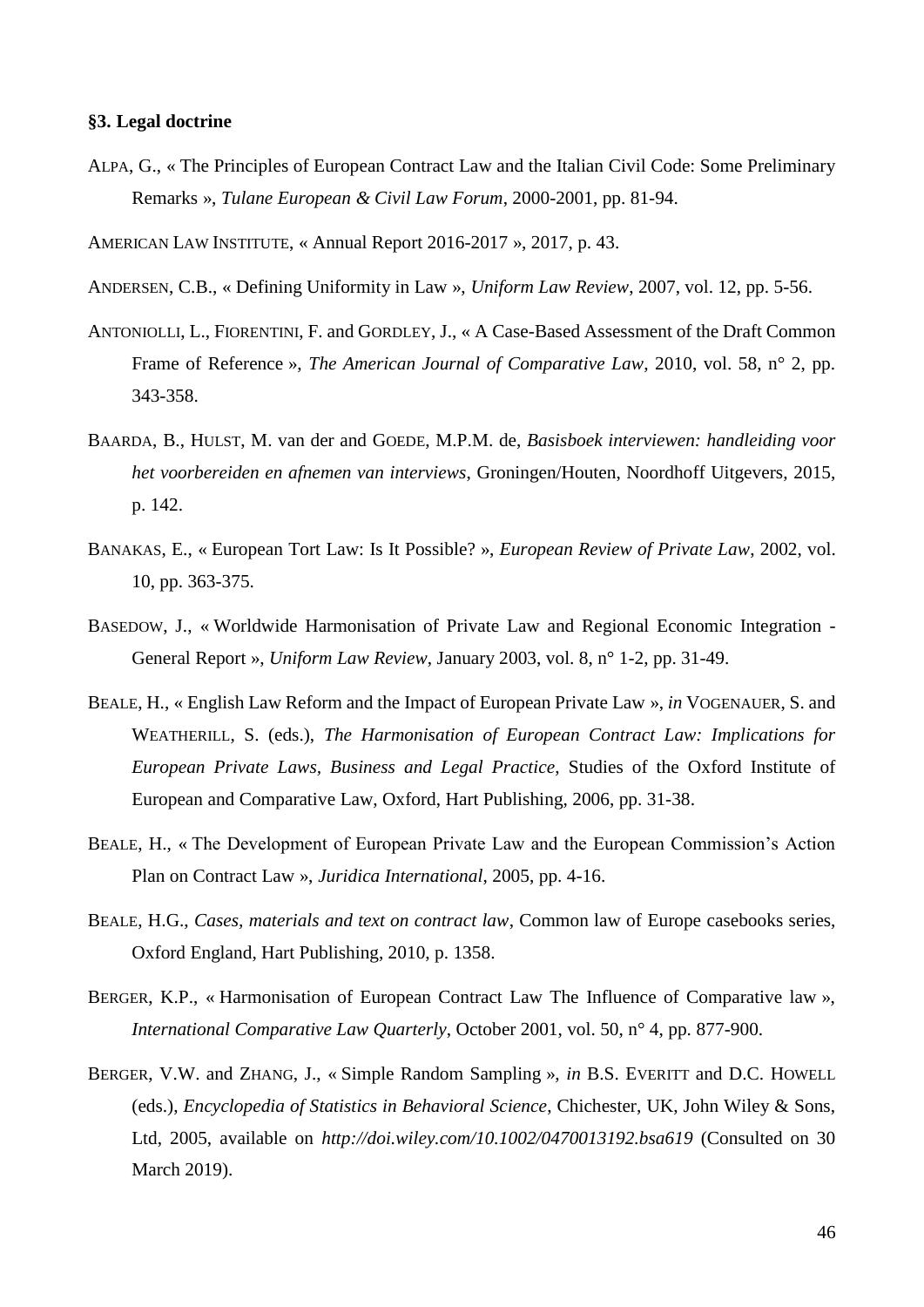- BLASE, F., « Leaving the Shadow for the Test of Practice On the Future of the Principles of European Contract Law », *Vindobona Journal of International Commercial Law and Arbitration*, 1999, vol. 3, p. 12.
- BOELE-WOELKI, K., GROSHEIDE, F.W. and HONDIUS, E.H. (eds.), *The future of European contract law*, Alphen aan den Rijn, Wolters Kluwer Law & Business, 2007, p. 434.
- BOGDAN, M., « International Commercial Contracts Book Review », *Nordic Journal of International Law*, 2015, vol. 84, pp. 127-129.
- BOGDAN, M., *Concise introduction to EU private international law*, Groningen, Europa Law Publishing, 2016, p. 230.
- BÖHRINGER, C. and RUTHERFORD, T.F., « Combining bottom-up and top-down », *Energy Economics*, March 2008, vol. 30, n° 2, pp. 574-596.
- BONELL, M.J. and PELEGGI, R., « UNIDROIT Principles of International Commercial Contracts and Principles of European Contract Law: A Synoptical Table », *Uniform Law Review*, 2004, vol. 9, pp. 315-396.
- BONELL, M.J., « The CISG, European Contract Law and the Development of a World Contract Law », *The American Journal of Comparative Law*, January 2008, vol. 56, n° 1, pp. 1-28.
- BONELL, M.J., « The law governing international commercial contracts and the actual role of the Unidroit Principles », *Uniform Law Review*, March 2018, vol. 23, n° 1, pp. 15-41.
- BONELL, M.J., « The law governing international commercial contracts and the actual role of the Unidroit Principles », *Uniform Law Review*, March 2018, vol. 23, n° 1, pp. 15-41.
- BONELL, M.J., « The UNIDROIT Principles in Practice: The Experience of the First Two Years », *Uniform Law Review*, 1997, vol. 2, pp. 34-45.
- BONELL, M.J., « The UNIDROIT Principles of International Commercial Contracts and the Principles of European Contract Law: Similar Rules for the Same Purposes », *Uniform Law Review*, 1996, vol. 1, pp. 229-246.
- BOWKER, A., « Towards a European contract code: Harnessing the Gradual Convergence To Solve the Economic Problems of Divergent Contract Laws », *Edinburgh Student Law Review*, 2009, n° 1, pp. 19-47.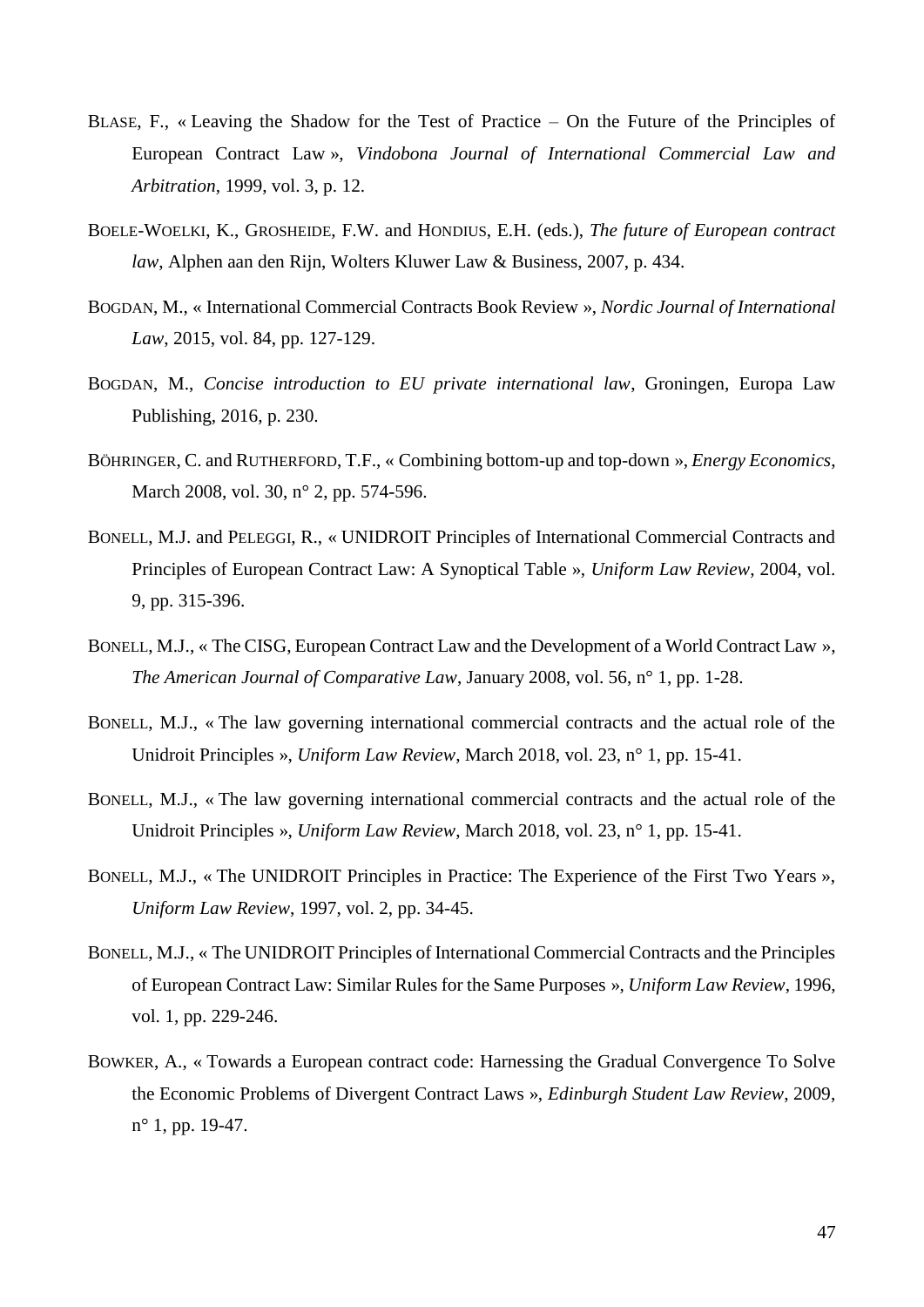- BRIGGS, A., *The Conflict of Laws*, Clarendon Law Series, Oxford/New York, Oxford University Press, 25 April 2013, p. 448.
- BUSCH, D., *Indirect representation in European contract law: an evaluation of articles 3: 301-304 of the principles of European contract law concerning some contractual aspects of indirect representation against the background of Dutch, German and English law*, Principles of European contract law 3, The Hague, Kluwer law international, 2005, p. 403.
- BUSSANI, M. and MATTEI, U. (eds.), *The common core of European private law*, Private law in European context series, n° 1, The Hague, Kluwer Law International, 2002, p. 221.
- CARCARY, M., « The Research Audit Trial Enhancing Trustworthiness in Qualitative Inquiry », *Electronic Journal of Business Research Methods*, 2009, vol. 7, n° 1, pp. 11-24.
- CAREY, J., « Uncitral: Its Origins and Prospects », *The American Journal of Comparative Law*, July 1966, vol. 15, n° 3, pp. 626-639.
- CAUFFMAN, C., « The principles of European Contract Law », *Tijdschrift voor Privaatrecht*, January 2001, vol. 3, n° 38, pp. 1231-1309.
- CHO, J. and TRENT, A., « Validity in qualitative research revisited », *Qualitative research*, 2006, vol. 6, n° 3, pp. 319-340.
- CLIVE, E., « Commentary on the Unidroit Principles of International Commercial Contracts (PICC) », *Edinburgh Law Review*, 2016, vol. 20, n° 2, pp. 249-251.
- COLLINS, H., *The European contract code: the way forward*, Cambridge, UK, Cambridge University Press, December 2008, p. 288.
- COMMISSION ON EUROPEAN CONTRACT LAW, *Principles of European Contract Law: Parts I and II*, The Hague, Kluwer Law International, 2000, p. 561.
- DECORTE, T. and ZAITCH, D., *Kwalitatieve methoden en technieken in de criminologie*, Leuven/The Hague, Acco, 2010, p. 574.
- DIMATTEO, L.A., « Contract Talk: Reviewing the Historical and Practical Significance of the Principles of European Contract Law Recent Developments », *Harvard International Law Journal*, 2002, vol. 43, pp. 569-582.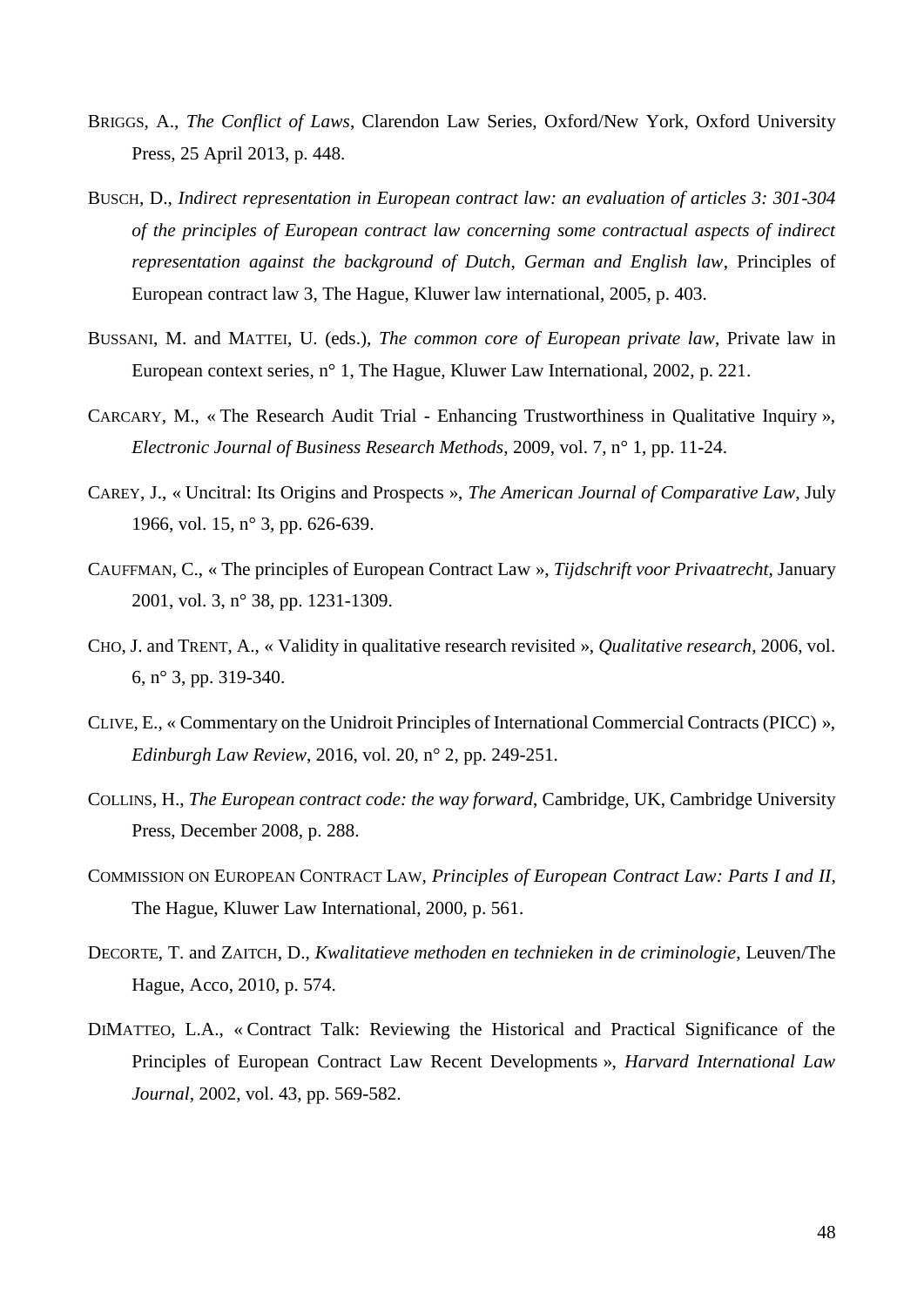- EMERSON, R.W., « Convenience Sampling, Random Sampling, and Snowball Sampling: How Does Sampling Affect the Validity of Research? », *Journal of Visual Impairment & Blindness Huntington*, April 2015, vol. 109, n° 2, p. 164.
- EMMERT, F., *The Draft Common Frame of Reference (DCFR) - The Most Interesting Development in Contract Law Since the Code Civil and the BGB*, Rochester, NY, Social Science Research Network, 2012, available on *https://papers.ssrn.com/abstract=2025265* (Consulted on 30 March 2019).
- FARIA, J.A.E., « Future Directions of Legal Harmonisation and Law Reform : Stormy Seas or Prosperous Voyage ? », *Uniform Law Review*, January 2009, vol. 14, n° 1-2, pp. 5-34.
- FAUVARGUE-COSSON, B., « Faut-il un Code civil européen? », *RTDCiv*, 2002, pp. 463-480.
- FIRESTONE, W.A., « Alternative Arguments for Generalizing from Data as Applied to Qualitative Research », *Educational Researcher*, 1993, vol. 22, n° 4, pp. 16-23.
- FOUNTOULAKIS, C., « The Parties' Choice of Neutral Law in International Sales Contracts », *European Journal of Law Reform*, 2005, vol. 7, pp. 303-330.
- GANDOLFI, G., « Pour un code européen des contrats », *Revue trimestrielle de droit civil*, 1992, p. 707.
- GAROUPA, N. and OGUS, A., « A Strategic Interpretation of Legal Transplants », *The Journal of Legal Studies*, June 2006, vol. 35, n° 2, pp. 339-363.
- GOLDMAN, B., « Les conflits de lois dans l'arbitrage international de droit privé », *Collected Courses of the Hague Academy of International Law*, 1963, n° 109, pp. 351-483.
- GOODE, R., « International Restatements of Contract and English Contract Law », *Uniform Law Review*, 1997, vol. 2, pp. 231-248.
- GORDON, M.W., « Part II Some Thoughts on the Receptiveness of Contract Rules in the CISG and UNIDROIT Principles as Reflected in One State's (Florida) Experience », *American Journal of Comparative Law Supplement*, 1998, vol. 46, pp. 361-378.
- GRUBER, U.P., « International Institute For The Unification Of Private Law », *in* A. BROUDER and C. TIETJE (eds.), *Handbook of Transnational Economic Governance Regimes*, Leiden, Brill, 14 October 2009, pp. 169-176, available on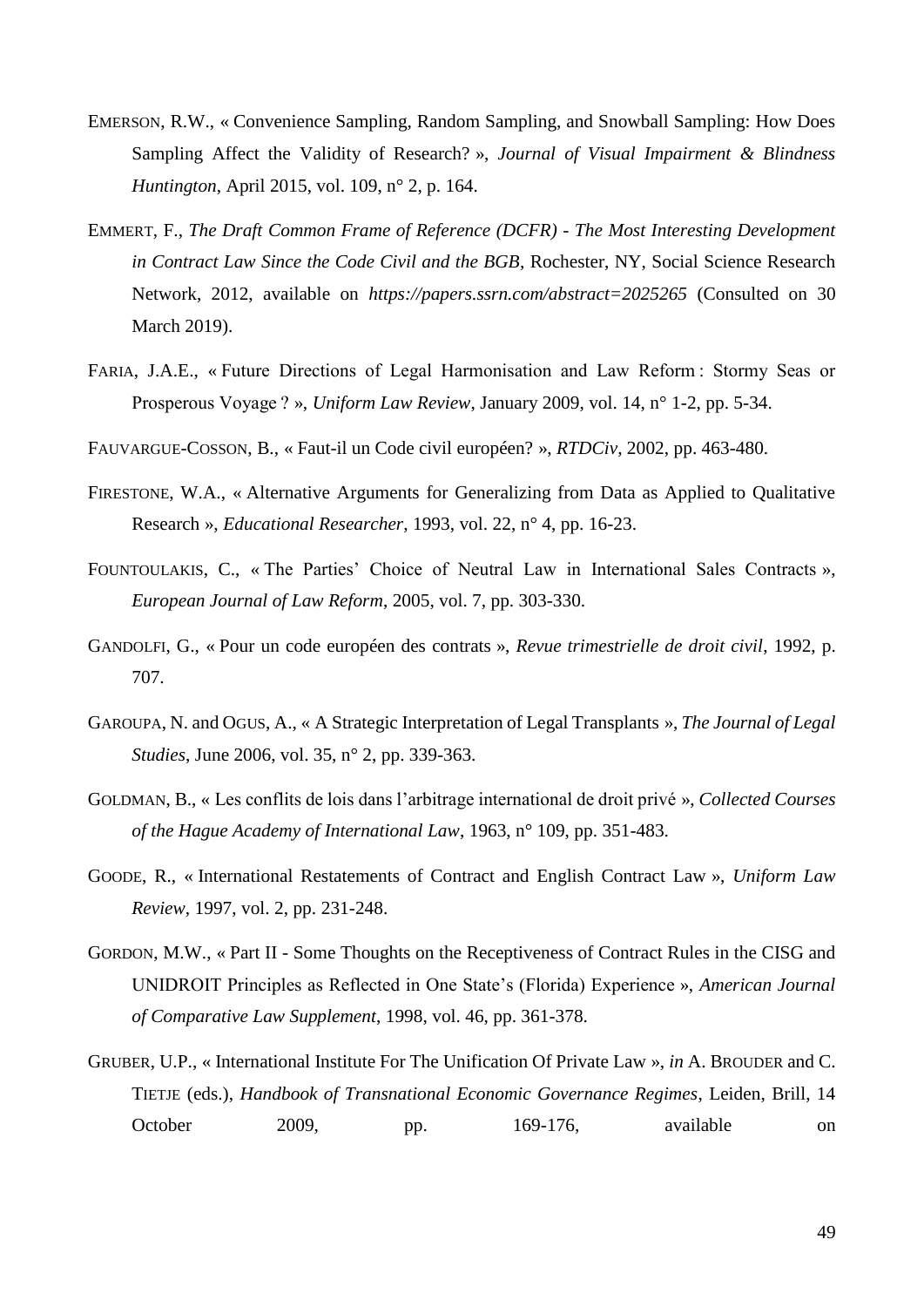*<http://booksandjournals.brillonline.com/content/books/10.1163/ej.9789004163300.i-1081.122>* (Consulted on 30 March 2019).

- GRUNDMANN, S. and SCHAUER, M., *The architecture of European codes and contract law*, Alphen aan den Rijn, Kluwer Law International, 2006, p. 374.
- GRUNDMANN, S., « The Future of Contract Law », *European Review of Contract Law*, January 2011, vol. 7, n° 4, available on *[https://www.degruyter.com/view/j/ercl.2011.7.issue-](https://www.degruyter.com/view/j/ercl.2011.7.issue-4/ercl.2011.490/ercl.2011.490.xml)[4/ercl.2011.490/ercl.2011.490.xml](https://www.degruyter.com/view/j/ercl.2011.7.issue-4/ercl.2011.490/ercl.2011.490.xml)* (Consulted on 26 April 2019).
- GRUNDMANN, S., « The Optional European code on the Basis of the Acquis Communautaire-Starting Point and Trends », *European Law Journal*, November 2004, vol. 10, n° 6, pp. 698-711.
- HARDY, R.R.R., « Harmonisatie van het overeenkomstenrecht in Europa en artikel 95 van het EG-Verdrag als rechtsbasis daarvoor », *Vermogensrechtelijke Analyses*, 2005, vol. 2, pp. 40-60.
- HARTKAMP, A.S., « Modernisation and Harmonisation of Contract Law : Objectives, Methods and Scope », *Uniform Law Review*, January 2003, vol. 8, n° 1-2, pp. 81-89.
- HESSELINK, M.W. and DE VRIES, G.J.P., *Principles of European contract law, Vereniging voor Burgerlijk Recht. Preadviezen,* Deventer, Kluwer, 2001, p. 189.
- HESSELINK, M.W., « An optional instrument on EU contract law: can it increase legal certainty and foster cross-border trade? », *in* M.W. HESSELINK *e.a.* (eds.), *Het groenboek Europees contractenrecht, naar een optioneel instrument?*, The Hague, Boom Juridische Uitgevers, 2011, pp. 9-24.
- HESSELINK, M.W., « The Politics of a European contract code », *European Law Journal*, November 2004, vol. 10, n° 6, pp. 675-697.
- HESSELINK, M.W., « The Principles of European Contract Law: Some Choices Made by the Lando Commission », *Global Jurist*, 2001, vol. 1, p. 1-68.
- HESSELINK, M.W., *The new European legal culture*, Deventer, Kluwer, 2001, p. 103.
- HESSELINK, M.W., *The New European Private Law: Essays on the Future of Private Law in Europe*, Private law in European context series 3, The Hague, Kluwer law international, 2002, p. 283.
- HONDIUS, E., « Beginselen van het Europees overeenkomstenrecht », *Tijdschrift voor Privaatrecht*, 1994, n° 31, pp. 1455-1459.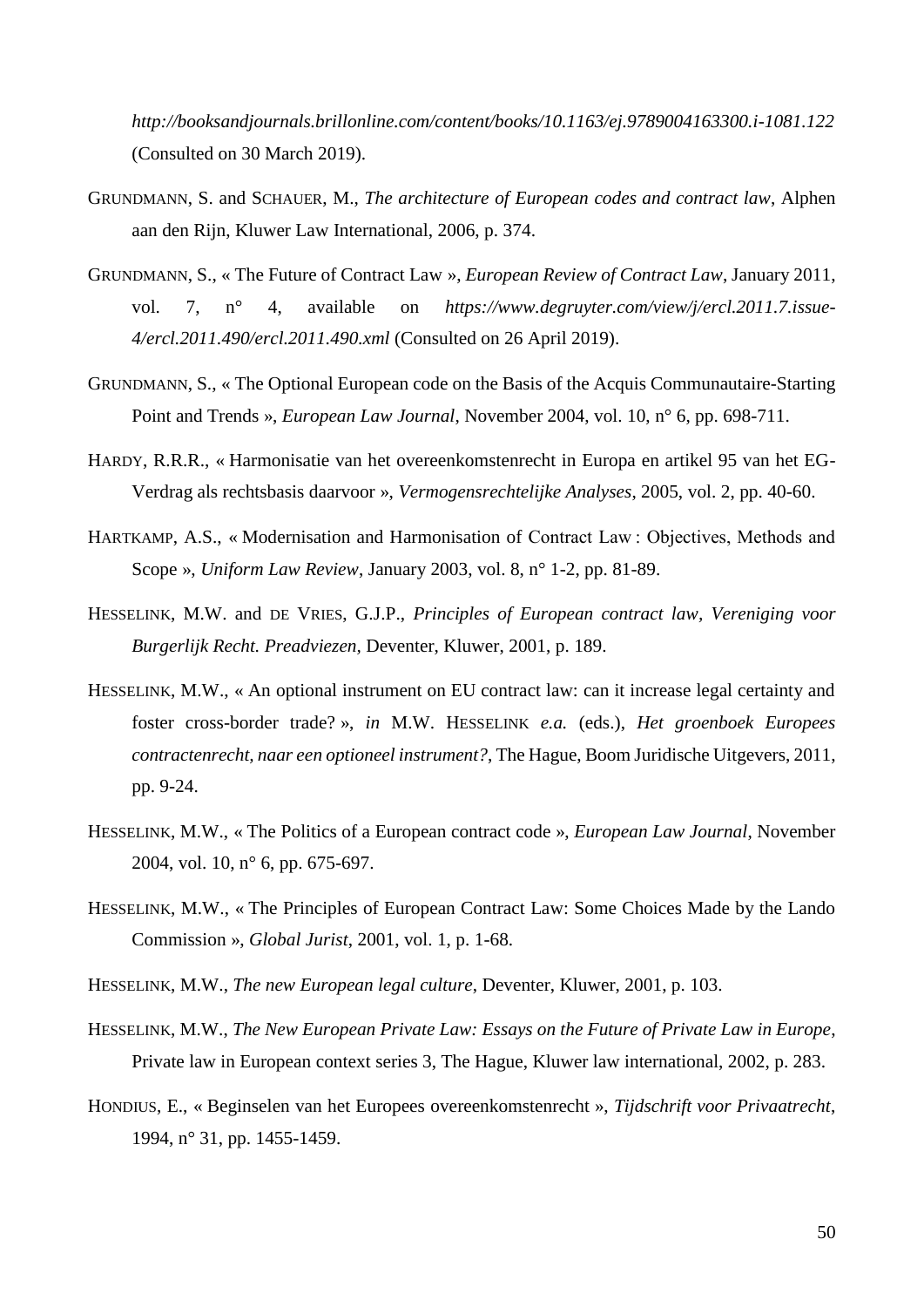- HONDIUS, E., « De rode bundel, het groenboek en de blauwe knop Optioneel instrument: optie of niet? », *in* M.W. HESSELINK *e.a.* (eds.), *Het groenboek Europees contractenrecht, naar een optioneel instrument?*, The Hague, Boom Juridische Uitgevers, 2011, pp. 53-82.
- HONDIUS, E., « European Contract Law: The Contribution of the Dutch », *in* H.-L. WEYERS and GESELLSCHAFT FÜR RECHTSVERGLEICHUNG (eds.), *Europäisches Vertragsrecht: Referate und Sitzungsbericht der Arbeitssitzung der Fachgruppe Zivilrecht der Gesellschaft für Rechtsvergleichung auf der Tagung vom 20. - 22. März 1996 in Jena*, Baden-Baden, Nomos Verl.-Ges, 1997, pp. 45-79.
- HONDIUS, E., « The Protection of the Weak Party in a Harmonised European Contract Law: A Synthesis », *Journal of Consumer Policy*, September 2004, vol. 27, n° 3, pp. 245-251.
- HONNOLD, J., « The Uniform Law for the International Sale of Goods: The Hague Convention of 1964 », *Law and Contemporary Problems*, 1965, vol. 30, n° 2, p. 326.
- HOWELLS, G. and WEATHERILL, S., *Consumer Protection Law*, England, Ashgate, 2017, p. 679.
- HULL, N.E.H., « Restatement and Reform: A New Perspective on the Origins of the American Law Institute », *Law and History Review*, 1990, vol. 8, n° 1, p. 55-96.
- INTERNATIONAL INSTITUTE FOR THE UNIFICATION OF PRIVATE LAW (ed.), *UNIDROIT Principles of International Commercial Contracts*, Rome, UNIDROIT, 2017, p. 460.
- KADNER GRAZIANO, T., « Does Europe Need a Contract Code? A Case for Coexistence », in *Comparative contract law: cases, materials and exercises*, Cheltenham, UK, Edward Elgar Publishing, 2019, pp. 569-590.
- KADNER GRAZIANO, T., *Comparative contract law: cases, materials and exercises*, Cheltenham, UK, Edward Elgar Publishing, 2019, p. 640.
- KARADAYI, A.N., *The interpretation and gap filling in international commercial contracts in the light of the CISG, Unidroit Principles, PECL, DCFR and related case-law*, Antwerp, University of Antwerp, 2017, p. 256.
- KESSEDJIAN, C., « Party Autonomy and Characteristic Performance in the Rome Convention and the Rome I Proposal », *in* J. BASEDOW *e.a.* (eds.), *Japanese and European Private International Law in Comparative Perspective*, Heidelberg, Mohr Siebeck, 2008, pp. 105-125.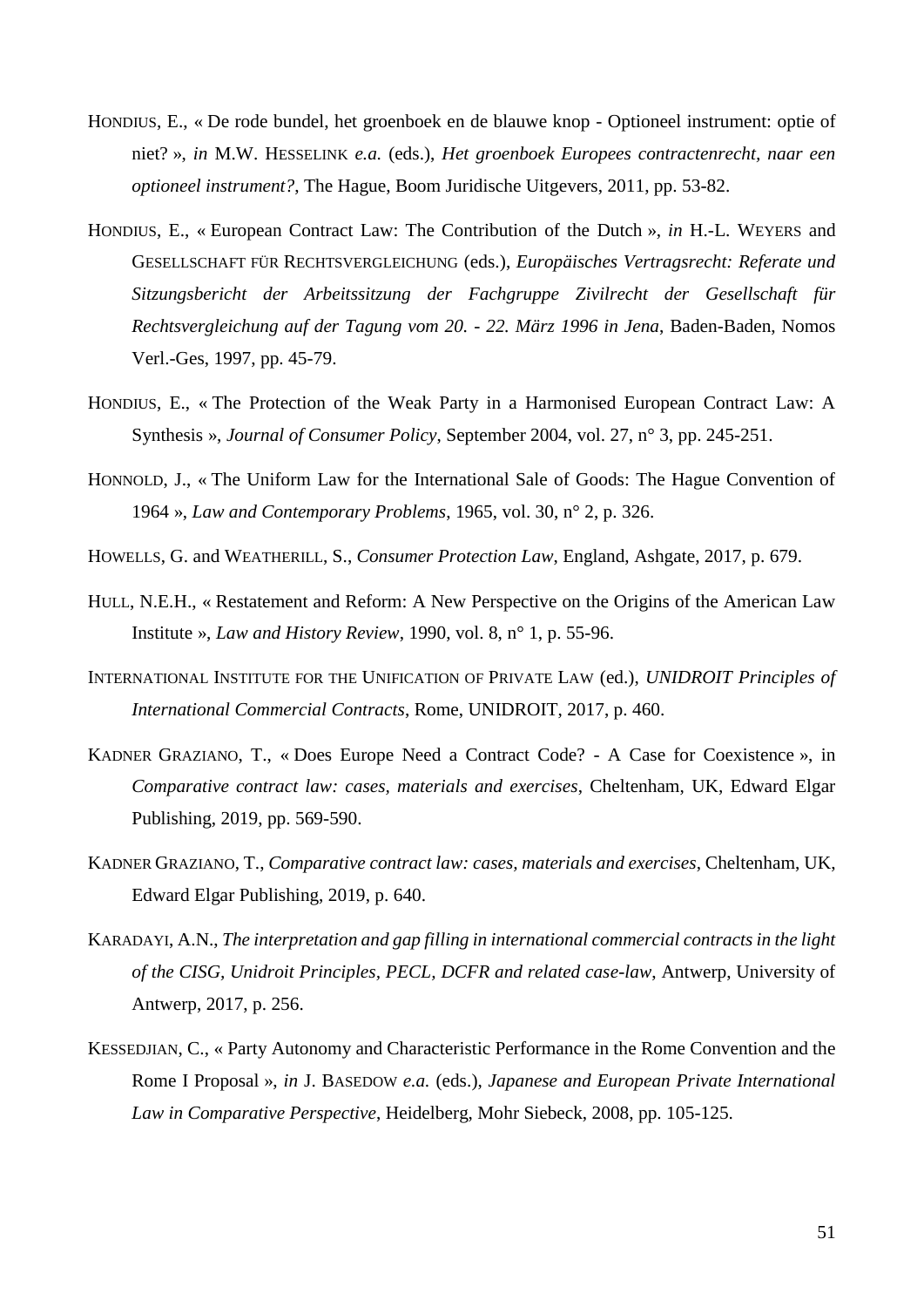- KORENKE, T., « Gemeinsames Privatrecht in der Europäischen Gemeinschaft », *Integration*, 1992, vol. 15, n° 3, pp. 177-183.
- KOSCHAKER, P., *Europa und das römische Recht*, München, Biederstein, 1947, p. 378.
- KÖTZ, H., « Gemeineuropäisches Privatrecht », *Festschrift für Konrad Zweigert, Mohr Tübingen*, 1981, pp. 479-534.
- KÖTZ, H., *European Contract Law*, Oxford, Oxford University Press, 2017, p. 401.
- KULL, A., « Three Restatements of Restitution », *Wash. & Lee Law Review*, 2011, vol. 68, pp. 867-880.
- LANDO, O., « How the Principles of European Contract Law (PECL) Were Prepared Shorter Articles and Commentaries », *European Journal of Law Reform*, 2006, vol. 8, pp. 477-484.
- LANDO, O., « Optional or Mandatory Europeanisation of Contract Law », *European Review of Private Law*, January 2000, vol. 8, n° 1, pp. 59-69.
- LANDO, O., « Principles of European Contract Law A First Step toward a European contract code », *International Business Law Journal*, 1997, vol. 1997, pp. 189-202.
- LANDO, O., « Principles of European Contract Law: An Alternative to or a Precursor of European Legislation Symposium: Contract Law in a Changing World: Regional Harmonization », *American Journal of Comparative Law*, 1992, vol. 40, pp. 573-586.
- LANDO, O., « Salient Features of the Principles of European Contract Law: A Comparison with the UCC », *Pace International Law Review*, 2001, vol. 13, pp. 339-370.
- LANDO, O., « The Common Core of European Private Law and the Principles of European Contract Law », *Hastings International and Comparative Law Review*, 1998 1997, vol. 21, pp. 809-824.
- LANDO, O., « The Lex Mercatoria in International Commercial Arbitration », *The International and Comparative Law Quarterly*, 1985, vol. 34, n° 4, pp. 747-768.
- LANDO, O., « Why codify the European Law of contract? », *European Review of Private Law*, January 1997, vol. 5, n° 4, pp. 525-536.
- LEGRAND, P., « Against a European contract code », *The Modern Law Review*, January 1997, vol. 60, n° 1, pp. 44-63.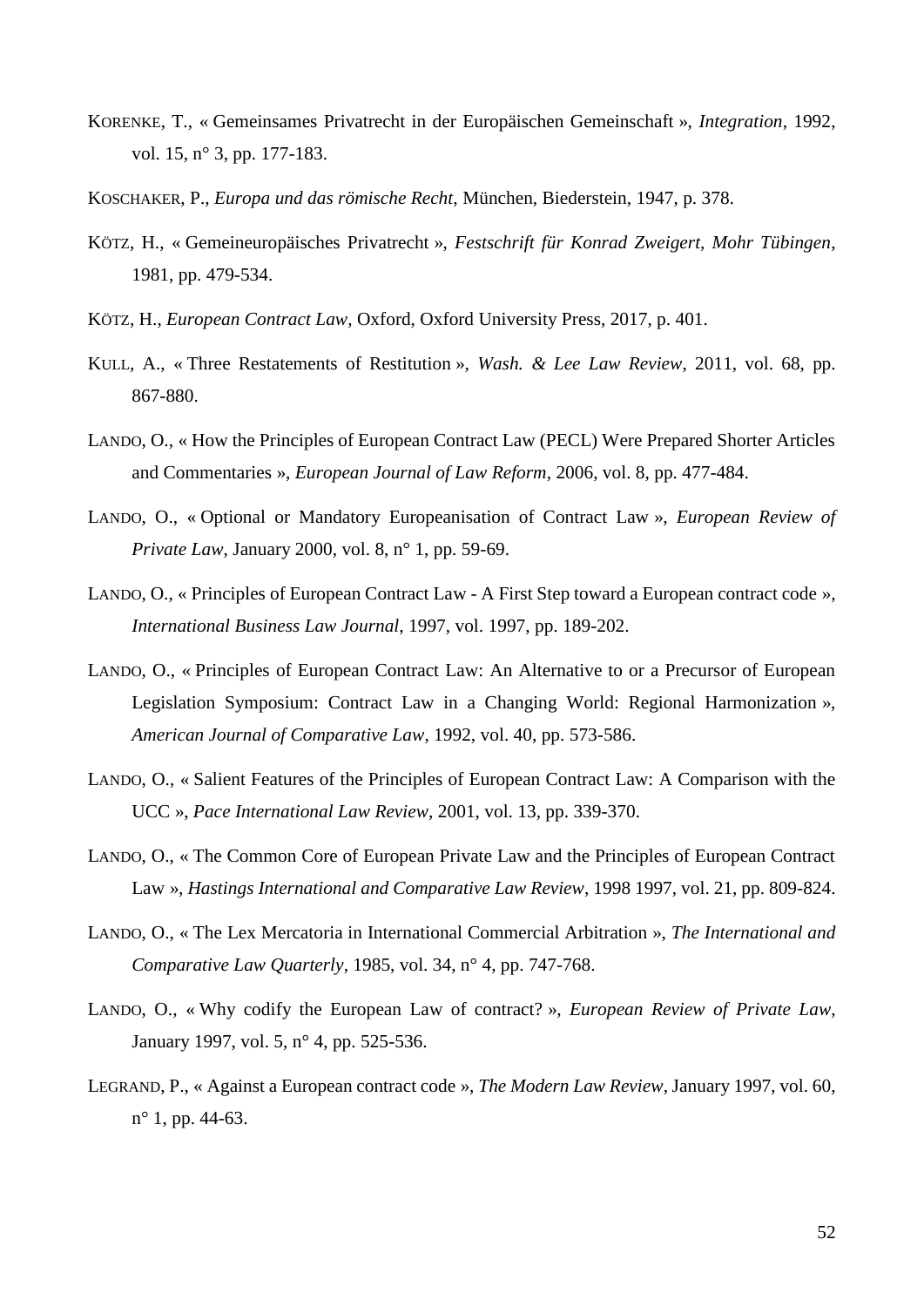LEGRAND, P., « The Impossibility of 'Legal Transplants' », *Maastricht Journal of European and Comparative Law*, June 1997, vol. 4, n° 2, pp. 111-124.

LEGRAND, P., *Le droit comparé*, *Que sais-je*, Paris, Presses universitaires de France, 1999, p. 127.

- LEHMANN, M., « Auf dem Weg zu einem europäischen Vertragsrecht: Die "Feasibility Study" der Expert Group on European Contract Law », *Zeitschrift für Gemeinschaftsprivatrecht*, January 2011, vol. 8, n° 5, available on *[https://www.degruyter.com/view/j/gpr.2011.8.issue-](https://www.degruyter.com/view/j/gpr.2011.8.issue-5/gpr.2011.8.5.218/gpr.2011.8.5.218.xml)[5/gpr.2011.8.5.218/gpr.2011.8.5.218.xml](https://www.degruyter.com/view/j/gpr.2011.8.issue-5/gpr.2011.8.5.218/gpr.2011.8.5.218.xml)* (Consulted on 26 April 2019).
- LENAERTS, K. and VAN NUFFEL, P., « Hoofdstuk 3. De interne markt », in *Europees recht, 6de ed (hardcover)*, Mortsel, Intersentia, 2017, pp. 129-211, available on *<https://www.jurisquare.be/en/book/9789400008830/2/hoofdstuk-3-de-interne-markt/>*.
- LEQUETTE, Y., « Toward a European Civil Code? », *Pouvoirs*, 2003, n° 4, pp. 97-126.
- LEUNG, L., « Validity, reliability, and generalizability in qualitative research », *Journal of Family Medicine and Primary Care*, 2015, vol. 4, n° 3, pp. 324-327.
- LIPSTEIN, K., « One Hundred Years of Hague Conferences on Private International Law », *The International and Comparative Law Quarterly*, 1993, vol. 42, n° 3, pp. 553-653.
- LOOKOFSKY, J., « Chapter 3. Convention Scope and General Provisions », *in* J.H. HERBOTS, R. BLANPAIN and F. HENDRICKX (dirs.), *Contracts*, International encyclopaedia of laws, The Hague/ New York, Kluwer Law International, 2016, pp. 37-74.
- LOOKOFSKY, J., « The Limits of Commercial Contract Freedom: Under the UNIDROIT "Restatement" and Danish Law », *The American Journal of Comparative Law*, 1998, vol. 46, n° 3, p. 485.
- LOOS, M., « Naar een optioneel instrument », *in* M.W. HESSELINK *e.a.* (eds.), *Het groenboek Europees contractenrecht, naar een optioneel instrument?*, The Hague, Boom Juridische Uitgevers, 2011, pp. 157-176.
- LORD JUSTICE KENNEDY, « The Unification of Law », *Journal of the Society of Comparative Legislation*, 1910, vol. 10, n° 2, pp. 212-219.
- MACAULAY, S. (ed.), *Contracts: law in action*, New Providence, NJ, LexisNexis, 2010, p. 724.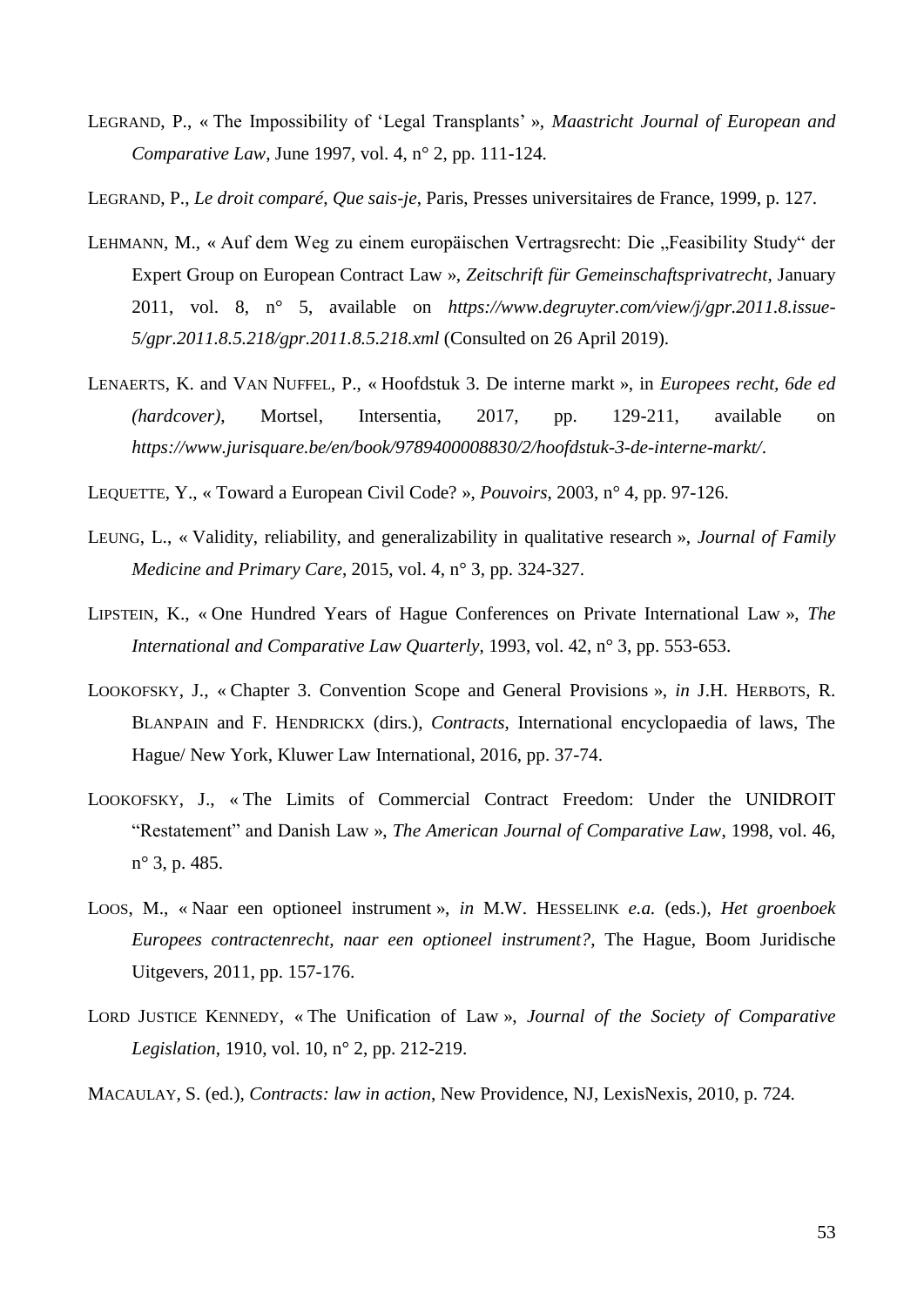- MAK, C., « Instrumentalisme, legitimiteit en de onderstroom van het Europese contractenrecht », *in* M.W. HESSELINK *e.a.* (eds.), *Het groenboek Europees contractenrecht, naar een optioneel instrument?*, The Hague, Boom Juridische Uitgevers, 2011, pp. 41-52.
- MAK, V., « Hoe meer keus, hoe beter? », *in* M.W. HESSELINK *e.a.* (eds.), *Het groenboek Europees contractenrecht, naar een optioneel instrument?*, The Hague, Boom Juridische Uitgevers, 2011, pp. 95-104.
- MALTERUD, K., « Qualitative research: standards, challenges, and guidelines », *The Lancet*, August 2001, vol. 358, n° 9280, pp. 483-488.
- MANKO, R., *Compétence de l'Union européenne en droit privé: cadre du droit privé européen établi par les traités and problèmes de cohérence : analyse approfondie*, Brussels, The European Parliament. 2015, available on on *<http://bookshop.europa.eu/uri?target=EUB:NOTICE:QA0215005:FR>* (Consulted on 30 March 2019).
- MARKESINIS, B., « Why a Code is Not the Best Way to Advance the Cause of European Legal Unity », *European Review of Private Law*, 1997, vol. 5, pp. 519-524.
- MARRELLA, F., « Choice of Law in Third-Millennium Arbitrations: The Relevance of the UNIDROIT Principles of International Commercial Contracts », *Vanderbilt Journal of Transnational Law*, 2003, vol. 36, pp. 1137-1188.
- MATTEUCCI, M., « The History of Unidroit and the Methods of Unification », *Law Library Journal*, 1973, vol. 66, pp. 286-289.
- MCKENDRICK, E., « Harmonisation of European Contract Law : The State We Are In », *in* S. VOGENAUER and S. WEATHERILL (eds.), *The Harmonisation of European Contract Law : Implications for European Private Laws, Business and Legal Practice*, Oxford, Hart Publishing, 2006, pp. 5-30.
- MCKENDRICK, E., *The creation of a European law of contracts: the role of standard form contracts and principles of interpretation*, Serie Onderneming en recht, Deventer, Kluwer, 2004, p. 53.
- MERRETT, L., « Dicey, Morris & Collins on the Conflict of Laws », *British Yearbook of International Law*, 2007, vol. 77, n° 1, pp. 455-457.
- MESLIN, E.M., « The Value of Using Top-Down and Bottom-Up Approaches for Building Trust and Transparency in Biobanking », *Public Health Genomics*, 2010, vol. 13, n° 4, pp. 207-214.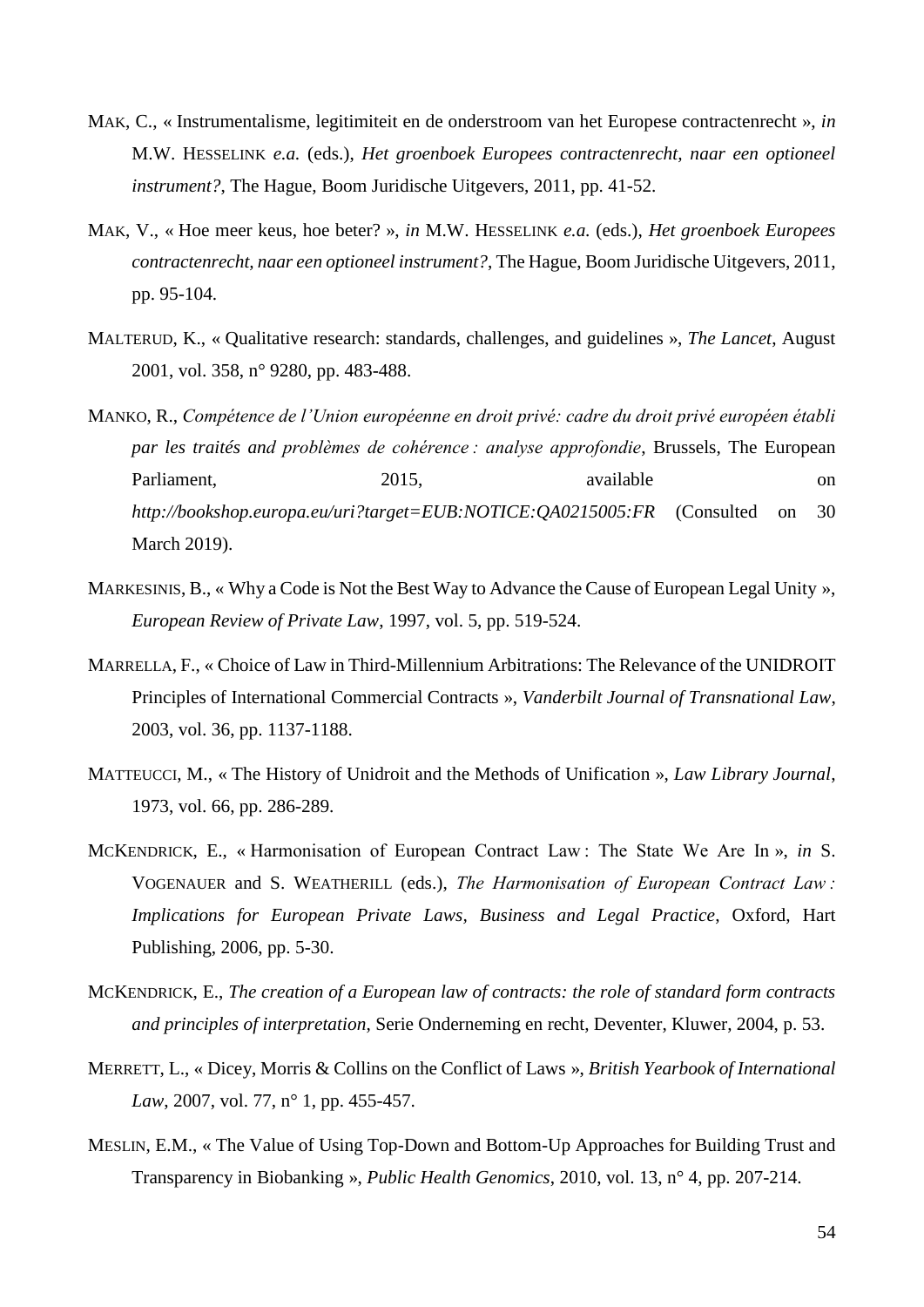- MEYER, L., « Soft Law for Solid Contracts A Comparative Analysis of the Value of the UNIDROIT Principles of International Commercial Contracts and the Principles of European Contract Law to the Process of Contract Law Harmonization Sutton Colloquium », *Denver Journal of International Law and Policy*, 2006, vol. 34, pp. 119-144.
- MICHAELS, R., « The Re-State-ment of Non-State Law: The State, Choice of Law, and the Challenge from Global Legal Pluralism Symposium », *Wayne Law Review*, 2005, vol. 51, pp. 1209-1260.
- MICKLITZ, H.-W. and CAFAGGI, F. (eds.), *European private law after the Common Frame of Reference*, Cheltenham & Northampton, MA, Edward Elgar, 2010, p. 231.
- NIE, Y., *The Application of the United Nations Convention on Contracts for the International Sale of Goods Uniformity Interpretation Principle in U.S.*, Indiana, University of Indiana Maurer School of Law, January 2018, p. 81.
- ÖRÜCÜ, E. and NELKEN, D., *Comparative Law: A Handbook*, Oxford, Bloomsbury Publishing, 2007, p. 480.
- PACE INTERNATIONAL LAW REVIEW, *Review of the Convention on Contracts for the International Sale of Goods (CISG) 2002-2003*, The Hague, Kluwer Law International, 2004, p. 333.
- POOLE, J., MERKIN, R.M. and DEVENNEY, J. (eds.), *Essays in memory of Professor Jill Poole: coherence, modernisation, and integration in contract, commercial, and corporate laws*, Abingdon, Oxon/New York, NY, Informa Law from Routledge, 2019, p. 259.
- PRYLES, M., « Choice of law issues in international arbitration », *Arbitration: the journal of the Chartered Institute of Arbitrators Arbitration*, 1997, vol. 63, n° 3, pp. 200-209.
- RIEDL, K., « The Work of the Lando-Commission from an Alternative Viewpoint », *European Review of Private Law*, January 2000, vol. 8, n° 1, pp. 71-83.
- ROSETT, A., « Unification, Harmonization, Restatement, Codification, and Reform in International Commercial Law Symposium: Contract Law in a Changing World: Conclusions », *American Journal of Comparative Law*, 1992, vol. 40, pp. 683-698.
- ROSETT, A.I., « Part I The UNIDROIT Principles of International Commercial Contracts: A New Approach to International Commercial Contracts Section III », *American Journal of Comparative Law Supplement*, 1998, vol. 46, pp. 347-360.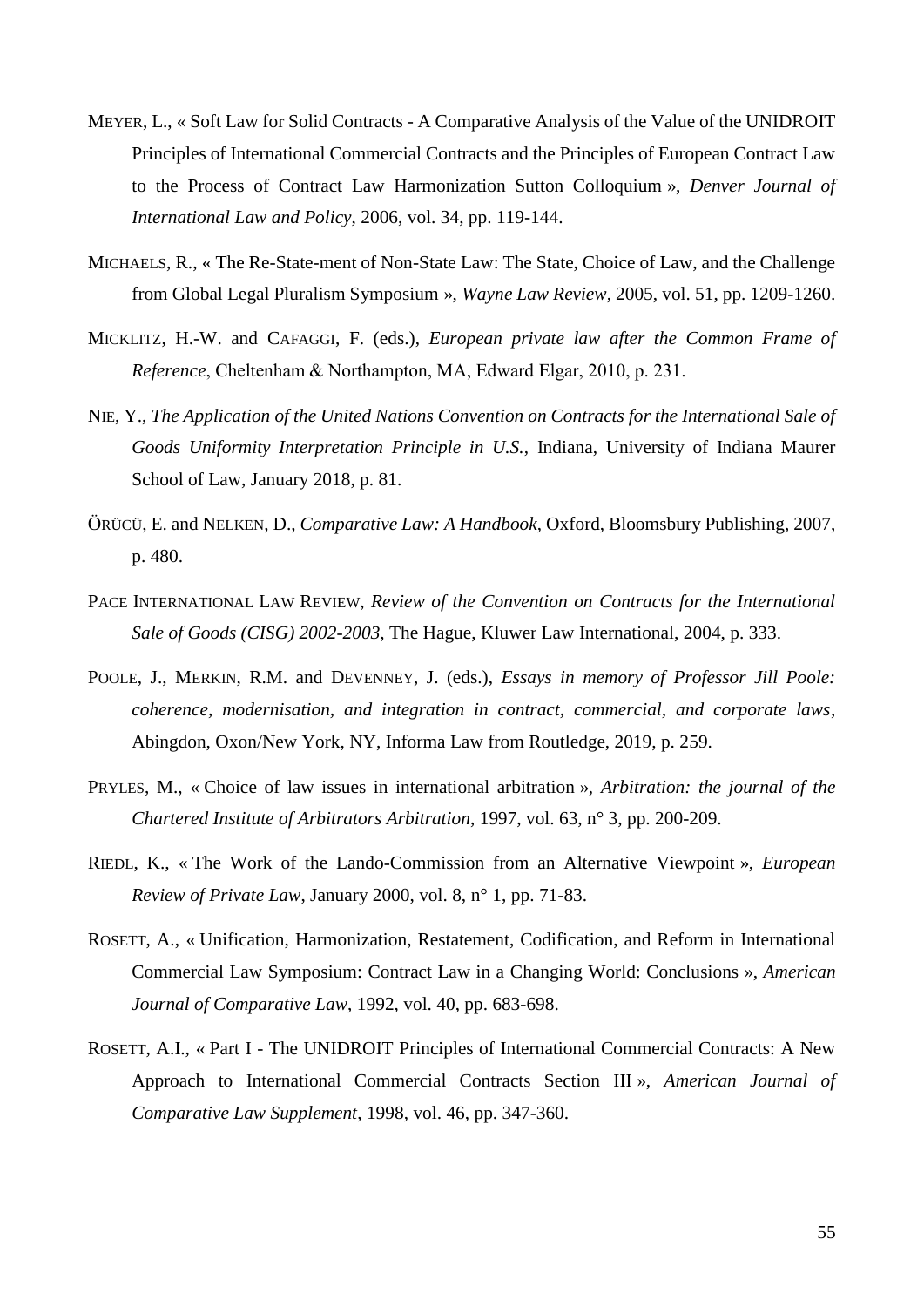- RUTGERS, J., « Het (a)sociale gezicht van Europa: kanttekeningen bij het optioneel instrument », *in* M.W. HESSELINK *e.a..* (eds.), *Het groenboek Europees contractenrecht, naar een optioneel instrument?*, The Hague, Boom Juridische Uitgevers, 2011, pp. 125-132.
- SACCO, R., « The System of European Private Law. Premises for a European code », *Italian Studies in Law*, 1992, pp. 70-96.
- SAMOY, I. and LOOS, M., *The Position of Small and Medium-Sized Enterprises in European Contract Law: An Introduction*, Cambridge, Intersentia, 2014, p. 162, available on *<https://juracampus.kluwer.be/secure/documentview.aspx?id=dn300158595&bron=doc>* (Consulted on 30 March 2019).
- SCHLECHTRIEM, P., « Requirements of Application and Sphere of Applicability of the CISG Symposium: CISG », *Victoria University of Wellington Law Review*, 2005, vol. 36, pp. 781-794.
- SCHNADER, W.A., « A Short History of the Preparation and Enactment of the Uniform Commercial Code », *University of Miami Law Review*, 1967, vol. 22, pp. 1-12.
- SCHULZE, R., « Problèmes et perspectives du droit européen des contrats introduction », *in* H.C. SIGMAN and E.-M. KIENINGER (eds.), *Cross-border security over receivables*, GPR Praxis, Munich, Sellier European Law Publishers, 2009, pp. 5-16.
- SCHULZE, R., « Vergleichende Gesetzesauslegung und Rechtsangleichung », *Zeitschrift für Rechtsvergleichung*, 1997, pp. 183-201.
- SMITS, J. and CALOMME, C., « De herziening van het Franse verbintenissenrecht: les jeux sont faits », *Ars Aequi*, 2016, pp. 726-733.
- SMITS, J., « Over de ongekende legitimiteit van een optionele code », *in* M.W. HESSELINK *e.a.* (eds.), *Het groenboek Europees contractenrecht, naar een optioneel instrument?*, The Hague, Boom Juridische Uitgevers, 2011, pp. 157-176.
- SOMMA, A. (ed.), *The politics of the Draft common frame of reference*, Private law in European context series, , Alphen aan den Rijn, The Netherlands, Wolters Kluwer Law & Business, 2009, p. 216.
- STAUDENMAYER, D., « European Contract Law What Does It Mean and What Does it Not Mean? », *in* S. VOGENAUER and S. WEATHERILL (eds.), *The Harmonisation of European Contract Law :*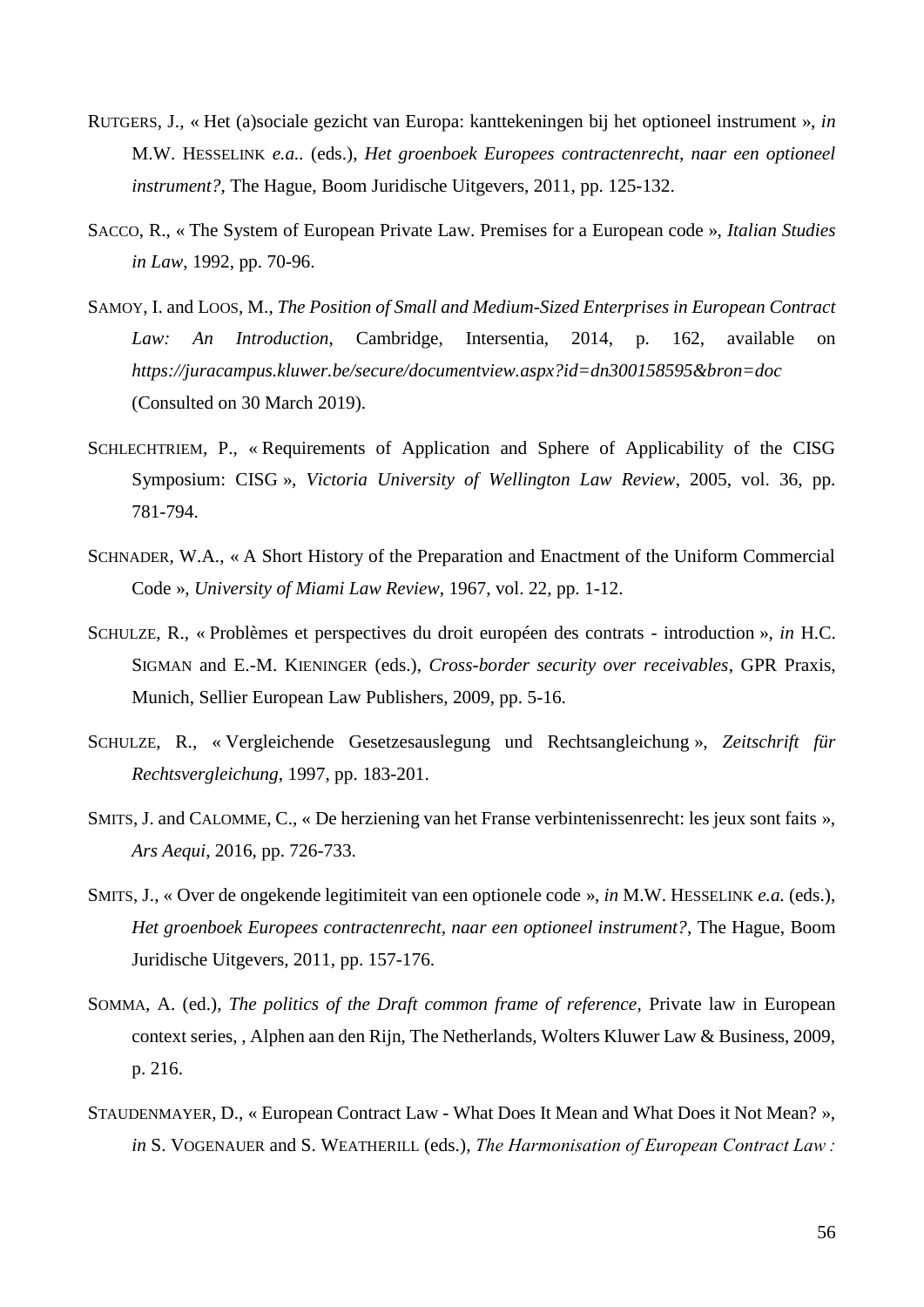*Implications for European Private Laws, Business and Legal Practice*, Oxford, Hart Publishing, 2006, pp. 235-244.

- STORME, M., « De totstandkoming van overeenkomsten (inbegrepen vertegenwoordiging) in de beginselen van Europees overeenkomstenrecht en het Belgische recht », in *Liber Amicorum Jacques Herbots*, Deventer, Kluwer, 2002, pp. 423-441.
- STORME, M., « Mogelijkheden en algemene kenmerken van beginselen van eenvormig overeenkomstenrecht », *Jura Falconis*, 1995, pp. 491-504.
- STUDY GROUP ON A EUROPEAN CONTRACT CODE, *Principles, definitions and model rules of European private law: draft common frame of reference (DCFR)*, Munich, Sellier European Law Publishers, 2009, p. 649.
- TAVERNIER, P.C.J., « Is Europa bevoegd een gemeenschappelijk kooprecht uit te vaardigen? », *Maandblad voor Vermogensrecht*, 2012, pp. 204-209.
- TERRYN, E., *The Common Frame of Reference: an optional instrument?*, Brussel, 2010, p. 20, available on *<http://hdl.handle.net/11245/1.337758>* (Consulted on 30 March 2019).
- TILMANN, W., « Eine Privatrechtskodifikation für die Europäische Gemeinschaft? », *in* P.-C. MÜLLER-GRAFF (ed.), *Gemeinsames Privatrecht in der Europäischen Gemeinschaft*, Schriftenreihe des Arbeitskreises Europäische Integration, Baden-Baden, Nomos, 1993, pp. 485-500.
- TOMAS, G., « Harmonisation of European Contract Law: Slowly but Surely? », *Lex and Scientia; Bucharest*, 2013, n° 1, pp. 7-15.
- TRAEST, M., « Harmonisatie en wederzijdse erkenning in het kader van een Europees overeenkomstenrecht: een grondslagenonderzoek », *Tijdschrift voor Privaatrecht*, 1996, n° 33, pp. 409-470.
- UNBERATH, H. and JOHNSTON, A., « The double-headed approach of the ECJ concerning consumer protection », *Common Market Law Review*, October 2007, vol. 44, n° 5, pp. 1237-1284.
- VAN CALSTER, G., *European private international law*, Oxford, Portland, Oregon, Hart Publishing, 2016, p. 520.
- VAN GERVEN, W., « Harmonization of Private Law: Do We Need It? », *Common Market Law Review; Cambridge*, April 2004, vol. 41, n° 2, pp. 505-532.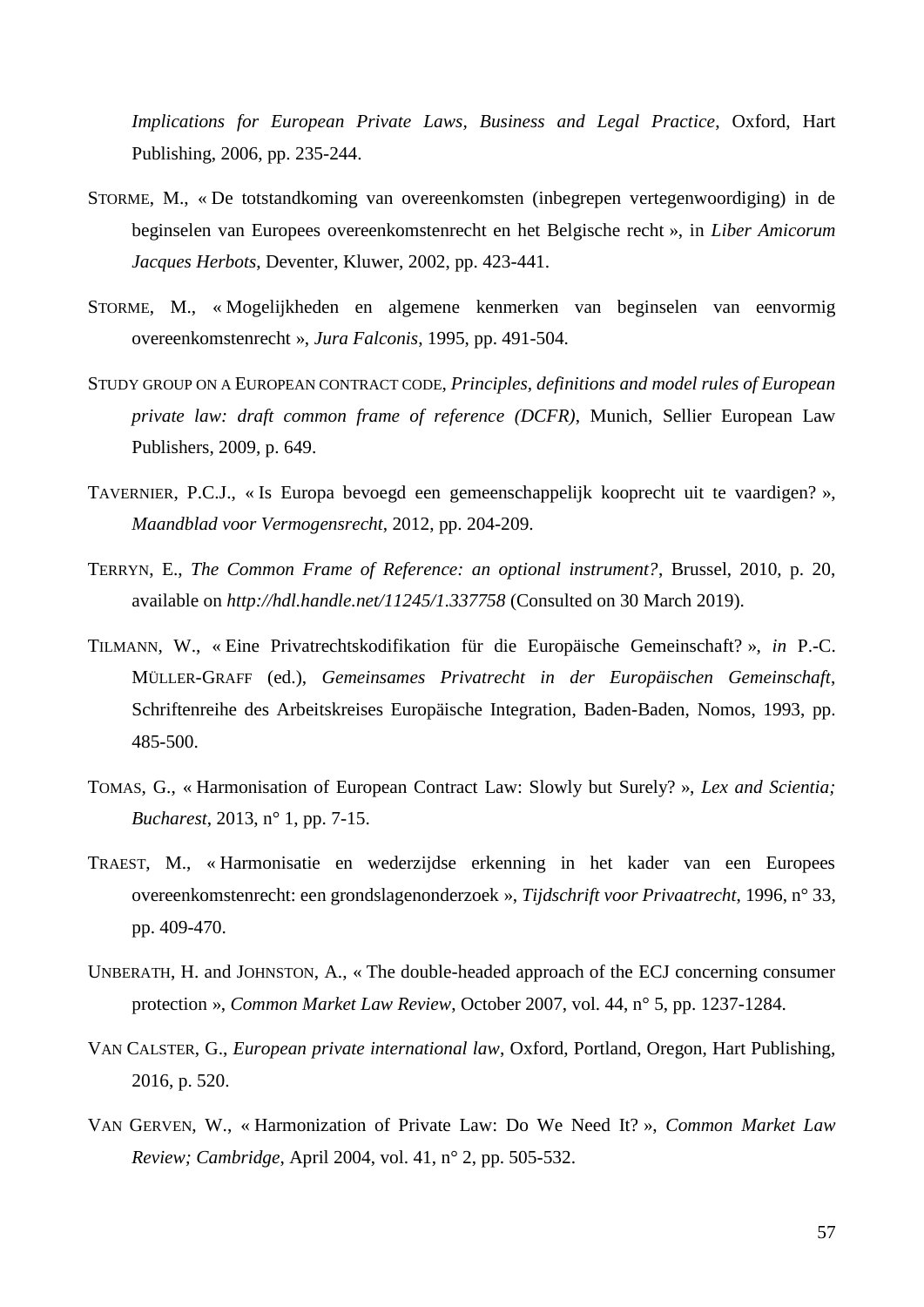- VISCASILLAS, M. del P.P., « The Formation of Contracts & the Principles of European Contract Law », *Pace International Law Review*, 2001, vol. 13, n° 2001, pp. 371-398.
- VOGENAUER, S. and WEATHERILL, S., « The European Community's Competence for a Comprehensive Harmonisation of Contract Law - An Empirical Analysis », *European Law Review*, December 2005, vol. 30, n° 6, pp. 821-837.
- VOGENAUER, S. and WEATHERILL, S., *The Harmonisation of European Contract Law: Implications for European Private Laws, Business and Legal Practice*, Oxford, Hart Publishing, 2006, p. 288.
- VOGENAUER, S., « The Spectre of a European Contract Law », in *Harmonisation of European Contract Law: Implications for European Private Law, Business & Legal Practice*, Oxford, Hart Publishing, 2006, pp. 1-4.
- WALLART, M. and WECHEM, T.H.M. van, « Artikel: Rome I: nieuw IPR voor de contractenrechtpraktijk », *Contracteren*, 2008, vol. 4, pp. 81-88.
- WATSON, A., *Legal transplants : an approach to comparative law*, Athens, Georgia, University of Georgia Press, 1993, p. 121, available on *<https://trove.nla.gov.au/version/27851938>* (Consulted on 30 March 2019).
- WEATHERILL, S., « Constitutional Issues-How Much is Best Left Unsaid? », in *Harmonisation of European Contract Law: Implications for European Private Law, Business & Legal Practice*, Oxford, 2006, pp. 89-103.
- WILHELMSSON, T., « The Legal, the Cultural and the Political Conclusions from Different Perspectives on Harmonisation of European Contract Law », *European Business Law Review*, 2002, vol. 13, n° 6, pp. 541–555.
- ZIMMERMANN, R., « Savigny's Legacy: Legal History, Comparative Law, and the Emergence of a European Science », *Law Quarterly Review*, 1996, vol. 112, pp. 576–605.
- ZIMMERMANN, R., « The Present State of European Private Law », *The American Journal of Comparative Law*, April 2009, vol. 57, n° 2, pp. 479-512.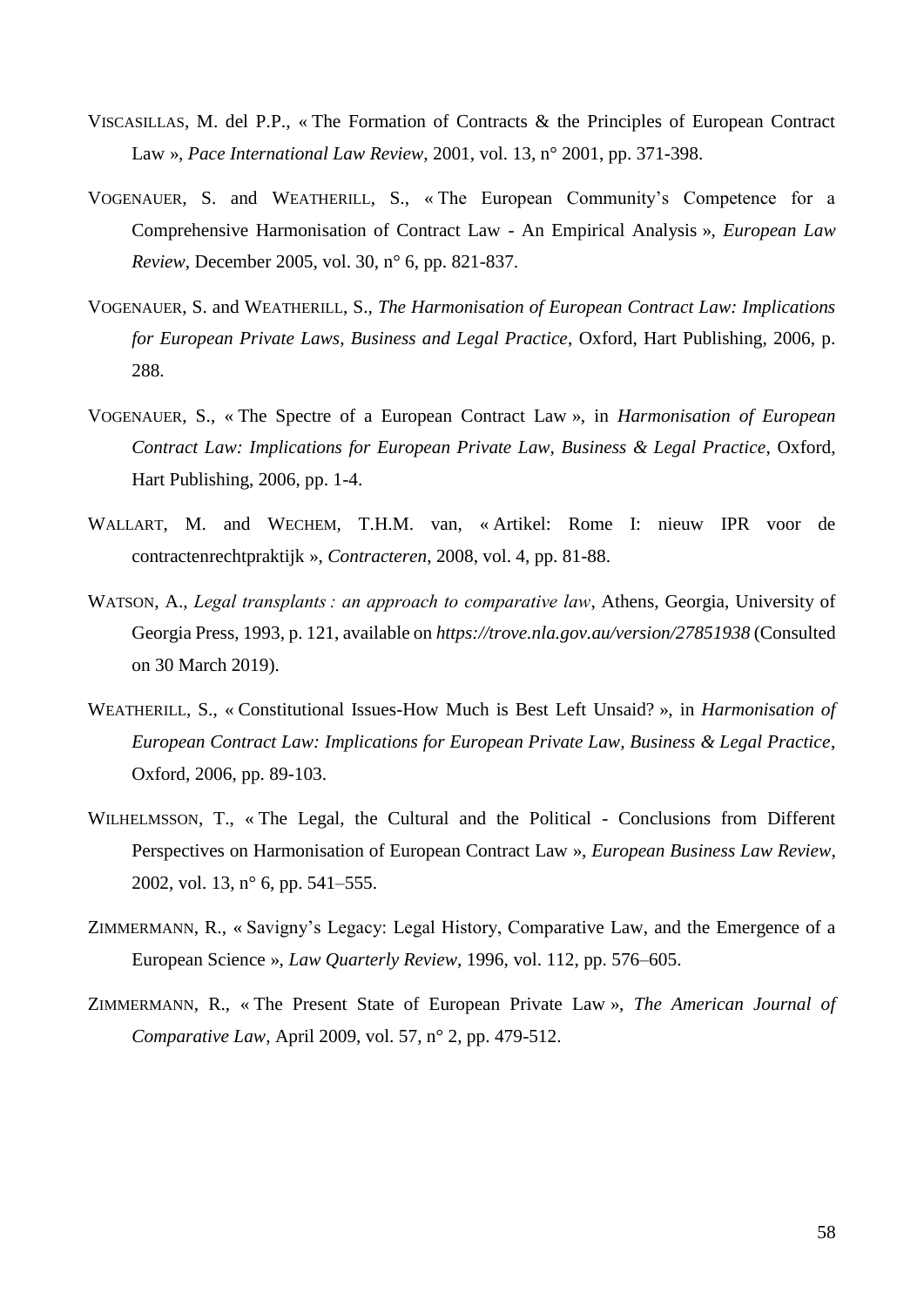## **§4. Online sources**

- COMMISSION ON EUROPEAN CONTRACT LAW, « Introduction to the Principles of European Contract Law », 1996, available on *<https://www.cisg.law.pace.edu/cisg/text/peclcomments.html>* (Consulted on 30 March 2019).
- EUROPEAN COMMISSION, « Communication on European Contract Law », 2001, available on *<https://eur-lex.europa.eu/legal-content/en/ALL/?uri=CELEX%3A52001DC0398>* (Consulted on 30 March 2019).
- EUROPEAN COMMISSION, « A More Coherent European Contract Law An Action Plan », 2003, available on *<http://eur-lex.europa.eu/legal-content/en/ALL/?uri=CELEX:52003DC0068>* (Consulted on 30 March 2019).
- RICHARDSON, L., « The DCFR, anyone? », 20 January 2014, available on *<http://www.journalonline.co.uk/Magazine/59-1/1013494.aspx>* (Consulted on 30 March 2019).
- X, « 90th ANNIVERSARY », 2017, available on *[http://www.unidroit.org//about-unidroit/overview](http://www.unidroit.org/about-unidroit/overview)* (Consulted on 30 March 2019).
- X, « CISG: Table of Contracting States », 14 December 2018, available on *<http://iicl.law.pace.edu/cisg/page/cisg-table-contracting-states>* (Consulted on 30 March 2019).
- X, « Development of European Private Law », 2005, available on *[http://www.juridicainternational.eu/public/pdf/ji\\_2005\\_1\\_4.pdf](http://www.juridicainternational.eu/public/pdf/ji_2005_1_4.pdf)* (Consulted on 30 March 2019).
- X, « HCCH | About HCCH », 15 January 2018, available on *<https://www.hcch.net/en/about>* (Consulted on 30 March 2019).
- X, « Principles of European Contract Law Research database University of Groningen », 2013, available on *[https://www.rug.nl/research/portal/publications/principles-of-european-contract](https://www.rug.nl/research/portal/publications/principles-of-european-contract-law(8f9923be-6ddc-487d-96cb-3a027ee30248)/export.html)[law\(8f9923be-6ddc-487d-96cb-3a027ee30248\)/export.html](https://www.rug.nl/research/portal/publications/principles-of-european-contract-law(8f9923be-6ddc-487d-96cb-3a027ee30248)/export.html)* (Consulted on 30 March 2019).
- X, « Purposive Sampling », in *The SAGE Dictionary of Social Research Methods*, London, SAGE Publications, 2006, available on *[http://methods.sagepub.com/reference/the-sage-dictionary-of](http://methods.sagepub.com/reference/the-sage-dictionary-of-social-research-methods/n162.xml)[social-research-methods/n162.xml](http://methods.sagepub.com/reference/the-sage-dictionary-of-social-research-methods/n162.xml)* (Consulted on 30 March 2019).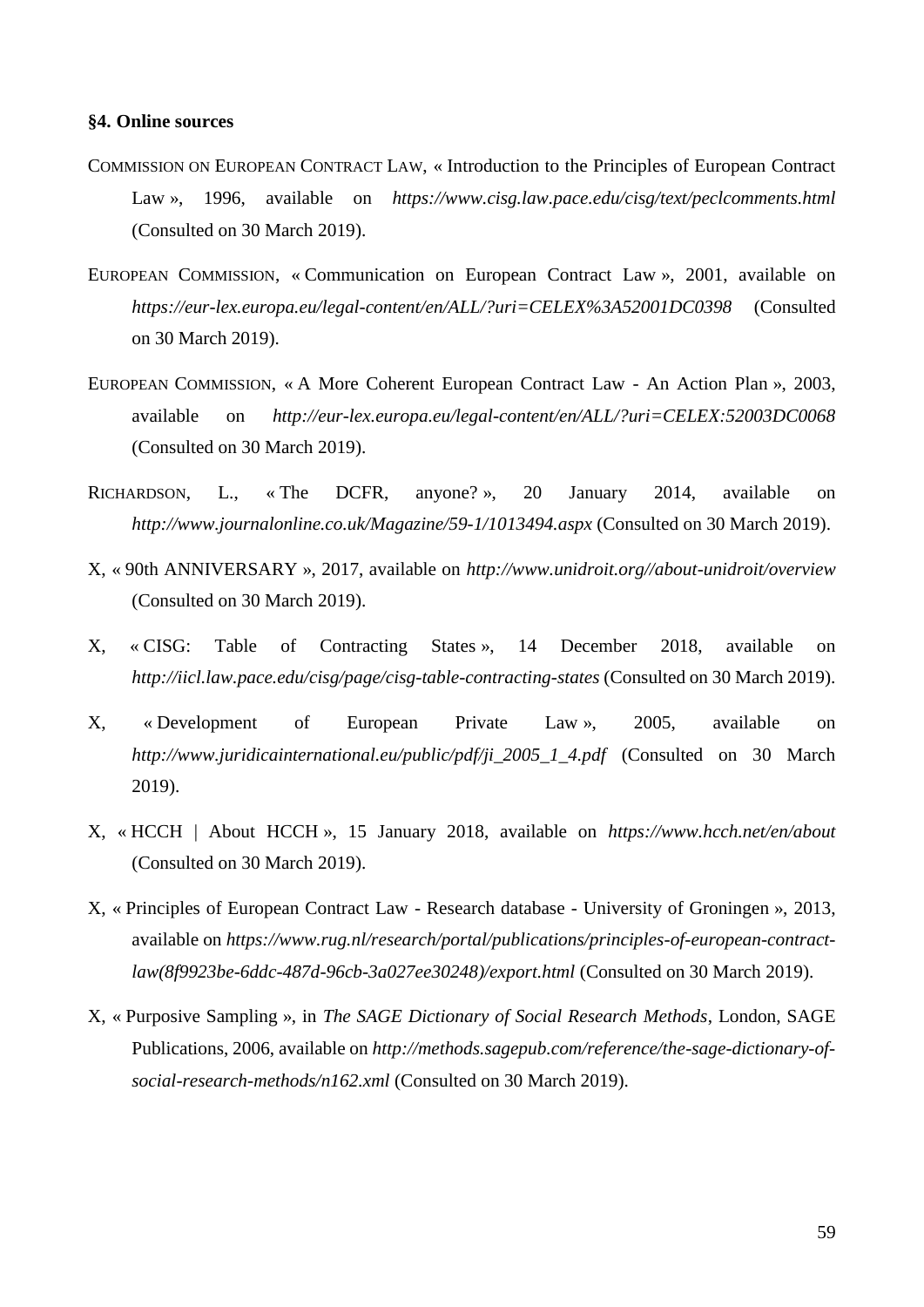- X, « Theoretical Saturation », in *The SAGE Encyclopedia of Qualitative Research Methods*, California, SAGE Publications, 2008, pp. 875-876, available on *<http://sk.sagepub.com/reference/research/n456.xml>* (Consulted on 30 March 2019).
- X, « UNIDROIT », 21 September 2018, available on *<https://en.wikipedia.org/w/index.php?title=UNIDROIT&oldid=860571125>* (Consulted on 30 March 2019).

## **§5. Online databases**

INSTITUTE OF INTERNATIONAL COMMERCIAL LAW, « CSIG Database », http://iicl.law.pace.edu/cisg/cisg (Consulted on 30 March 2019).

UNIVERSITY OF BASEL, « CSIG-online », http://www.cisg-online.ch (Consulted on 30 March 2019).

- UNILEX, « UNILEX Database by Arbitral Tribunal », http://www.unilex.info/dynasite.cfm?dssid=2377&dsmid=13620 (Consulted on 30 March 2019).
- UNILEX, « UNILEX Database by Court », http://www.unilex.info/dynasite.cfm?dssid=2377&dsmid=13620 (Consulted on 30 March 2019).
- UNILEX, where WINILEX Database by Date », http://www.unilex.info/dynasite.cfm?dssid=2377&dsmid=13618 (Consulted on 30 March 2019).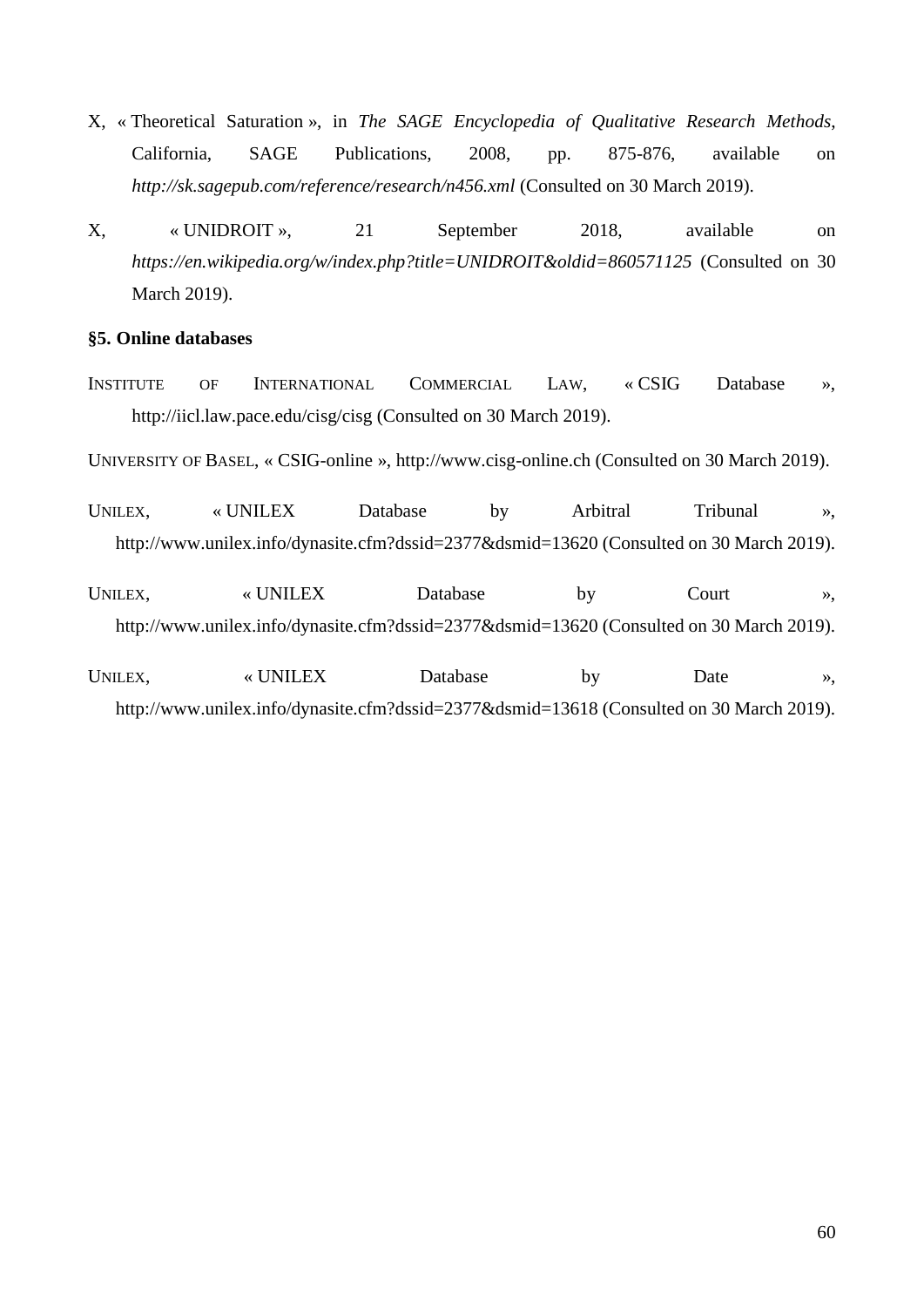## **ATTACHEMENTS**

## **Overview of the nodes**

- Use of non-State rules
	- o Frequency
		- Almost never
		- Rarely
		- Occasionally
	- o Reasoning
		- Push factors
			- Non-awareness
			- Non-familiarity
			- No deal-breaker
			- Preferences in the sector/contract type
			- Academic image
			- Dependency
			- Superior bargaining power
			- Underestimation
		- Pull factors
			- Compromise
			- Lack of better knowledge of layman
			- Type of contract
			- Differences in legislation
			- Instruction of the lawyer
	- o Preference
		- **•** Professional: UNIDROIT
		- **•** Personal
			- UNIDROIT
			- DCFR
	- o Arbitration
		- Interpretation tool
		- Applicable law